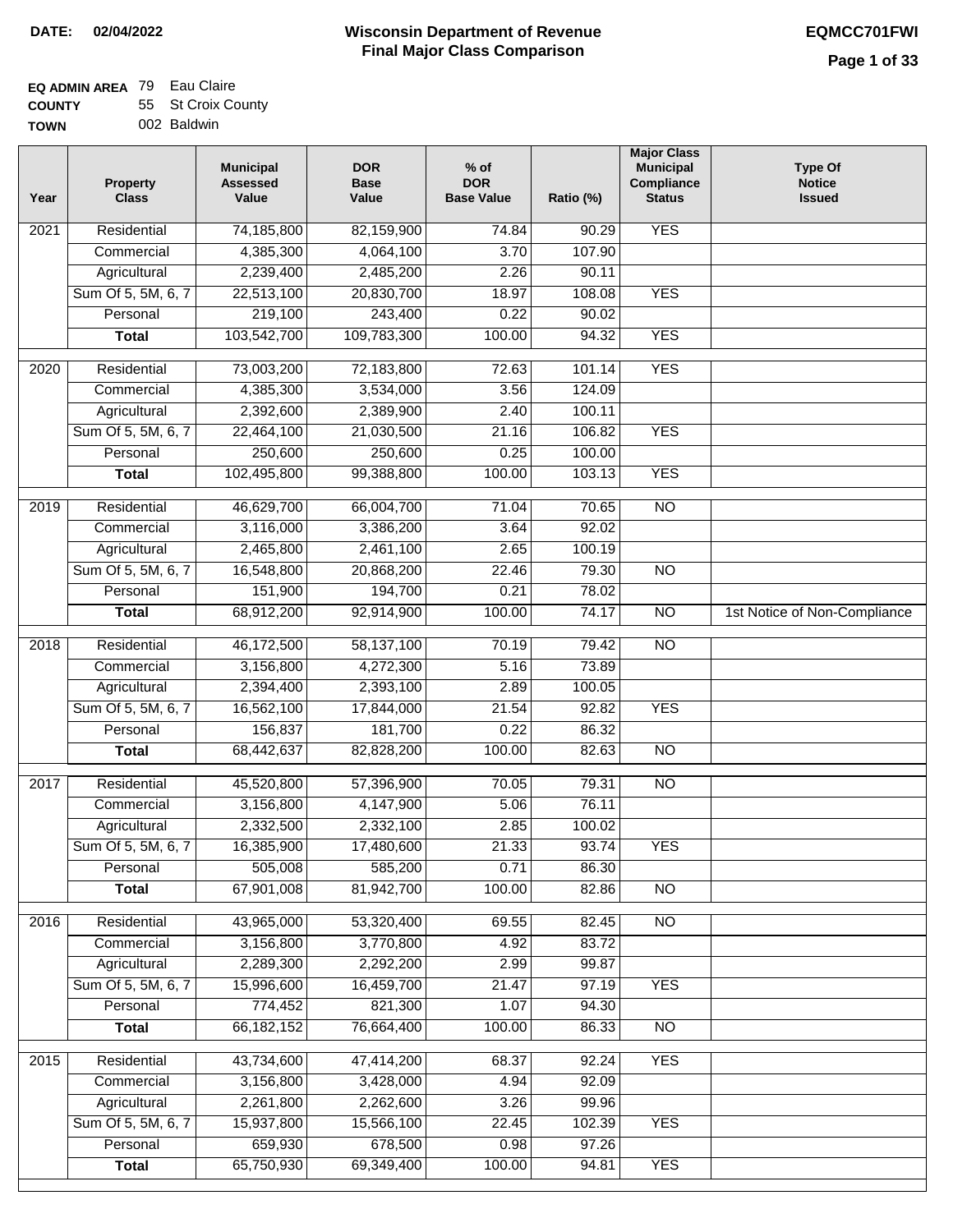#### **EQ ADMIN AREA** 79 Eau Claire **COUNTY TOWN** 55 St Croix County 004 Cady

| Year             | <b>Property</b><br><b>Class</b>    | <b>Municipal</b><br><b>Assessed</b><br>Value | <b>DOR</b><br><b>Base</b><br>Value | $%$ of<br><b>DOR</b><br><b>Base Value</b> | Ratio (%)        | <b>Major Class</b><br><b>Municipal</b><br>Compliance<br><b>Status</b> | <b>Type Of</b><br><b>Notice</b><br><b>Issued</b> |
|------------------|------------------------------------|----------------------------------------------|------------------------------------|-------------------------------------------|------------------|-----------------------------------------------------------------------|--------------------------------------------------|
| 2021             | Residential                        | 52,301,700                                   | 64,771,000                         | 68.80                                     | 80.75            | $\overline{NO}$                                                       |                                                  |
|                  | Commercial                         | 3,370,000                                    | 3,718,800                          | 3.95                                      | 90.62            |                                                                       |                                                  |
|                  | Agricultural                       | 2,117,900                                    | 2,229,900                          | 2.37                                      | 94.98            |                                                                       |                                                  |
|                  | Sum Of 5, 5M, 6, 7                 | 21,339,000                                   | 22,990,700                         | 24.42                                     | 92.82            | <b>YES</b>                                                            |                                                  |
|                  | Personal                           | 410,200                                      | 431,800                            | 0.46                                      | 95.00            |                                                                       |                                                  |
|                  | <b>Total</b>                       | 79,538,800                                   | 94, 142, 200                       | 100.00                                    | 84.49            | $\overline{NO}$                                                       |                                                  |
| 2020             | Residential                        | 51,364,500                                   | 56,985,600                         | 65.98                                     | 90.14            | <b>YES</b>                                                            |                                                  |
|                  | Commercial                         | 3,370,000                                    | 3,718,800                          | 4.31                                      | 90.62            |                                                                       |                                                  |
|                  | Agricultural                       | 2,045,700                                    | 2,152,300                          | 2.49                                      | 95.05            |                                                                       |                                                  |
|                  | Sum Of 5, 5M, 6, 7                 | 21,071,300                                   | 23,049,600                         | 26.69                                     | 91.42            | <b>YES</b>                                                            |                                                  |
|                  | Personal                           | 442,800                                      | 466,100                            | 0.54                                      | 95.00            |                                                                       |                                                  |
|                  | <b>Total</b>                       | 78,294,300                                   | 86,372,400                         | 100.00                                    | 90.65            | <b>YES</b>                                                            |                                                  |
|                  |                                    |                                              |                                    |                                           |                  |                                                                       |                                                  |
| $\frac{1}{2019}$ | Residential                        | 49,844,800                                   | 51,765,500                         | 65.21                                     | 96.29            | <b>YES</b>                                                            |                                                  |
|                  | Commercial                         | 3,366,000                                    | 3,571,700                          | 4.50                                      | 94.24            |                                                                       |                                                  |
|                  | Agricultural                       | 1,954,100                                    | 2,067,300                          | 2.60                                      | 94.52            |                                                                       |                                                  |
|                  | Sum Of 5, 5M, 6, 7                 | 20,637,300                                   | 21,459,200                         | 27.03                                     | 96.17            | <b>YES</b>                                                            |                                                  |
|                  | Personal                           | 489,300                                      | 515,100                            | 0.65                                      | 94.99            |                                                                       |                                                  |
|                  | <b>Total</b>                       | 76,291,500                                   | 79,378,800                         | 100.00                                    | 96.11            | <b>YES</b>                                                            |                                                  |
| 2018             | Residential                        | 48,394,700                                   | 51,192,700                         | 65.72                                     | 94.53            | <b>YES</b>                                                            |                                                  |
|                  | Commercial                         | 3,587,800                                    | 3,984,800                          | 5.12                                      | 90.04            |                                                                       |                                                  |
|                  | Agricultural                       | 1,952,700                                    | 2,021,000                          | 2.59                                      | 96.62            |                                                                       |                                                  |
|                  | Sum Of 5, 5M, 6, 7                 | 20,543,250                                   | 20,094,600                         | 25.80                                     | 102.23           | <b>YES</b>                                                            |                                                  |
|                  | Personal                           | 585,900                                      | 597,800                            | 0.77                                      | 98.01            |                                                                       |                                                  |
|                  | <b>Total</b>                       | 75,064,350                                   | 77,890,900                         | 100.00                                    | 96.37            | <b>YES</b>                                                            |                                                  |
| 2017             | Residential                        | 47,313,600                                   | 48,162,700                         | 64.29                                     | 98.24            | <b>YES</b>                                                            |                                                  |
|                  | Commercial                         | 3,595,300                                    | 3,861,400                          | 5.15                                      | 93.11            |                                                                       |                                                  |
|                  | Agricultural                       | 1,954,350                                    | 1,954,900                          | 2.61                                      | 99.97            |                                                                       |                                                  |
|                  | Sum Of 5, 5M, 6, 7                 | 20,852,100                                   | 19,926,400                         | 26.60                                     | 104.65           | <b>YES</b>                                                            |                                                  |
|                  | Personal                           | 1,014,400                                    | 1,014,400                          | 1.35                                      | 100.00           |                                                                       |                                                  |
|                  | <b>Total</b>                       | 74,729,750                                   | 74,919,800                         | 100.00                                    | 99.75            | <b>YES</b>                                                            |                                                  |
| 2016             | Residential                        | 41,631,700                                   | 45,033,800                         | 63.66                                     | 92.45            | <b>YES</b>                                                            |                                                  |
|                  | Commercial                         | 3,307,400                                    | 3,528,700                          | 4.99                                      | 93.73            |                                                                       |                                                  |
|                  | Agricultural                       | 2,263,260                                    | 1,934,600                          | 2.73                                      | 116.99           |                                                                       |                                                  |
|                  | Sum Of 5, 5M, 6, 7                 | 23,901,150                                   | 19,307,900                         | 27.29                                     | 123.79           | N <sub>O</sub>                                                        |                                                  |
|                  | Personal                           | 987,500                                      | 940,400                            | 1.33                                      | 105.01           |                                                                       |                                                  |
|                  | <b>Total</b>                       | 72,091,010                                   | 70,745,400                         | 100.00                                    | 101.90           | $\overline{NO}$                                                       | 2nd Notice of Non-Compliance                     |
| 2015             | Residential                        |                                              |                                    | 62.79                                     | 98.73            | <b>YES</b>                                                            |                                                  |
|                  |                                    | 41,118,600<br>3,307,400                      | 41,648,200<br>3,207,900            |                                           | 103.10           |                                                                       |                                                  |
|                  | Commercial                         |                                              |                                    | 4.84                                      |                  |                                                                       |                                                  |
|                  | Agricultural<br>Sum Of 5, 5M, 6, 7 | 2,261,260                                    | 1,904,500                          | 2.87                                      | 118.73           |                                                                       |                                                  |
|                  | Personal                           | 23,760,900<br>903,670                        | 18,744,400<br>821,500              | 28.26<br>1.24                             | 126.76<br>110.00 | <b>NO</b>                                                             |                                                  |
|                  | <b>Total</b>                       | 71,351,830                                   | 66,326,500                         | 100.00                                    | 107.58           | NO                                                                    | <b>Training Notice</b>                           |
|                  |                                    |                                              |                                    |                                           |                  |                                                                       |                                                  |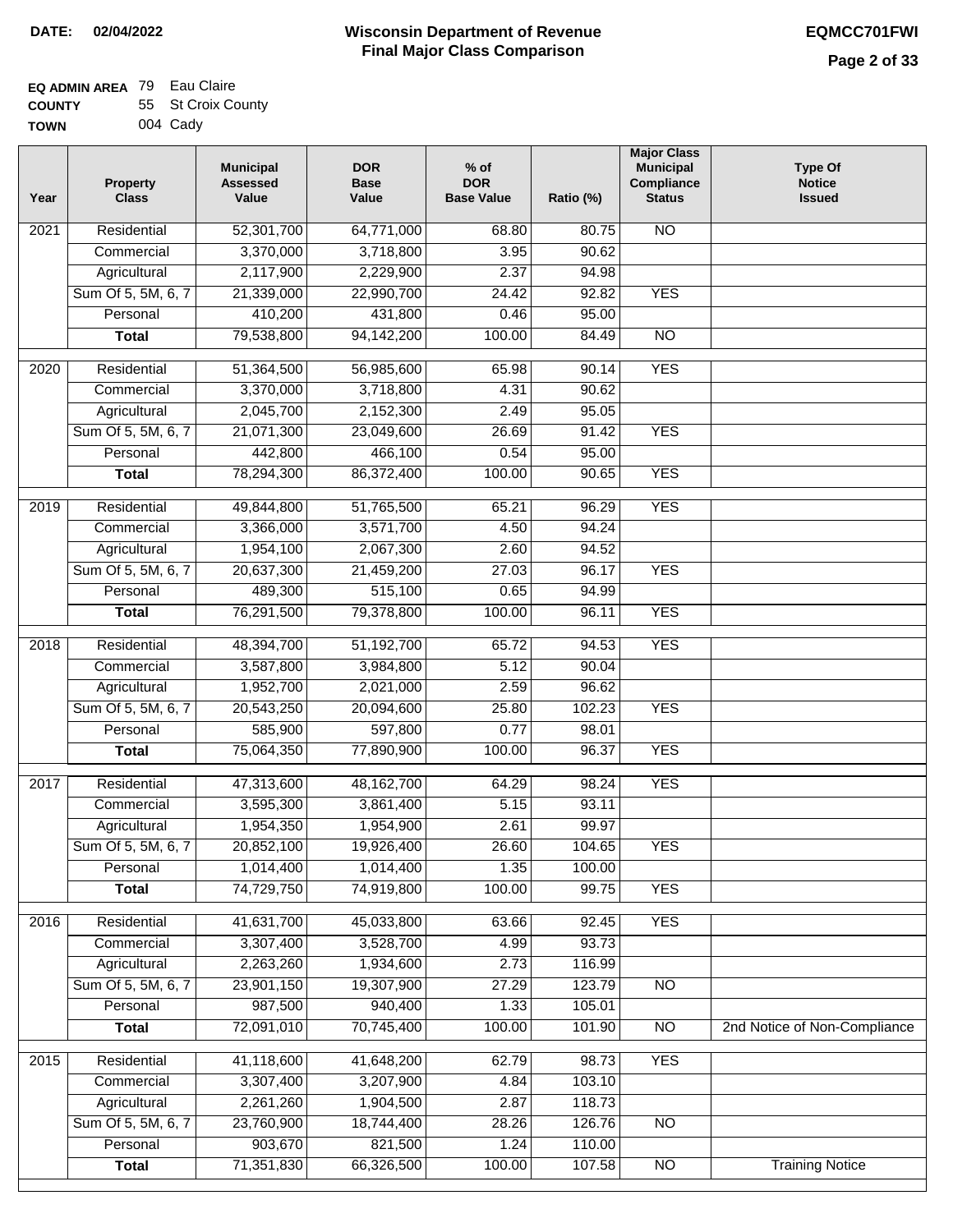#### **EQ ADMIN AREA** 79 Eau Claire **COUNTY TOWN** 55 St Croix County 006 Cylon

| Year | <b>Property</b><br><b>Class</b>    | <b>Municipal</b><br><b>Assessed</b><br>Value | <b>DOR</b><br><b>Base</b><br>Value | $%$ of<br><b>DOR</b><br><b>Base Value</b> | Ratio (%) | <b>Major Class</b><br><b>Municipal</b><br>Compliance<br><b>Status</b> | <b>Type Of</b><br><b>Notice</b><br><b>Issued</b> |
|------|------------------------------------|----------------------------------------------|------------------------------------|-------------------------------------------|-----------|-----------------------------------------------------------------------|--------------------------------------------------|
| 2021 | Residential                        | 47,013,400                                   | 48,672,600                         | 70.17                                     | 96.59     | <b>YES</b>                                                            |                                                  |
|      | Commercial                         | 2,493,900                                    | 2,336,800                          | 3.37                                      | 106.72    |                                                                       |                                                  |
|      | Agricultural                       | 2,332,400                                    | 2,329,100                          | 3.36                                      | 100.14    |                                                                       |                                                  |
|      | Sum Of 5, 5M, 6, 7                 | 16,430,000                                   | 15,978,200                         | 23.03                                     | 102.83    | <b>YES</b>                                                            |                                                  |
|      | Personal                           | 50,300                                       | 50,300                             | 0.07                                      | 100.00    |                                                                       |                                                  |
|      | <b>Total</b>                       | 68,320,000                                   | 69,367,000                         | 100.00                                    | 98.49     | <b>YES</b>                                                            |                                                  |
| 2020 | Residential                        | 34,290,200                                   | 41,813,600                         | 67.50                                     | 82.01     | $\overline{NO}$                                                       |                                                  |
|      | Commercial                         | 2,200,700                                    | 2,336,800                          | 3.77                                      | 94.18     |                                                                       |                                                  |
|      | Agricultural                       | 1,954,500                                    | 2,273,700                          | 3.67                                      | 85.96     |                                                                       |                                                  |
|      | Sum Of 5, 5M, 6, 7                 | 12,660,600                                   | 15,441,200                         | 24.93                                     | 81.99     | $\overline{NO}$                                                       |                                                  |
|      | Personal                           | 67,657                                       | 78,700                             | 0.13                                      | 85.97     |                                                                       |                                                  |
|      | <b>Total</b>                       | 51, 173, 657                                 | 61,944,000                         | 100.00                                    | 82.61     | $\overline{NO}$                                                       |                                                  |
| 2019 | Residential                        | 33,714,200                                   | 38,452,200                         | 67.00                                     | 87.68     | $\overline{3}$                                                        |                                                  |
|      | Commercial                         | 2,200,500                                    | 2,246,900                          | 3.92                                      | 97.93     |                                                                       |                                                  |
|      |                                    | 1,881,000                                    | 2,187,800                          | 3.81                                      | 85.98     |                                                                       |                                                  |
|      | Agricultural<br>Sum Of 5, 5M, 6, 7 | 12,596,400                                   | 14,427,200                         | 25.14                                     | 87.31     | $\overline{NO}$                                                       |                                                  |
|      | Personal                           | 66,400                                       | 77,200                             | 0.13                                      | 86.01     |                                                                       |                                                  |
|      | <b>Total</b>                       | 50,458,500                                   | 57,391,300                         | 100.00                                    | 87.92     | $\overline{NO}$                                                       |                                                  |
|      |                                    |                                              |                                    |                                           |           |                                                                       |                                                  |
| 2018 | Residential                        | 33,088,700                                   | 38,979,100                         | 68.59                                     | 84.89     | $\overline{10}$                                                       |                                                  |
|      | Commercial                         | 2,200,500                                    | 2,687,600                          | 4.73                                      | 81.88     |                                                                       |                                                  |
|      | Agricultural                       | 2,135,200                                    | 2,130,100                          | 3.75                                      | 100.24    |                                                                       |                                                  |
|      | Sum Of 5, 5M, 6, 7                 | 12,255,000                                   | 12,962,700                         | 22.81                                     | 94.54     | <b>YES</b>                                                            |                                                  |
|      | Personal                           | 69,200                                       | 69,200                             | 0.12                                      | 100.00    |                                                                       |                                                  |
|      | <b>Total</b>                       | 49,748,600                                   | 56,828,700                         | 100.00                                    | 87.54     | <b>NO</b>                                                             |                                                  |
| 2017 | Residential                        | 32,270,800                                   | 35,699,700                         | 66.42                                     | 90.40     | <b>YES</b>                                                            |                                                  |
|      | Commercial                         | 2,290,400                                    | 2,716,700                          | 5.05                                      | 84.31     |                                                                       |                                                  |
|      | Agricultural                       | 2,063,400                                    | 2,061,900                          | 3.84                                      | 100.07    |                                                                       |                                                  |
|      | Sum Of 5, 5M, 6, 7                 | 12,272,000                                   | 13,160,800                         | 24.48                                     | 93.25     | <b>YES</b>                                                            |                                                  |
|      | Personal                           | 104,800                                      | 111,500                            | 0.21                                      | 93.99     |                                                                       |                                                  |
|      | <b>Total</b>                       | 49,001,400                                   | 53,750,600                         | 100.00                                    | 91.16     | <b>YES</b>                                                            |                                                  |
| 2016 | Residential                        | 31,467,500                                   | 34,813,300                         | 67.43                                     | 90.39     | <b>YES</b>                                                            |                                                  |
|      | Commercial                         | 2,214,300                                    | 2,534,300                          | 4.91                                      | 87.37     |                                                                       |                                                  |
|      | Agricultural                       | 2,035,900                                    | 2,034,600                          | 3.94                                      | 100.06    |                                                                       |                                                  |
|      | Sum Of 5, 5M, 6, 7                 | 11,769,100                                   | 12,130,100                         | 23.49                                     | 97.02     | <b>YES</b>                                                            |                                                  |
|      | Personal                           | 116,700                                      | 116,700                            | 0.23                                      | 100.00    |                                                                       |                                                  |
|      | <b>Total</b>                       | 47,603,500                                   | 51,629,000                         | 100.00                                    | 92.20     | <b>YES</b>                                                            |                                                  |
| 2015 | Residential                        | 31,012,900                                   | 31,226,100                         | 65.67                                     | 99.32     | <b>YES</b>                                                            |                                                  |
|      | Commercial                         | 2,214,300                                    | 2,303,900                          | 4.85                                      | 96.11     |                                                                       |                                                  |
|      | Agricultural                       | 2,000,300                                    | 1,998,400                          | 4.20                                      | 100.10    |                                                                       |                                                  |
|      | Sum Of 5, 5M, 6, 7                 | 11,988,800                                   | 11,907,800                         | 25.04                                     | 100.68    | <b>YES</b>                                                            |                                                  |
|      | Personal                           | 115,000                                      | 115,000                            | 0.24                                      | 100.00    |                                                                       |                                                  |
|      | <b>Total</b>                       | 47,331,300                                   | 47,551,200                         | 100.00                                    | 99.54     | <b>YES</b>                                                            |                                                  |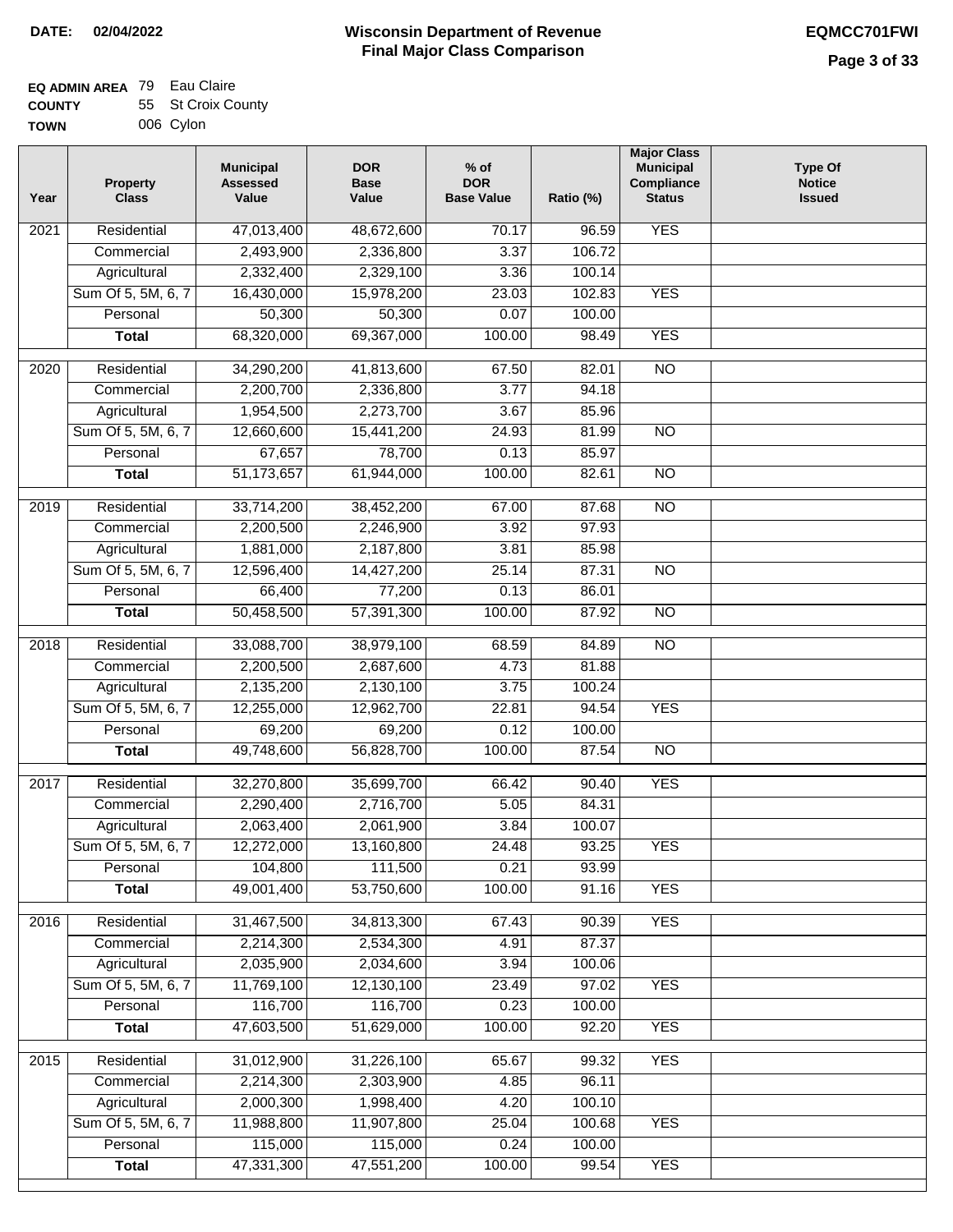|  | 008 Eau Galle |  |
|--|---------------|--|
|  |               |  |

| Year              | <b>Property</b><br><b>Class</b> | <b>Municipal</b><br><b>Assessed</b><br>Value | <b>DOR</b><br><b>Base</b><br>Value | $%$ of<br><b>DOR</b><br><b>Base Value</b> | Ratio (%) | <b>Major Class</b><br><b>Municipal</b><br>Compliance<br><b>Status</b> | <b>Type Of</b><br><b>Notice</b><br><b>Issued</b> |
|-------------------|---------------------------------|----------------------------------------------|------------------------------------|-------------------------------------------|-----------|-----------------------------------------------------------------------|--------------------------------------------------|
| 2021              | Residential                     | 88,985,300                                   | 117,406,900                        | 81.74                                     | 75.79     | N <sub>O</sub>                                                        |                                                  |
|                   | Commercial                      | 1,352,000                                    | 1,423,200                          | 0.99                                      | 95.00     |                                                                       |                                                  |
|                   | Agricultural                    | 1,571,600                                    | 1,912,300                          | 1.33                                      | 82.18     |                                                                       |                                                  |
|                   | Sum Of 5, 5M, 6, 7              | 21,902,800                                   | 22,625,800                         | 15.75                                     | 96.80     | <b>YES</b>                                                            |                                                  |
|                   | Personal                        | 214,000                                      | 261,000                            | 0.18                                      | 81.99     |                                                                       |                                                  |
|                   | <b>Total</b>                    | 114,025,700                                  | 143,629,200                        | 100.00                                    | 79.39     | $\overline{NO}$                                                       |                                                  |
| 2020              | Residential                     | 87,304,400                                   | 102,996,000                        | 79.85                                     | 84.76     | $\overline{3}$                                                        |                                                  |
|                   | Commercial                      | 1,352,000                                    | 1,423,200                          | 1.10                                      | 95.00     |                                                                       |                                                  |
|                   | Agricultural                    | 1,640,600                                    | 1,830,100                          | 1.42                                      | 89.65     |                                                                       |                                                  |
|                   | Sum Of 5, 5M, 6, 7              | 22,106,050                                   | 22,527,500                         | 17.47                                     | 98.13     | <b>YES</b>                                                            |                                                  |
|                   | Personal                        | 182,400                                      | 202,700                            | 0.16                                      | 89.99     |                                                                       |                                                  |
|                   | <b>Total</b>                    | 112,585,450                                  | 128,979,500                        | 100.00                                    | 87.29     | $\overline{NO}$                                                       |                                                  |
|                   |                                 |                                              |                                    |                                           |           |                                                                       |                                                  |
| 2019              | Residential                     | 86,238,700                                   | 95, 151, 300                       | 79.32                                     | 90.63     | <b>YES</b>                                                            |                                                  |
|                   | Commercial                      | 1,352,000                                    | 1,368,500                          | 1.14                                      | 98.79     |                                                                       |                                                  |
|                   | Agricultural                    | 1,643,450                                    | 1,760,800                          | 1.47                                      | 93.34     |                                                                       |                                                  |
|                   | Sum Of 5, 5M, 6, 7              | 21,989,400                                   | 21,479,100                         | 17.91                                     | 102.38    | <b>YES</b>                                                            |                                                  |
|                   | Personal                        | 181,550                                      | 195,300                            | 0.16                                      | 92.96     |                                                                       |                                                  |
|                   | <b>Total</b>                    | 111,405,100                                  | 119,955,000                        | 100.00                                    | 92.87     | <b>YES</b>                                                            |                                                  |
| $\overline{2018}$ | Residential                     | 84,538,700                                   | 88,165,500                         | 78.69                                     | 95.89     | <b>YES</b>                                                            |                                                  |
|                   | Commercial                      | 1,352,000                                    | 1,323,300                          | 1.18                                      | 102.17    |                                                                       |                                                  |
|                   | Agricultural                    | 1,660,600                                    | 1,729,100                          | 1.54                                      | 96.04     |                                                                       |                                                  |
|                   | Sum Of 5, 5M, 6, 7              | 21,794,250                                   | 20,624,800                         | 18.41                                     | 105.67    | <b>YES</b>                                                            |                                                  |
|                   | Personal                        | 180,210                                      | 200,300                            | 0.18                                      | 89.97     |                                                                       |                                                  |
|                   | <b>Total</b>                    | 109,525,760                                  | 112,043,000                        | 100.00                                    | 97.75     | <b>YES</b>                                                            |                                                  |
| 2017              | Residential                     | 83,209,300                                   | 83,290,800                         | 77.28                                     | 99.90     | <b>YES</b>                                                            |                                                  |
|                   | Commercial                      | 1,352,000                                    | 1,284,700                          | 1.19                                      | 105.24    |                                                                       |                                                  |
|                   | Agricultural                    | 1,679,450                                    | 1,707,500                          | 1.58                                      | 98.36     |                                                                       |                                                  |
|                   | Sum Of 5, 5M, 6, 7              | 21,645,500                                   | 21,081,200                         | 19.56                                     | 102.68    | <b>YES</b>                                                            |                                                  |
|                   | Personal                        | 420,080                                      | 420,100                            | 0.39                                      | 100.00    |                                                                       |                                                  |
|                   | <b>Total</b>                    | 108,306,330                                  | 107,784,300                        | 100.00                                    | 100.48    | <b>YES</b>                                                            |                                                  |
|                   |                                 |                                              |                                    |                                           |           |                                                                       |                                                  |
| 2016              | Residential                     | 81,793,300                                   | 77,219,100                         | 76.86                                     | 105.92    | <b>YES</b>                                                            |                                                  |
|                   | Commercial                      | 1,352,000                                    | 1,167,900                          | 1.16                                      | 115.76    |                                                                       |                                                  |
|                   | Agricultural                    | 1,681,550                                    | 1,681,400                          | 1.67                                      | 100.01    |                                                                       |                                                  |
|                   | Sum Of 5, 5M, 6, 7              | 20,875,950                                   | 20,023,900                         | 19.93                                     | 104.26    | <b>YES</b>                                                            |                                                  |
|                   | Personal                        | 403,050                                      | 380,200                            | 0.38                                      | 106.01    |                                                                       |                                                  |
|                   | <b>Total</b>                    | 106,105,850                                  | 100,472,500                        | 100.00                                    | 105.61    | <b>YES</b>                                                            |                                                  |
| 2015              | Residential                     | 84,872,600                                   | 71,226,400                         | 76.32                                     | 119.16    | N <sub>O</sub>                                                        |                                                  |
|                   | Commercial                      | 1,361,200                                    | 1,061,700                          | 1.14                                      | 128.21    |                                                                       |                                                  |
|                   | Agricultural                    | 2,185,350                                    | 1,665,900                          | 1.79                                      | 131.18    |                                                                       |                                                  |
|                   | Sum Of 5, 5M, 6, 7              | 23,052,950                                   | 19,009,400                         | 20.37                                     | 121.27    | <b>NO</b>                                                             |                                                  |
|                   | Personal                        | 396,390                                      | 360,400                            | 0.39                                      | 109.99    |                                                                       |                                                  |
|                   | <b>Total</b>                    | 111,868,490                                  | 93,323,800                         | 100.00                                    | 119.87    | N <sub>O</sub>                                                        | Final Notice of Non-Compliance                   |
|                   |                                 |                                              |                                    |                                           |           |                                                                       |                                                  |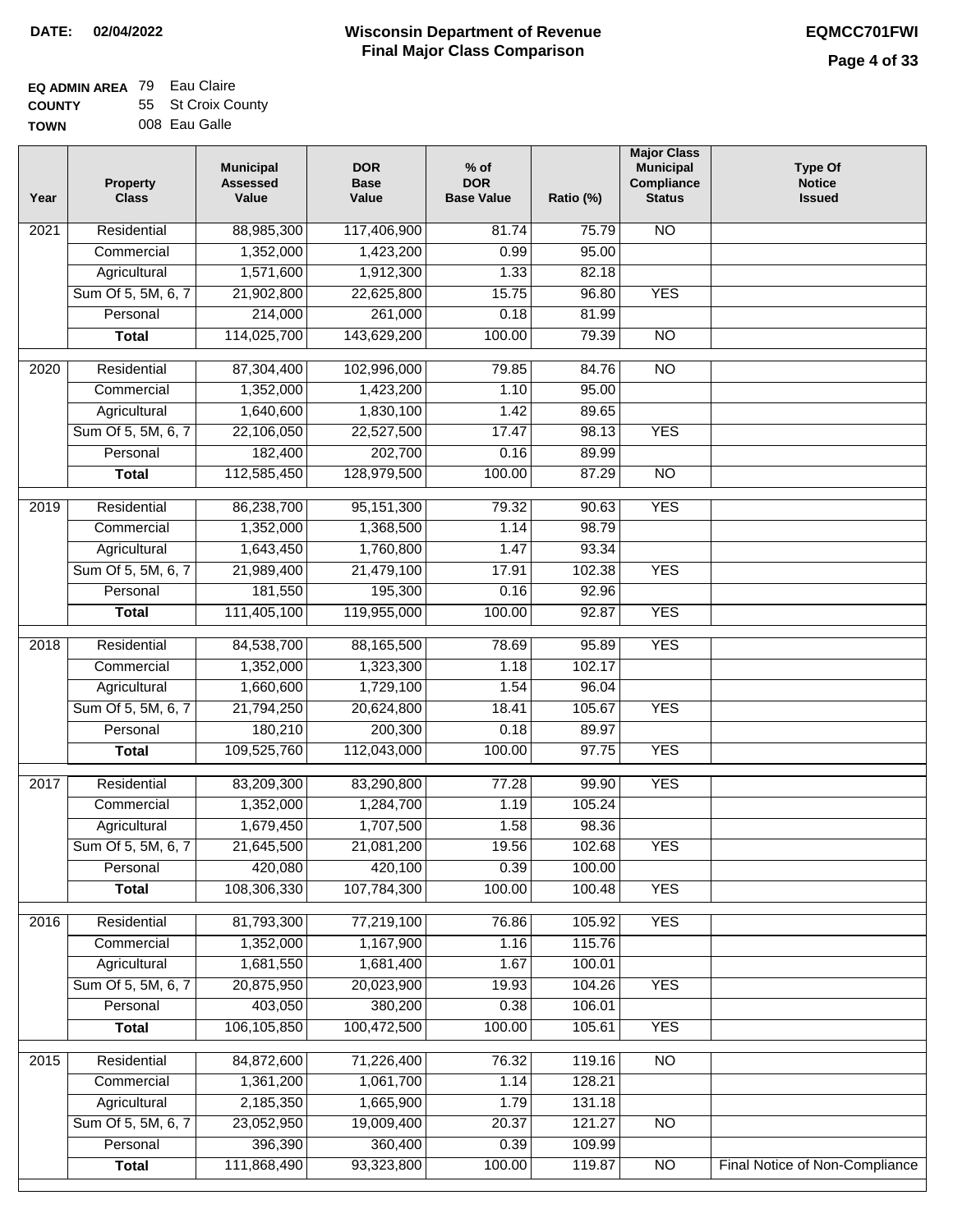| --------    |             |
|-------------|-------------|
| <b>TOWN</b> | 010 Emerald |

| Year | <b>Property</b><br><b>Class</b> | <b>Municipal</b><br><b>Assessed</b><br>Value | <b>DOR</b><br><b>Base</b><br>Value | $%$ of<br><b>DOR</b><br><b>Base Value</b> | Ratio (%) | <b>Major Class</b><br><b>Municipal</b><br>Compliance<br><b>Status</b> | <b>Type Of</b><br><b>Notice</b><br><b>Issued</b> |
|------|---------------------------------|----------------------------------------------|------------------------------------|-------------------------------------------|-----------|-----------------------------------------------------------------------|--------------------------------------------------|
| 2021 | Residential                     | 37,586,100                                   | 57,546,900                         | 68.79                                     | 65.31     | $\overline{NO}$                                                       |                                                  |
|      | Commercial                      | 499,400                                      | 609,400                            | 0.73                                      | 81.95     |                                                                       |                                                  |
|      | Agricultural                    | 2,612,700                                    | 2,904,500                          | 3.47                                      | 89.95     |                                                                       |                                                  |
|      | Sum Of 5, 5M, 6, 7              | 18,266,000                                   | 22,522,900                         | 26.92                                     | 81.10     | $\overline{NO}$                                                       |                                                  |
|      | Personal                        | 62,600                                       | 73,700                             | 0.09                                      | 84.94     |                                                                       |                                                  |
|      | <b>Total</b>                    | 59,026,800                                   | 83,657,400                         | 100.00                                    | 70.56     | $\overline{NO}$                                                       |                                                  |
| 2020 | Residential                     | 36,599,200                                   | 49,031,100                         | 65.26                                     | 74.64     | $\overline{NO}$                                                       |                                                  |
|      | Commercial                      | 499,400                                      | 609,400                            | 0.81                                      | 81.95     |                                                                       |                                                  |
|      | Agricultural                    | 2,575,800                                    | 2,796,000                          | 3.72                                      | 92.12     |                                                                       |                                                  |
|      | Sum Of 5, 5M, 6, 7              | 18,118,000                                   | 22,624,200                         | 30.11                                     | 80.08     | $\overline{NO}$                                                       |                                                  |
|      | Personal                        | 71,300                                       | 71,300                             | 0.09                                      | 100.00    |                                                                       |                                                  |
|      | <b>Total</b>                    | 57,863,700                                   | 75,132,000                         | 100.00                                    | 77.02     | $\overline{NO}$                                                       |                                                  |
|      |                                 |                                              |                                    |                                           |           |                                                                       |                                                  |
| 2019 | Residential                     | 35,802,000                                   | 45,128,000                         | 64.81                                     | 79.33     | N <sub>O</sub>                                                        |                                                  |
|      | Commercial                      | 499,400                                      | 586,000                            | 0.84                                      | 85.22     |                                                                       |                                                  |
|      | Agricultural                    | 2,507,100                                    | 2,682,900                          | 3.85                                      | 93.45     |                                                                       |                                                  |
|      | Sum Of 5, 5M, 6, 7              | 17,812,300                                   | 21,163,000                         | 30.39                                     | 84.17     | $\overline{N}$                                                        |                                                  |
|      | Personal                        | 70,900                                       | 70,900                             | 0.10                                      | 100.00    |                                                                       |                                                  |
|      | <b>Total</b>                    | 56,691,700                                   | 69,630,800                         | 100.00                                    | 81.42     | <b>NO</b>                                                             |                                                  |
| 2018 | Residential                     | 35,610,400                                   | 37,693,000                         | 64.28                                     | 94.47     | <b>YES</b>                                                            |                                                  |
|      | Commercial                      | 482,700                                      | 536,400                            | 0.91                                      | 89.99     |                                                                       |                                                  |
|      | Agricultural                    | 2,507,800                                    | 2,606,700                          | 4.45                                      | 96.21     |                                                                       |                                                  |
|      | Sum Of 5, 5M, 6, 7              | 17,792,300                                   | 17,734,600                         | 30.24                                     | 100.33    | <b>YES</b>                                                            |                                                  |
|      | Personal                        | 71,100                                       | 71,100                             | 0.12                                      | 100.00    |                                                                       |                                                  |
|      | <b>Total</b>                    | 56,464,300                                   | 58,641,800                         | 100.00                                    | 96.29     | <b>YES</b>                                                            |                                                  |
| 2017 | Residential                     | 34,992,400                                   | 37,088,400                         | 64.14                                     | 94.35     | <b>YES</b>                                                            |                                                  |
|      | Commercial                      | 482,700                                      | 520,800                            | 0.90                                      | 92.68     |                                                                       |                                                  |
|      | Agricultural                    | 2,503,700                                    | 2,539,600                          | 4.39                                      | 98.59     |                                                                       |                                                  |
|      | Sum Of 5, 5M, 6, 7              | 17,814,700                                   | 17,578,100                         | 30.40                                     | 101.35    | <b>YES</b>                                                            |                                                  |
|      | Personal                        | 101,600                                      | 101,600                            | 0.18                                      | 100.00    |                                                                       |                                                  |
|      | <b>Total</b>                    | 55,895,100                                   | 57,828,500                         | 100.00                                    | 96.66     | <b>YES</b>                                                            |                                                  |
| 2016 | Residential                     | 33,881,200                                   | 34,293,500                         | 62.78                                     | 98.80     | <b>YES</b>                                                            |                                                  |
|      | Commercial                      | 482,700                                      | 496,000                            | 0.91                                      | 97.32     |                                                                       |                                                  |
|      | Agricultural                    | 2,503,500                                    | 2,504,000                          | 4.58                                      | 99.98     |                                                                       |                                                  |
|      | Sum Of 5, 5M, 6, 7              | 18,037,600                                   | 17,223,300                         | 31.53                                     | 104.73    | <b>YES</b>                                                            |                                                  |
|      | Personal                        | 108,800                                      | 108,800                            | 0.20                                      | 100.00    |                                                                       |                                                  |
|      | <b>Total</b>                    | 55,013,800                                   | 54,625,600                         | 100.00                                    | 100.71    | <b>YES</b>                                                            |                                                  |
|      |                                 |                                              |                                    |                                           |           |                                                                       |                                                  |
| 2015 | Residential                     | 32,962,300                                   | 29,959,600                         | 60.61                                     | 110.02    | N <sub>O</sub>                                                        |                                                  |
|      | Commercial                      | 427,800                                      | 469,300                            | 0.95                                      | 91.16     |                                                                       |                                                  |
|      | Agricultural                    | 2,264,300                                    | 2,460,800                          | 4.98                                      | 92.01     |                                                                       |                                                  |
|      | Sum Of 5, 5M, 6, 7              | 18,240,200                                   | 16,428,700                         | 33.24                                     | 111.03    | <b>NO</b>                                                             |                                                  |
|      | Personal                        | 110,900                                      | 110,900                            | 0.22                                      | 100.00    |                                                                       |                                                  |
|      | <b>Total</b>                    | 54,005,500                                   | 49,429,300                         | 100.00                                    | 109.26    | $\overline{NO}$                                                       | <b>Training Notice</b>                           |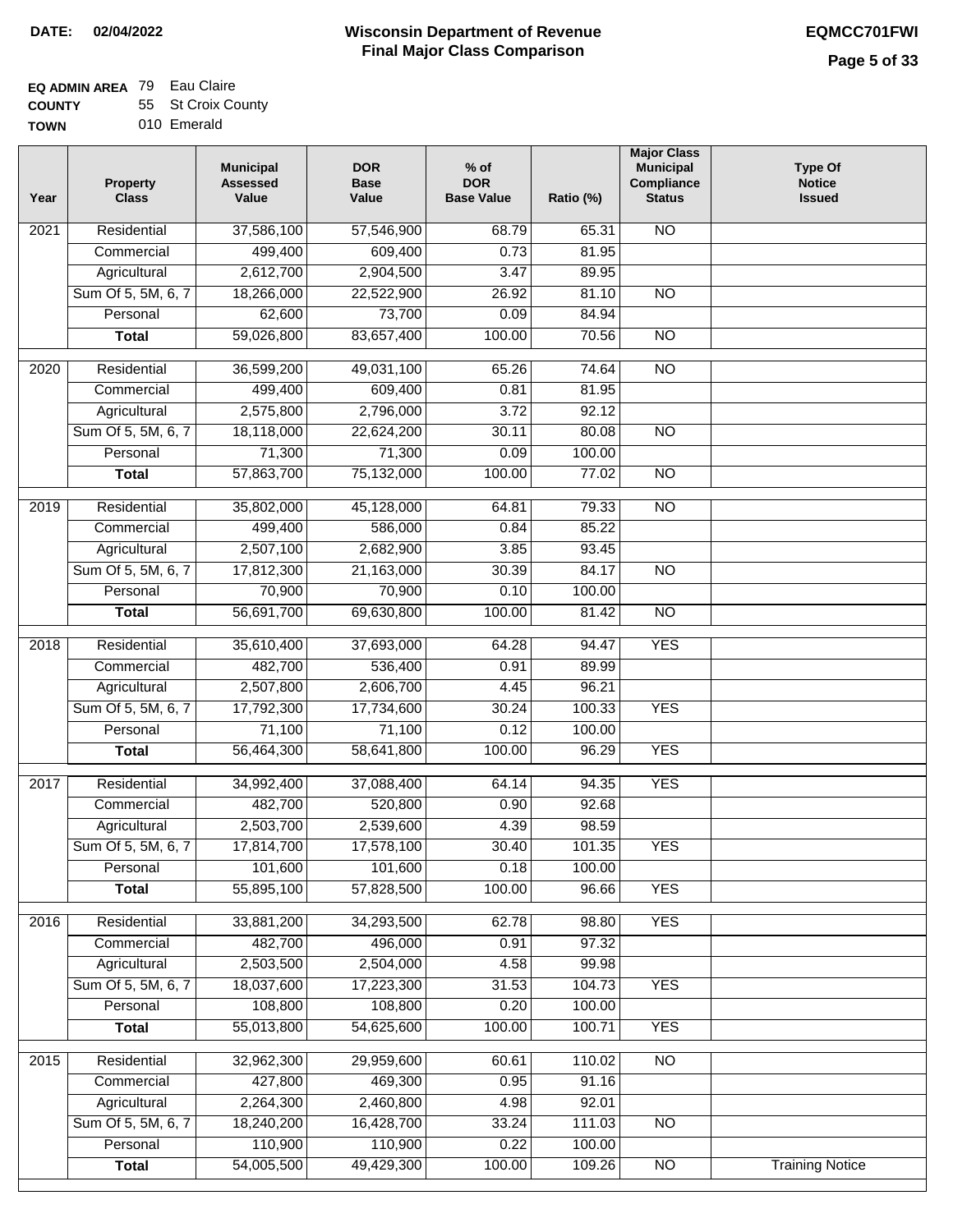#### **EQ ADMIN AREA** 79 Eau Claire **COUNTY** 55 St Croix County

**TOWN** 012 Erin Prairie

| Year              | <b>Property</b><br><b>Class</b> | <b>Municipal</b><br><b>Assessed</b><br>Value | <b>DOR</b><br><b>Base</b><br>Value | % of<br><b>DOR</b><br><b>Base Value</b> | Ratio (%) | <b>Major Class</b><br><b>Municipal</b><br>Compliance<br><b>Status</b> | <b>Type Of</b><br><b>Notice</b><br><b>Issued</b> |
|-------------------|---------------------------------|----------------------------------------------|------------------------------------|-----------------------------------------|-----------|-----------------------------------------------------------------------|--------------------------------------------------|
| 2021              | Residential                     | 69,453,500                                   | 76,336,700                         | 81.98                                   | 90.98     | <b>YES</b>                                                            |                                                  |
|                   | Commercial                      | 317,700                                      | 409,500                            | 0.44                                    | 77.58     |                                                                       |                                                  |
|                   | Agricultural                    | 3,494,500                                    | 3,425,400                          | 3.68                                    | 102.02    |                                                                       |                                                  |
|                   | Sum Of 5, 5M, 6, 7              | 14,400,200                                   | 12,908,000                         | 13.86                                   | 111.56    | $\overline{NO}$                                                       |                                                  |
|                   | Personal                        | 36,100                                       | 35,400                             | 0.04                                    | 101.98    |                                                                       |                                                  |
|                   | <b>Total</b>                    | 87,702,000                                   | 93,115,000                         | 100.00                                  | 94.19     | $\overline{NO}$                                                       | 2nd Notice of Non-Compliance                     |
| $\overline{2020}$ | Residential                     | 48,830,900                                   | 65,941,200                         | 79.84                                   | 74.05     | $\overline{NO}$                                                       |                                                  |
|                   | Commercial                      | 287,400                                      | 409,500                            | 0.50                                    | 70.18     |                                                                       |                                                  |
|                   | Agricultural                    | 3,304,200                                    | 3,302,300                          | 4.00                                    | 100.06    |                                                                       |                                                  |
|                   | Sum Of 5, 5M, 6, 7              | 10,507,900                                   | 12,898,000                         | 15.62                                   | 81.47     | <b>NO</b>                                                             |                                                  |
|                   | Personal                        | 44,600                                       | 44,600                             | 0.05                                    | 100.00    |                                                                       |                                                  |
|                   | <b>Total</b>                    | 62,975,000                                   | 82,595,600                         | 100.00                                  | 76.24     | $\overline{NO}$                                                       | 1st Notice of Non-Compliance                     |
| 2019              | Residential                     | 48,598,000                                   | 61,437,100                         | 79.18                                   | 79.10     | $\overline{NO}$                                                       |                                                  |
|                   | Commercial                      | 287,400                                      | 393,700                            | 0.51                                    | 73.00     |                                                                       |                                                  |
|                   | Agricultural                    | 3,312,200                                    | 3,181,500                          | 4.10                                    | 104.11    |                                                                       |                                                  |
|                   | Sum Of 5, 5M, 6, 7              | 10,552,000                                   | 12,543,800                         | 16.17                                   | 84.12     | $\overline{NO}$                                                       |                                                  |
|                   | Personal                        | 33,400                                       | 33,400                             | 0.04                                    | 100.00    |                                                                       |                                                  |
|                   | <b>Total</b>                    | 62,783,000                                   | 77,589,500                         | 100.00                                  | 80.92     | $\overline{NO}$                                                       |                                                  |
| 2018              | Residential                     | 47,859,500                                   | 56,064,900                         | 79.36                                   | 85.36     | $\overline{NO}$                                                       |                                                  |
|                   | Commercial                      | 287,400                                      | 389,500                            | 0.55                                    | 73.79     |                                                                       |                                                  |
|                   | Agricultural                    | 3,309,900                                    | 3,091,900                          | 4.38                                    | 107.05    |                                                                       |                                                  |
|                   | Sum Of 5, 5M, 6, 7              | 10,558,700                                   | 11,062,700                         | 15.66                                   | 95.44     | <b>YES</b>                                                            |                                                  |
|                   | Personal                        | 35,100                                       | 35,100                             | 0.05                                    | 100.00    |                                                                       |                                                  |
|                   | <b>Total</b>                    | 62,050,600                                   | 70,644,100                         | 100.00                                  | 87.84     | $\overline{10}$                                                       |                                                  |
| 2017              | Residential                     | 47,033,400                                   | 53,135,700                         | 78.88                                   | 88.52     | <b>NO</b>                                                             |                                                  |
|                   | Commercial                      | 287,400                                      | 378,200                            | 0.56                                    | 75.99     |                                                                       |                                                  |
|                   | Agricultural                    | 3,310,600                                    | 3,019,200                          | 4.48                                    | 109.65    |                                                                       |                                                  |
|                   | Sum Of 5, 5M, 6, 7              | 10,394,100                                   | 10,794,900                         | 16.03                                   | 96.29     | <b>YES</b>                                                            |                                                  |
|                   | Personal                        | 31,500                                       | 31,500                             | 0.05                                    | 100.00    |                                                                       |                                                  |
|                   | <b>Total</b>                    | 61,057,000                                   | 67,359,500                         | 100.00                                  | 90.64     | <b>NO</b>                                                             |                                                  |
| 2016              | Residential                     | 46,598,000                                   | 50,235,600                         | 79.24                                   | 92.76     | <b>YES</b>                                                            |                                                  |
|                   | Commercial                      | 287,400                                      | 360,200                            | 0.57                                    | 79.79     |                                                                       |                                                  |
|                   | Agricultural                    | 3,309,500                                    | 2,969,900                          | 4.68                                    | 111.43    |                                                                       |                                                  |
|                   | Sum Of 5, 5M, 6, 7              | 9,950,200                                    | 9,795,300                          | 15.45                                   | 101.58    | <b>YES</b>                                                            |                                                  |
|                   | Personal                        | 33,500                                       | 33,500                             | 0.05                                    | 100.00    |                                                                       |                                                  |
|                   | <b>Total</b>                    | 60,178,600                                   | 63,394,500                         | 100.00                                  | 94.93     | <b>YES</b>                                                            |                                                  |
| 2015              | Residential                     | 46,453,300                                   | 44,331,800                         | 78.34                                   | 104.79    | <b>YES</b>                                                            |                                                  |
|                   | Commercial                      | 287,400                                      | 327,500                            | 0.58                                    | 87.76     |                                                                       |                                                  |
|                   | Agricultural                    | 3,305,200                                    | 2,934,400                          | 5.19                                    | 112.64    |                                                                       |                                                  |
|                   | Sum Of 5, 5M, 6, 7              | 9,537,000                                    | 8,981,200                          | 15.87                                   | 106.19    | <b>YES</b>                                                            |                                                  |
|                   | Personal                        | 13,400                                       | 13,400                             | 0.02                                    | 100.00    |                                                                       |                                                  |
|                   | <b>Total</b>                    | 59,596,300                                   | 56,588,300                         | 100.00                                  | 105.32    | <b>YES</b>                                                            |                                                  |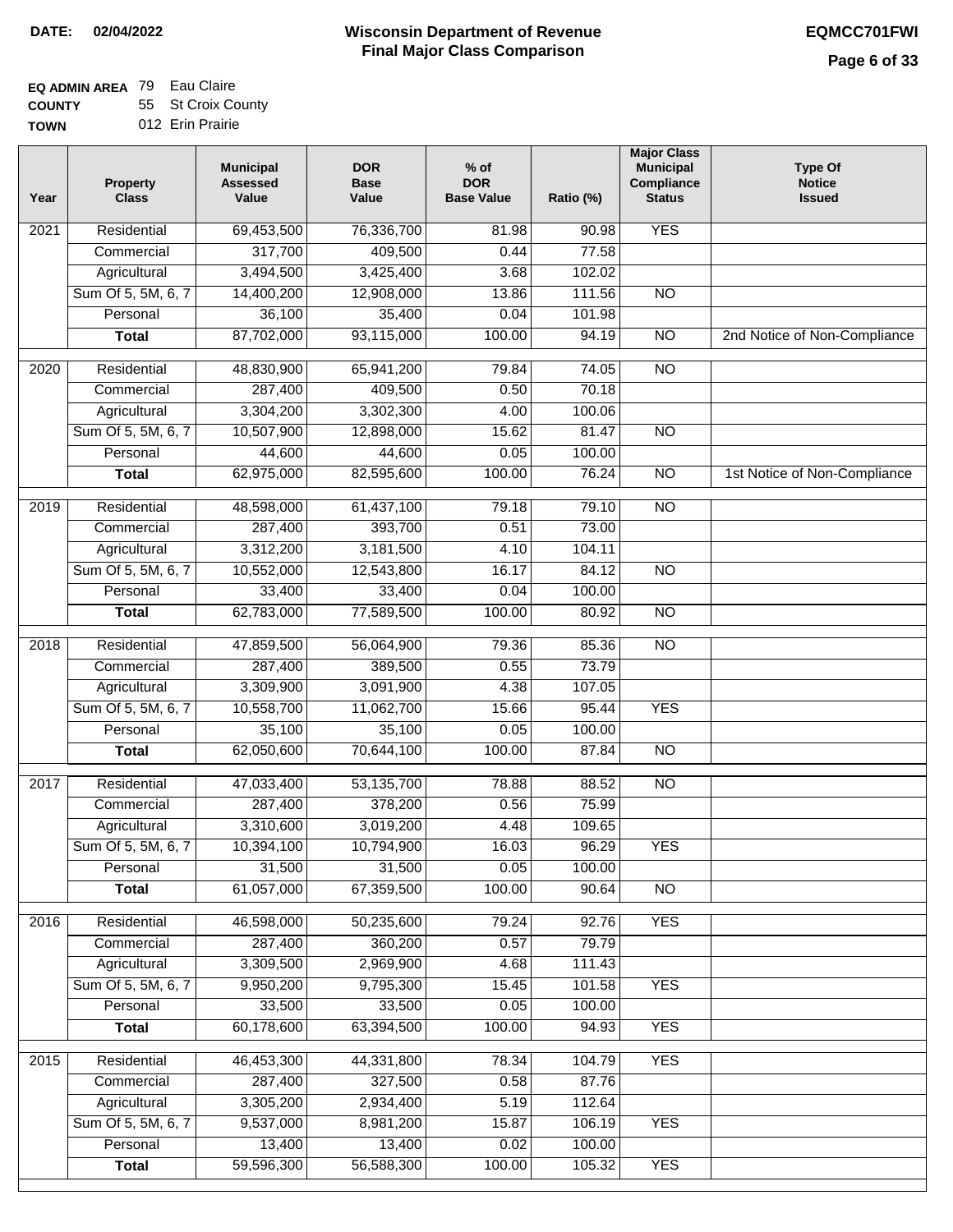| <b>TOWN</b> | 014 Forest |
|-------------|------------|

| Year              | <b>Property</b><br><b>Class</b> | <b>Municipal</b><br><b>Assessed</b><br>Value | <b>DOR</b><br><b>Base</b><br>Value | % of<br><b>DOR</b><br><b>Base Value</b> | Ratio (%) | <b>Major Class</b><br><b>Municipal</b><br>Compliance<br><b>Status</b> | <b>Type Of</b><br><b>Notice</b><br><b>Issued</b> |
|-------------------|---------------------------------|----------------------------------------------|------------------------------------|-----------------------------------------|-----------|-----------------------------------------------------------------------|--------------------------------------------------|
| $\overline{202}1$ | Residential                     | 22,998,000                                   | 33,513,800                         | 57.28                                   | 68.62     | <b>NO</b>                                                             |                                                  |
|                   | Commercial                      | 648,600                                      | 893,000                            | 1.53                                    | 72.63     |                                                                       |                                                  |
|                   | Agricultural                    | 2,545,500                                    | 2,545,000                          | 4.35                                    | 100.02    |                                                                       |                                                  |
|                   | Sum Of 5, 5M, 6, 7              | 16,736,500                                   | 21,382,500                         | 36.55                                   | 78.27     | $\overline{NO}$                                                       |                                                  |
|                   | Personal                        | 144,100                                      | 169,500                            | 0.29                                    | 85.01     |                                                                       |                                                  |
|                   | <b>Total</b>                    | 43,072,700                                   | 58,503,800                         | 100.00                                  | 73.62     | $\overline{NO}$                                                       | 2nd Notice of Non-Compliance                     |
| $\overline{2020}$ | Residential                     | 22,809,800                                   | 28,953,700                         | 53.88                                   | 78.78     | $\overline{NO}$                                                       |                                                  |
|                   | Commercial                      | 648,600                                      | 893,000                            | 1.66                                    | 72.63     |                                                                       |                                                  |
|                   | Agricultural                    | 2,415,000                                    | 2,450,900                          | 4.56                                    | 98.54     |                                                                       |                                                  |
|                   | Sum Of 5, 5M, 6, 7              | 16,666,700                                   | 21,334,200                         | 39.70                                   | 78.12     | $\overline{NO}$                                                       |                                                  |
|                   | Personal                        | 107,100                                      | 107,100                            | 0.20                                    | 100.00    |                                                                       |                                                  |
|                   | <b>Total</b>                    | 42,647,200                                   | 53,738,900                         | 100.00                                  | 79.36     | N <sub>O</sub>                                                        | 1st Notice of Non-Compliance                     |
| 2019              | Residential                     | 22,560,600                                   | 26,824,500                         | 53.19                                   | 84.10     | $\overline{3}$                                                        |                                                  |
|                   | Commercial                      | 648,600                                      | 858,600                            | 1.70                                    | 75.54     |                                                                       |                                                  |
|                   | Agricultural                    | 2,300,900                                    | 2,361,600                          | 4.68                                    | 97.43     |                                                                       |                                                  |
|                   | Sum Of 5, 5M, 6, 7              | 16,584,300                                   | 20,287,800                         | 40.23                                   | 81.75     | $\overline{NO}$                                                       |                                                  |
|                   | Personal                        | 102,600                                      | 102,600                            | 0.20                                    | 100.00    |                                                                       |                                                  |
|                   | <b>Total</b>                    | 42,197,000                                   | 50,435,100                         | 100.00                                  | 83.67     | $\overline{NO}$                                                       |                                                  |
| 2018              | Residential                     | 21,964,100                                   | 25,476,500                         | 54.19                                   | 86.21     | $\overline{10}$                                                       |                                                  |
|                   | Commercial                      | 648,600                                      | 720,600                            | 1.53                                    | 90.01     |                                                                       |                                                  |
|                   | Agricultural                    | 2,300,300                                    | 2,295,100                          | 4.88                                    | 100.23    |                                                                       |                                                  |
|                   | Sum Of 5, 5M, 6, 7              | 16,992,700                                   | 18,462,800                         | 39.27                                   | 92.04     | <b>YES</b>                                                            |                                                  |
|                   | Personal                        | 59,200                                       | 59,200                             | 0.13                                    | 100.00    |                                                                       |                                                  |
|                   | <b>Total</b>                    | 41,964,900                                   | 47,014,200                         | 100.00                                  | 89.26     | <b>NO</b>                                                             |                                                  |
| $\overline{2017}$ | Residential                     | 21,651,800                                   | 24,211,100                         | 53.16                                   | 89.43     | <b>NO</b>                                                             |                                                  |
|                   | Commercial                      | 648,600                                      | 699,600                            | 1.54                                    | 92.71     |                                                                       |                                                  |
|                   | Agricultural                    | 2,150,900                                    | 2,240,800                          | 4.92                                    | 95.99     |                                                                       |                                                  |
|                   | Sum Of 5, 5M, 6, 7              | 16,995,300                                   | 18,111,200                         | 39.76                                   | 93.84     | <b>YES</b>                                                            |                                                  |
|                   | Personal                        | 284,200                                      | 284,200                            | 0.62                                    | 100.00    |                                                                       |                                                  |
|                   | <b>Total</b>                    | 41,730,800                                   | 45,546,900                         | 100.00                                  | 91.62     | <b>NO</b>                                                             |                                                  |
| 2016              | Residential                     | 21,461,200                                   | 23,092,300                         | 52.63                                   | 92.94     | <b>YES</b>                                                            |                                                  |
|                   | Commercial                      | 648,600                                      | 636,000                            | 1.45                                    | 101.98    |                                                                       |                                                  |
|                   | Agricultural                    | 2,149,100                                    | 2,203,000                          | 5.02                                    | 97.55     |                                                                       |                                                  |
|                   | Sum Of 5, 5M, 6, 7              | 17,062,100                                   | 17,611,200                         | 40.14                                   | 96.88     | <b>YES</b>                                                            |                                                  |
|                   | Personal                        | 333,300                                      | 333,300                            | 0.76                                    | 100.00    |                                                                       |                                                  |
|                   | <b>Total</b>                    | 41,654,300                                   | 43,875,800                         | 100.00                                  | 94.94     | <b>YES</b>                                                            |                                                  |
| 2015              | Residential                     | 21,613,200                                   | 21, 141, 500                       | 51.86                                   | 102.23    | <b>YES</b>                                                            |                                                  |
|                   | Commercial                      | 648,600                                      | 578,200                            | 1.42                                    | 112.18    |                                                                       |                                                  |
|                   | Agricultural                    | 2,147,500                                    | 2,172,400                          | 5.33                                    | 98.85     |                                                                       |                                                  |
|                   | Sum Of 5, 5M, 6, 7              | 17,166,300                                   | 16,600,000                         | 40.72                                   | 103.41    | <b>YES</b>                                                            |                                                  |
|                   | Personal                        | 274,000                                      | 274,000                            | 0.67                                    | 100.00    |                                                                       |                                                  |
|                   | <b>Total</b>                    | 41,849,600                                   | 40,766,100                         | 100.00                                  | 102.66    | <b>YES</b>                                                            |                                                  |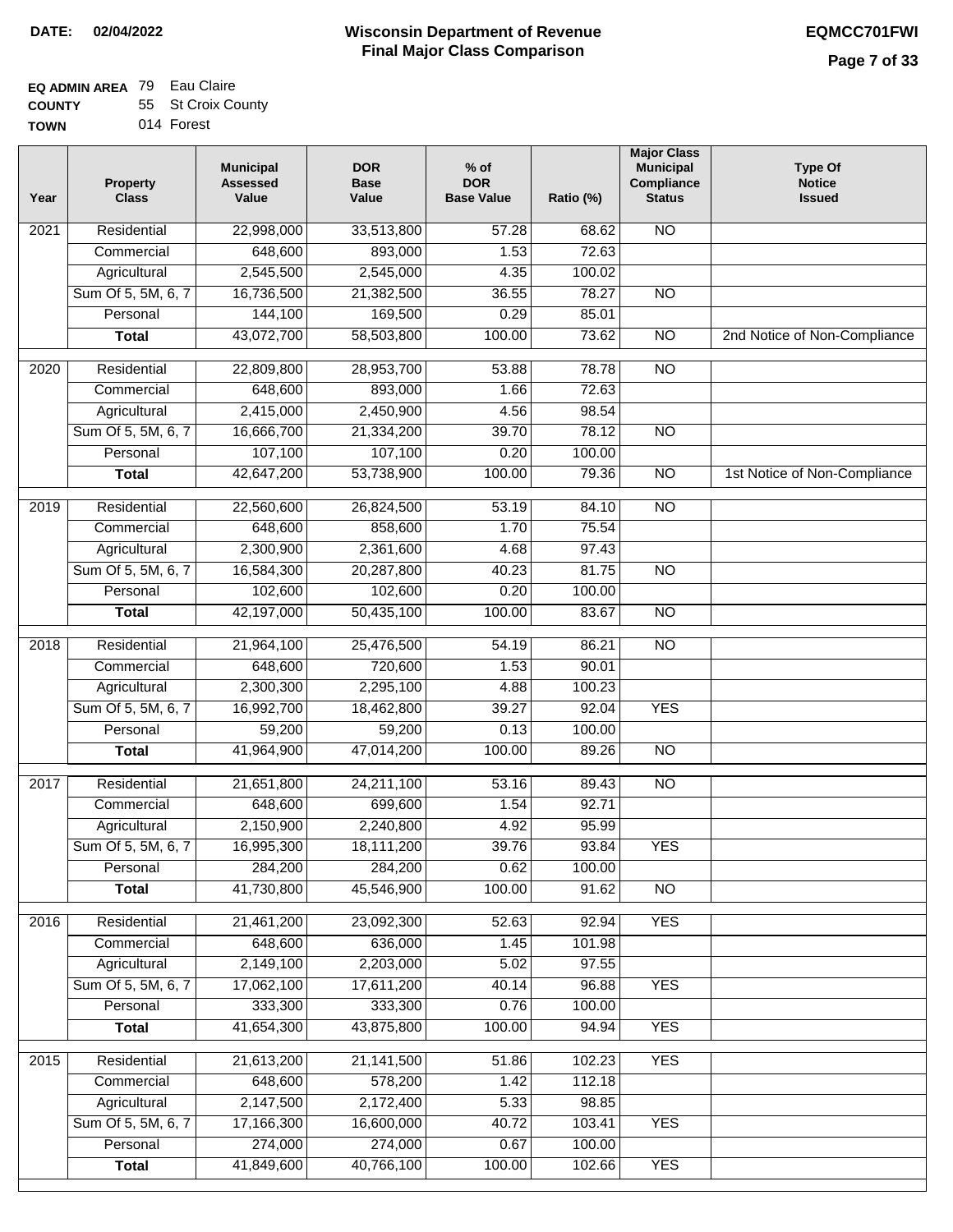#### **Wisconsin Department of Revenue Final Major Class Comparison DATE: 02/04/2022 EQMCC701FWI**

٦

#### **EQ ADMIN AREA** 79 Eau Claire **COUNTY** 55 St Croix County

| ------      |              |
|-------------|--------------|
| <b>TOWN</b> | 016 Glenwood |

| Year | <b>Property</b><br><b>Class</b> | <b>Municipal</b><br><b>Assessed</b><br>Value | <b>DOR</b><br><b>Base</b><br>Value | $%$ of<br><b>DOR</b><br><b>Base Value</b> | Ratio (%)        | <b>Major Class</b><br><b>Municipal</b><br>Compliance<br><b>Status</b> | <b>Type Of</b><br><b>Notice</b><br><b>Issued</b> |
|------|---------------------------------|----------------------------------------------|------------------------------------|-------------------------------------------|------------------|-----------------------------------------------------------------------|--------------------------------------------------|
| 2021 | Residential                     | 47,486,800                                   | 49,740,400                         | 68.48                                     | 95.47            | <b>YES</b>                                                            |                                                  |
|      | Commercial                      | 522,300                                      | 578,500                            | 0.80                                      | 90.29            |                                                                       |                                                  |
|      | Agricultural                    | 2,047,200                                    | 2,047,800                          | 2.82                                      | 99.97            |                                                                       |                                                  |
|      | Sum Of 5, 5M, 6, 7              | 20,457,600                                   | 20,215,200                         | 27.83                                     | 101.20           | <b>YES</b>                                                            |                                                  |
|      | Personal                        | 55,700                                       | 55,700                             | 0.08                                      | 100.00           |                                                                       |                                                  |
|      | <b>Total</b>                    | 70,569,600                                   | 72,637,600                         | 100.00                                    | 97.15            | <b>YES</b>                                                            |                                                  |
| 2020 | Residential                     | 32,889,900                                   | 41,959,300                         | 63.76                                     | 78.39            | $\overline{NO}$                                                       |                                                  |
|      | Commercial                      | 535,300                                      | 856,300                            | 1.30                                      | 62.51            |                                                                       |                                                  |
|      | Agricultural                    | 1,603,900                                    | 2,004,300                          | 3.05                                      | 80.02            |                                                                       |                                                  |
|      | Sum Of 5, 5M, 6, 7              | 16,414,700                                   | 20,920,700                         | 31.79                                     | 78.46            | <b>NO</b>                                                             |                                                  |
|      | Personal                        | 51,100                                       | 63,900                             | 0.10                                      | 79.97            |                                                                       |                                                  |
|      | <b>Total</b>                    | 51,494,900                                   | 65,804,500                         | 100.00                                    | 78.25            | <b>NO</b>                                                             |                                                  |
|      |                                 |                                              |                                    |                                           |                  |                                                                       |                                                  |
| 2019 | Residential                     | 32,486,200                                   | 38,743,300                         | 63.12                                     | 83.85            | $\overline{NO}$                                                       |                                                  |
|      | Commercial                      | 551,100                                      | 848,500                            | 1.38                                      | 64.95            |                                                                       |                                                  |
|      | Agricultural                    | 1,630,800                                    | 1,920,300                          | 3.13                                      | 84.92            |                                                                       |                                                  |
|      | Sum Of 5, 5M, 6, 7              | 16,427,800                                   | 19,807,000                         | 32.27                                     | 82.94            | $\overline{NO}$                                                       |                                                  |
|      | Personal                        | 49,400                                       | 58,100                             | 0.09                                      | 85.03            |                                                                       |                                                  |
|      | <b>Total</b>                    | 51,145,300                                   | 61,377,200                         | 100.00                                    | 83.33            | $\overline{NO}$                                                       |                                                  |
| 2018 | Residential                     | 32,456,100                                   | 37,420,700                         | 65.31                                     | 86.73            | $\overline{NO}$                                                       |                                                  |
|      | Commercial                      | 582,900                                      | 712,100                            | 1.24                                      | 81.86            |                                                                       |                                                  |
|      | Agricultural                    | 1,727,000                                    | 1,877,300                          | 3.28                                      | 91.99            |                                                                       |                                                  |
|      | Sum Of 5, 5M, 6, 7              | 16,096,600                                   | 17,217,400                         | 30.05                                     | 93.49            | <b>YES</b>                                                            |                                                  |
|      | Personal                        | 66,500                                       | 72,300                             | 0.13                                      | 91.98            |                                                                       |                                                  |
|      | <b>Total</b>                    | 50,929,100                                   | 57,299,800                         | 100.00                                    | 88.88            | $\overline{NO}$                                                       |                                                  |
|      |                                 |                                              |                                    |                                           |                  |                                                                       |                                                  |
| 2017 | Residential                     | 32,408,600                                   | 35,266,400                         | 64.00                                     | 91.90            | <b>YES</b>                                                            |                                                  |
|      | Commercial                      | 583,700                                      | 696,000                            | 1.26                                      | 83.86            |                                                                       |                                                  |
|      | Agricultural                    | 1,695,000                                    | 1,835,900                          | 3.33                                      | 92.33            |                                                                       |                                                  |
|      | Sum Of 5, 5M, 6, 7              | 16,056,700                                   | 17,211,500                         | 31.24                                     | 93.29            | <b>YES</b>                                                            |                                                  |
|      | Personal                        | 82,700                                       | 89,900                             | 0.16                                      | 91.99            |                                                                       |                                                  |
|      | <b>Total</b>                    | 50,826,700                                   | 55,099,700                         | 100.00                                    | 92.24            | <b>YES</b>                                                            |                                                  |
| 2016 | Residential                     | 32,229,700                                   | 33,087,500                         | 63.35                                     | 97.41            | <b>YES</b>                                                            |                                                  |
|      | Commercial                      | 867,200                                      | 976,300                            | 1.87                                      | 88.83            |                                                                       |                                                  |
|      | Agricultural                    | 1,809,200                                    | 1,807,400                          | 3.46                                      | 100.10           |                                                                       |                                                  |
|      | Sum Of 5, 5M, 6, 7              | 15,768,900                                   | 16,288,500                         | 31.19                                     | 96.81            | <b>YES</b>                                                            |                                                  |
|      | Personal                        | 71,100                                       | 71,100                             | 0.14                                      | 100.00           |                                                                       |                                                  |
|      | <b>Total</b>                    | 50,746,100                                   | 52,230,800                         | 100.00                                    | 97.16            | <b>YES</b>                                                            |                                                  |
|      |                                 |                                              |                                    |                                           |                  |                                                                       |                                                  |
| 2015 | Residential                     | 31,950,200                                   | 31,245,900                         | 63.45                                     | 102.25           | <b>YES</b>                                                            |                                                  |
|      | Commercial                      | 881,000                                      | 901,700                            | 1.83                                      | 97.70            |                                                                       |                                                  |
|      | Agricultural                    | 1,789,700                                    | 1,787,200                          | 3.63                                      | 100.14           |                                                                       |                                                  |
|      | Sum Of 5, 5M, 6, 7              | 15,717,700                                   | 15,230,600                         | 30.93                                     | 103.20           | <b>YES</b>                                                            |                                                  |
|      | Personal<br><b>Total</b>        | 77,800<br>50,416,400                         | 77,800<br>49,243,200               | 0.16<br>100.00                            | 100.00<br>102.38 | <b>YES</b>                                                            |                                                  |
|      |                                 |                                              |                                    |                                           |                  |                                                                       |                                                  |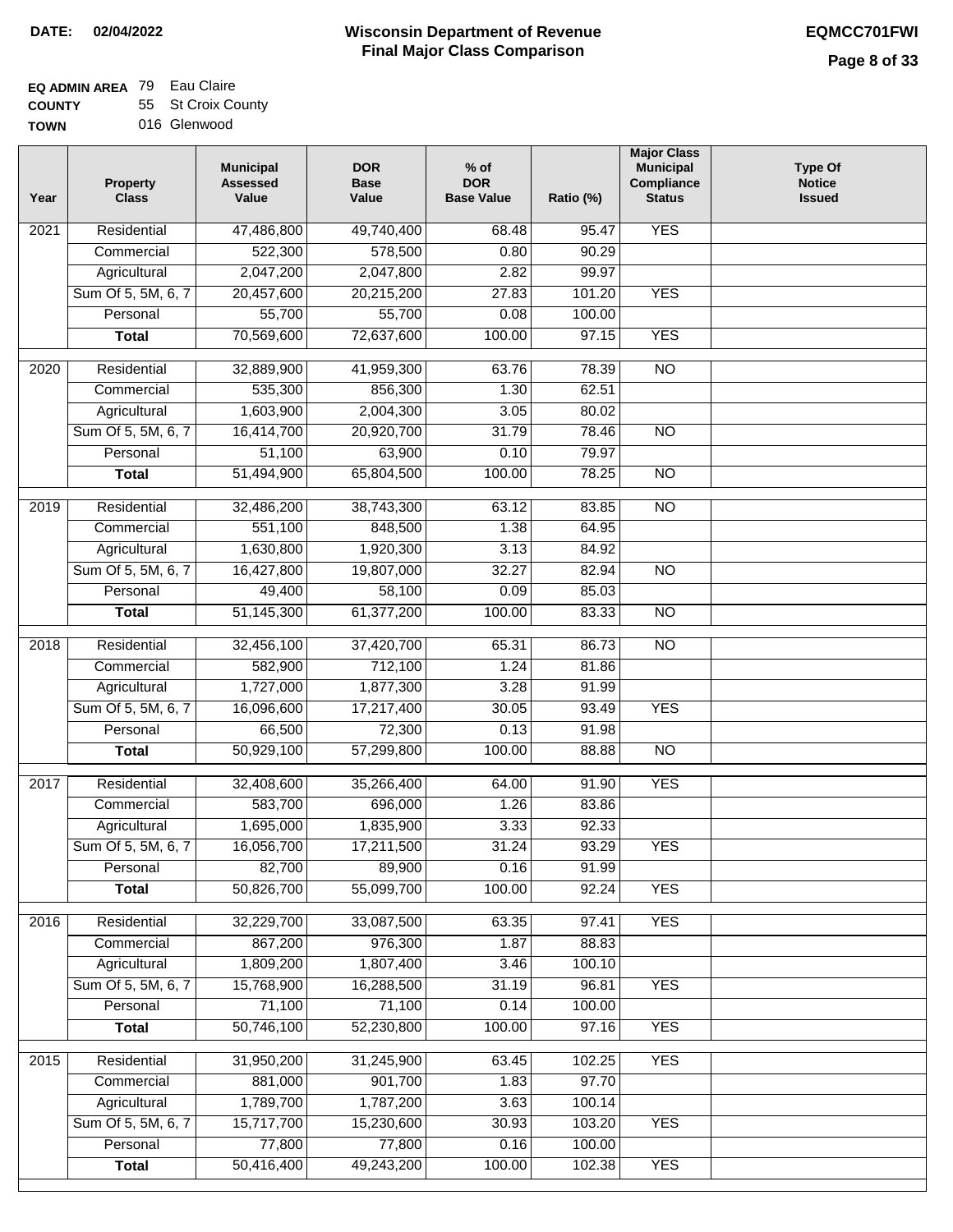#### **EQ ADMIN AREA** 79 Eau Claire **COUNTY** 55 St Croix County

| <b>TOWN</b> | 018 Hammond |
|-------------|-------------|
|             |             |

| Year | <b>Property</b><br><b>Class</b> | <b>Municipal</b><br><b>Assessed</b><br>Value | <b>DOR</b><br><b>Base</b><br>Value | $%$ of<br><b>DOR</b><br><b>Base Value</b> | Ratio (%) | <b>Major Class</b><br><b>Municipal</b><br>Compliance<br><b>Status</b> | <b>Type Of</b><br><b>Notice</b><br><b>Issued</b> |
|------|---------------------------------|----------------------------------------------|------------------------------------|-------------------------------------------|-----------|-----------------------------------------------------------------------|--------------------------------------------------|
| 2021 | Residential                     | 198,356,700                                  | 287,336,700                        | 92.15                                     | 69.03     | $\overline{NO}$                                                       |                                                  |
|      | Commercial                      | 4,676,100                                    | 5,636,500                          | 1.81                                      | 82.96     |                                                                       |                                                  |
|      | Agricultural                    | 2,191,100                                    | 2,917,800                          | 0.94                                      | 75.09     |                                                                       |                                                  |
|      | Sum Of 5, 5M, 6, 7              | 15,501,500                                   | 15,766,400                         | 5.06                                      | 98.32     |                                                                       |                                                  |
|      | Personal                        | 129,400                                      | 172,500                            | 0.06                                      | 75.01     |                                                                       |                                                  |
|      | <b>Total</b>                    | 220,854,800                                  | 311,829,900                        | 100.00                                    | 70.83     | $\overline{NO}$                                                       | 1st Notice of Non-Compliance                     |
| 2020 | Residential                     | 191,759,300                                  | 244,352,000                        | 90.84                                     | 78.48     | $\overline{NO}$                                                       |                                                  |
|      | Commercial                      | 4,676,100                                    | 5,636,500                          | 2.10                                      | 82.96     |                                                                       |                                                  |
|      | Agricultural                    | 2,394,100                                    | 2,815,400                          | 1.05                                      | 85.04     |                                                                       |                                                  |
|      | Sum Of 5, 5M, 6, 7              | 15,467,650                                   | 16,055,100                         | 5.97                                      | 96.34     |                                                                       |                                                  |
|      | Personal                        | 123,600                                      | 145,400                            | 0.05                                      | 85.01     |                                                                       |                                                  |
|      | <b>Total</b>                    | 214,420,750                                  | 269,004,400                        | 100.00                                    | 79.71     | $\overline{NO}$                                                       |                                                  |
|      |                                 |                                              |                                    |                                           |           |                                                                       |                                                  |
| 2019 | Residential                     | 185,689,200                                  | 219,672,700                        | 90.18                                     | 84.53     | $\overline{NO}$                                                       |                                                  |
|      | Commercial                      | 4,676,100                                    | 5,419,700                          | 2.22                                      | 86.28     |                                                                       |                                                  |
|      | Agricultural                    | 2,249,200                                    | 2,707,600                          | 1.11                                      | 83.07     |                                                                       |                                                  |
|      | Sum Of 5, 5M, 6, 7              | 15,495,050                                   | 15,673,700                         | 6.43                                      | 98.86     |                                                                       |                                                  |
|      | Personal                        | 91,940                                       | 110,700                            | 0.05                                      | 83.05     |                                                                       |                                                  |
|      | <b>Total</b>                    | 208, 201, 490                                | 243,584,400                        | 100.00                                    | 85.47     | <b>NO</b>                                                             |                                                  |
| 2018 | Residential                     | 177,993,400                                  | 202,354,000                        | 90.09                                     | 87.96     | $\overline{10}$                                                       |                                                  |
|      | Commercial                      | 4,676,100                                    | 5,255,900                          | 2.34                                      | 88.97     |                                                                       |                                                  |
|      | Agricultural                    | 2,533,950                                    | 2,640,500                          | 1.18                                      | 95.96     |                                                                       |                                                  |
|      | Sum Of 5, 5M, 6, 7              | 15,812,700                                   | 14,270,600                         | 6.35                                      | 110.81    |                                                                       |                                                  |
|      | Personal                        | 88,230                                       | 102,600                            | 0.05                                      | 85.99     |                                                                       |                                                  |
|      | <b>Total</b>                    | 201,104,380                                  | 224,623,600                        | 100.00                                    | 89.53     | $\overline{10}$                                                       |                                                  |
| 2017 | Residential                     | 173,125,200                                  | 182,899,900                        | 89.30                                     | 94.66     | <b>YES</b>                                                            |                                                  |
|      | Commercial                      | 4,675,800                                    | 5,102,500                          | 2.49                                      | 91.64     |                                                                       |                                                  |
|      | Agricultural                    | 2,547,950                                    | 2,593,000                          | 1.27                                      | 98.26     |                                                                       |                                                  |
|      | Sum Of 5, 5M, 6, 7              | 15,668,200                                   | 13,574,000                         | 6.63                                      | 115.43    |                                                                       |                                                  |
|      | Personal                        | 603,400                                      | 641,900                            | 0.31                                      | 94.00     |                                                                       |                                                  |
|      | <b>Total</b>                    | 196,620,550                                  | 204,811,300                        | 100.00                                    | 96.00     | <b>YES</b>                                                            |                                                  |
| 2016 | Residential                     | 168,794,800                                  | 166,505,600                        | 88.95                                     | 101.37    | <b>YES</b>                                                            |                                                  |
|      | Commercial                      | 4,670,200                                    | 4,633,300                          | 2.48                                      | 100.80    |                                                                       |                                                  |
|      | Agricultural                    | 2,572,350                                    | 2,570,000                          | 1.37                                      | 100.09    |                                                                       |                                                  |
|      | Sum Of 5, 5M, 6, 7              | 15,471,400                                   | 12,847,700                         | 6.86                                      | 120.42    |                                                                       |                                                  |
|      | Personal                        | 644,280                                      | 637,900                            | 0.34                                      | 101.00    |                                                                       |                                                  |
|      | <b>Total</b>                    | 192, 153, 030                                | 187, 194, 500                      | 100.00                                    | 102.65    | <b>YES</b>                                                            |                                                  |
|      |                                 |                                              |                                    |                                           |           |                                                                       |                                                  |
| 2015 | Residential                     | 166,710,900                                  | 157,836,300                        | 89.10                                     | 105.62    | <b>YES</b>                                                            |                                                  |
|      | Commercial                      | 4,629,200                                    | 4,175,200                          | 2.36                                      | 110.87    |                                                                       |                                                  |
|      | Agricultural                    | 3,421,050                                    | 2,546,000                          | 1.44                                      | 134.37    |                                                                       |                                                  |
|      | Sum Of 5, 5M, 6, 7              | 15,150,450                                   | 11,988,000                         | 6.77                                      | 126.38    | NO                                                                    |                                                  |
|      | Personal                        | 618,420                                      | 594,700                            | 0.34                                      | 103.99    |                                                                       |                                                  |
|      | <b>Total</b>                    | 190,530,020                                  | 177,140,200                        | 100.00                                    | 107.56    | $\overline{NO}$                                                       | Final Notice of Non-Compliance                   |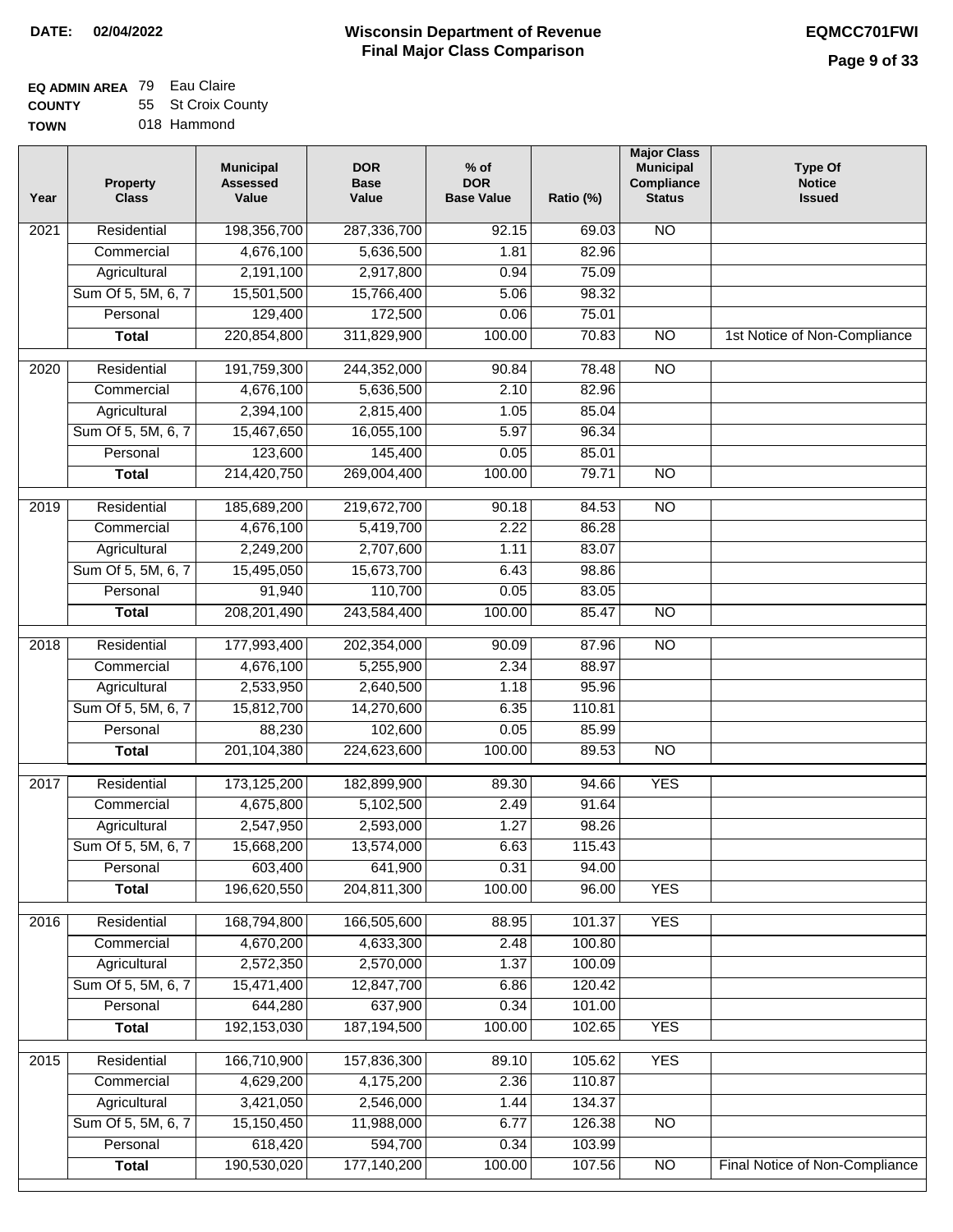| TOWN | 020 Hudson |
|------|------------|

| Year              | <b>Property</b><br><b>Class</b> | <b>Municipal</b><br><b>Assessed</b><br>Value | <b>DOR</b><br><b>Base</b><br>Value | % of<br><b>DOR</b><br><b>Base Value</b> | Ratio (%) | <b>Major Class</b><br><b>Municipal</b><br>Compliance<br><b>Status</b> | <b>Type Of</b><br><b>Notice</b><br><b>Issued</b> |
|-------------------|---------------------------------|----------------------------------------------|------------------------------------|-----------------------------------------|-----------|-----------------------------------------------------------------------|--------------------------------------------------|
| $\overline{202}1$ | Residential                     | 1,076,921,500                                | 1,243,203,100                      | 92.98                                   | 86.62     | <b>NO</b>                                                             |                                                  |
|                   | Commercial                      | 79,459,200                                   | 84,827,900                         | 6.34                                    | 93.67     |                                                                       |                                                  |
|                   | Agricultural                    | 300,350                                      | 333,300                            | 0.02                                    | 90.11     |                                                                       |                                                  |
|                   | Sum Of 5, 5M, 6, 7              | 10,619,550                                   | 6,533,800                          | 0.49                                    | 162.53    |                                                                       |                                                  |
|                   | Personal                        | 1,966,200                                    | 2,234,400                          | 0.17                                    | 88.00     |                                                                       |                                                  |
|                   | <b>Total</b>                    | 1,169,266,800                                | 1,337,132,500                      | 100.00                                  | 87.45     | $\overline{NO}$                                                       |                                                  |
| $\overline{2020}$ | Residential                     | 1,060,379,500                                | 1,156,184,800                      | 92.74                                   | 91.71     | <b>YES</b>                                                            |                                                  |
|                   | Commercial                      | 75,959,900                                   | 81,532,000                         | 6.54                                    | 93.17     |                                                                       |                                                  |
|                   | Agricultural                    | 310,300                                      | 326,100                            | 0.03                                    | 95.15     |                                                                       |                                                  |
|                   | Sum Of 5, 5M, 6, 7              | 10,831,650                                   | 6,492,500                          | 0.52                                    | 166.83    |                                                                       |                                                  |
|                   | Personal                        | 1,924,900                                    | 2,092,300                          | 0.17                                    | 92.00     |                                                                       |                                                  |
|                   | <b>Total</b>                    | 1,149,406,250                                | 1,246,627,700                      | 100.00                                  | 92.20     | <b>YES</b>                                                            |                                                  |
|                   |                                 |                                              |                                    |                                         |           |                                                                       |                                                  |
| 2019              | Residential                     | 1,046,167,000                                | 1,066,685,000                      | 92.99                                   | 98.08     | <b>YES</b>                                                            |                                                  |
|                   | Commercial                      | 69,281,600                                   | 71,517,000                         | 6.23                                    | 96.87     |                                                                       |                                                  |
|                   | Agricultural                    | 347,000                                      | 347,000                            | 0.03                                    | 100.00    |                                                                       |                                                  |
|                   | Sum Of 5, 5M, 6, 7              | 11,709,550                                   | 6,702,400                          | 0.58                                    | 174.71    |                                                                       |                                                  |
|                   | Personal                        | 1,820,000                                    | 1,820,000                          | 0.16                                    | 100.00    |                                                                       |                                                  |
|                   | <b>Total</b>                    | 1,129,325,150                                | 1,147,071,400                      | 100.00                                  | 98.45     | <b>YES</b>                                                            |                                                  |
| 2018              | Residential                     | 1,036,651,000                                | 988,354,200                        | 92.41                                   | 104.89    | <b>YES</b>                                                            |                                                  |
|                   | Commercial                      | 66,316,700                                   | 72,134,500                         | 6.74                                    | 91.93     |                                                                       |                                                  |
|                   | Agricultural                    | 335,200                                      | 334,900                            | 0.03                                    | 100.09    |                                                                       |                                                  |
|                   | Sum Of 5, 5M, 6, 7              | 12,013,300                                   | 7,010,200                          | 0.66                                    | 171.37    |                                                                       |                                                  |
|                   | Personal                        | 1,732,000                                    | 1,732,000                          | 0.16                                    | 100.00    |                                                                       |                                                  |
|                   | <b>Total</b>                    | 1,117,048,200                                | 1,069,565,800                      | 100.00                                  | 104.44    | <b>YES</b>                                                            |                                                  |
| $\overline{2017}$ | Residential                     | 734,322,800                                  | 951,611,600                        | 92.17                                   | 77.17     | $\overline{NO}$                                                       |                                                  |
|                   | Commercial                      | 53,471,100                                   | 68,396,400                         | 6.62                                    | 78.18     |                                                                       |                                                  |
|                   | Agricultural                    | 250,850                                      | 334,700                            | 0.03                                    | 74.95     |                                                                       |                                                  |
|                   | Sum Of 5, 5M, 6, 7              | 8,022,500                                    | 7,899,300                          | 0.77                                    | 101.56    |                                                                       |                                                  |
|                   | Personal                        | 3,375,400                                    | 4,219,200                          | 0.41                                    | 80.00     |                                                                       |                                                  |
|                   | <b>Total</b>                    | 799,442,650                                  | 1,032,461,200                      | 100.00                                  | 77.43     | <b>NO</b>                                                             | 1st Notice of Non-Compliance                     |
| 2016              | Residential                     | 726,591,200                                  | 906,209,200                        | 92.80                                   | 80.18     | N <sub>O</sub>                                                        |                                                  |
|                   | Commercial                      | 50,132,400                                   | 59,038,600                         | 6.05                                    | 84.91     |                                                                       |                                                  |
|                   | Agricultural                    | 294,650                                      | 334,700                            | 0.03                                    | 88.03     |                                                                       |                                                  |
|                   | Sum Of 5, 5M, 6, 7              | 7,301,550                                    | 6,772,400                          | 0.69                                    | 107.81    |                                                                       |                                                  |
|                   | Personal                        | 3,680,300                                    | 4,182,200                          | 0.43                                    | 88.00     |                                                                       |                                                  |
|                   | <b>Total</b>                    | 788,000,100                                  | 976,537,100                        | 100.00                                  | 80.69     | <b>NO</b>                                                             |                                                  |
|                   |                                 |                                              |                                    |                                         |           |                                                                       |                                                  |
| 2015              | Residential                     | 719,358,100                                  | 863,369,400                        | 93.15                                   | 83.32     | <b>NO</b>                                                             |                                                  |
|                   | Commercial                      | 49,482,400                                   | 53,007,100                         | 5.72                                    | 93.35     | <b>YES</b>                                                            |                                                  |
|                   | Agricultural                    | 316,250                                      | 330,500                            | 0.04                                    | 95.69     |                                                                       |                                                  |
|                   | Sum Of 5, 5M, 6, 7              | 7,090,050                                    | 6,294,700                          | 0.68                                    | 112.64    |                                                                       |                                                  |
|                   | Personal                        | 3,696,500                                    | 3,850,500                          | 0.42                                    | 96.00     |                                                                       |                                                  |
|                   | <b>Total</b>                    | 779,943,300                                  | 926,852,200                        | 100.00                                  | 84.15     | N <sub>O</sub>                                                        |                                                  |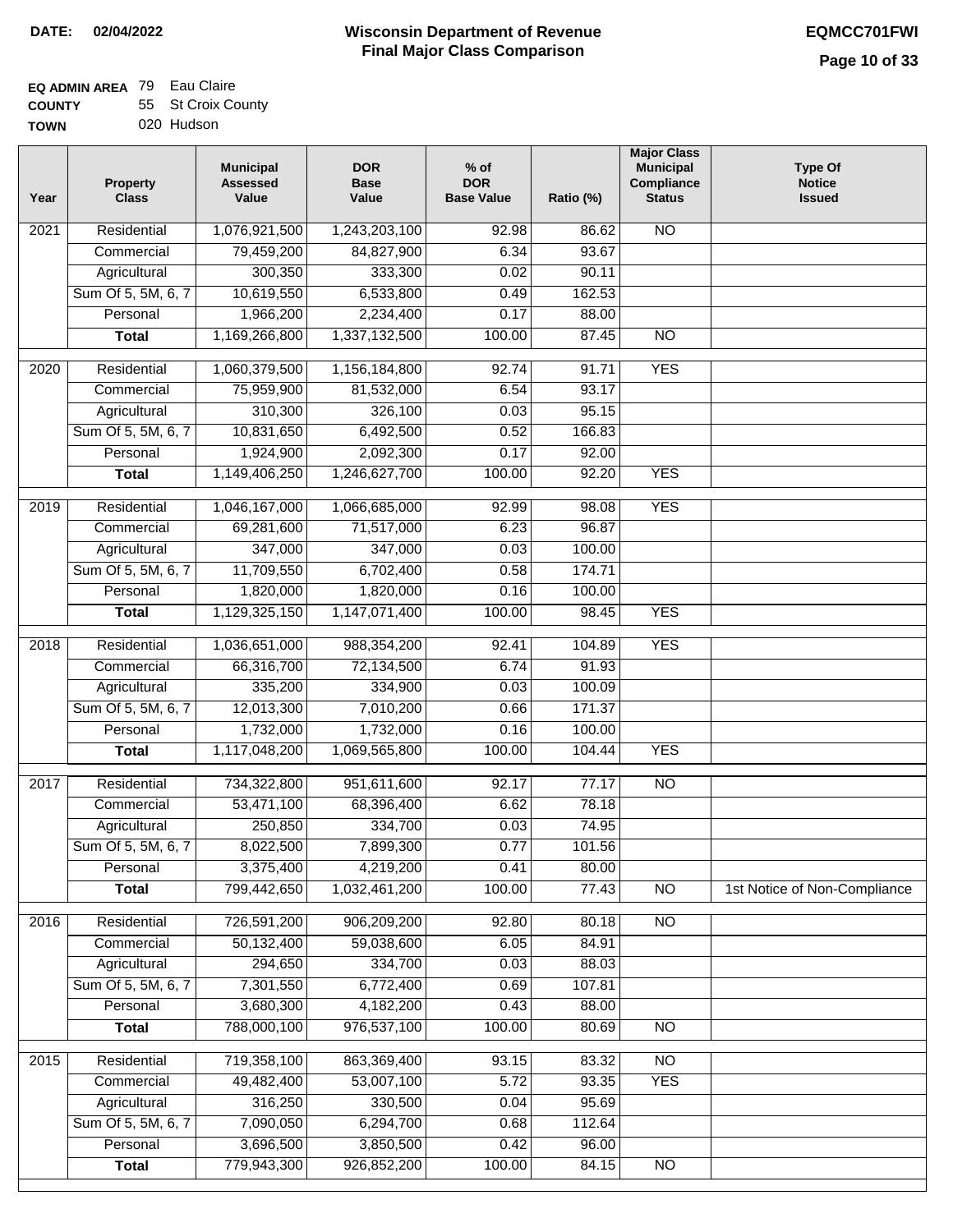#### **EQ ADMIN AREA** 79 Eau Claire **COUNTY** 55 St Croix County

**TOWN** 022 Kinnickinnic

| Year              | <b>Property</b><br><b>Class</b> | <b>Municipal</b><br><b>Assessed</b><br>Value | <b>DOR</b><br><b>Base</b><br>Value | % of<br><b>DOR</b><br><b>Base Value</b> | Ratio (%) | <b>Major Class</b><br><b>Municipal</b><br>Compliance<br><b>Status</b> | <b>Type Of</b><br><b>Notice</b><br><b>Issued</b> |
|-------------------|---------------------------------|----------------------------------------------|------------------------------------|-----------------------------------------|-----------|-----------------------------------------------------------------------|--------------------------------------------------|
| $\overline{202}1$ | Residential                     | 232,487,800                                  | 227,827,100                        | $\frac{1}{91.11}$                       | 102.05    | <b>YES</b>                                                            |                                                  |
|                   | Commercial                      | 809,900                                      | 741,100                            | 0.30                                    | 109.28    |                                                                       |                                                  |
|                   | Agricultural                    | 2,583,700                                    | 2,586,300                          | 1.03                                    | 99.90     |                                                                       |                                                  |
|                   | Sum Of 5, 5M, 6, 7              | 18,505,400                                   | 18,845,100                         | 7.54                                    | 98.20     |                                                                       |                                                  |
|                   | Personal                        | 50,500                                       | 50,000                             | 0.02                                    | 101.00    |                                                                       |                                                  |
|                   | <b>Total</b>                    | 254,437,300                                  | 250,049,600                        | 100.00                                  | 101.75    | <b>YES</b>                                                            |                                                  |
| $\overline{2020}$ | Residential                     | 174,134,500                                  | 228,258,300                        | 91.26                                   | 76.29     | $\overline{NO}$                                                       |                                                  |
|                   | Commercial                      | 559,000                                      | 680,500                            | 0.27                                    | 82.15     |                                                                       |                                                  |
|                   | Agricultural                    | 2,124,500                                    | 2,529,100                          | 1.01                                    | 84.00     |                                                                       |                                                  |
|                   | Sum Of 5, 5M, 6, 7              | 15,703,300                                   | 18,574,700                         | 7.43                                    | 84.54     |                                                                       |                                                  |
|                   | Personal                        | 61,300                                       | 84,000                             | 0.03                                    | 72.98     |                                                                       |                                                  |
|                   | <b>Total</b>                    | 192,582,600                                  | 250,126,600                        | 100.00                                  | 76.99     | $\overline{NO}$                                                       | 1st Notice of Non-Compliance                     |
| 2019              | Residential                     | 170,063,900                                  | 218,052,400                        | 91.16                                   | 77.99     | $\overline{3}$                                                        |                                                  |
|                   | Commercial                      | 559,000                                      | 667,100                            | 0.28                                    | 83.80     |                                                                       |                                                  |
|                   | Agricultural                    | 2,048,300                                    | 2,437,700                          | 1.02                                    | 84.03     |                                                                       |                                                  |
|                   | Sum Of 5, 5M, 6, 7              | 15,769,400                                   | 17,975,700                         | 7.51                                    | 87.73     |                                                                       |                                                  |
|                   | Personal                        | 59,900                                       | 71,300                             | 0.03                                    | 84.01     |                                                                       |                                                  |
|                   | <b>Total</b>                    | 188,500,500                                  | 239,204,200                        | 100.00                                  | 78.80     | $\overline{NO}$                                                       |                                                  |
| 2018              | Residential                     | 167,592,300                                  | 199, 173, 700                      | 90.91                                   | 84.14     | $\overline{10}$                                                       |                                                  |
|                   | Commercial                      | 559,000                                      | 710,200                            | 0.32                                    | 78.71     |                                                                       |                                                  |
|                   | Agricultural                    | 2,376,500                                    | 2,376,200                          | 1.08                                    | 100.01    |                                                                       |                                                  |
|                   | Sum Of 5, 5M, 6, 7              | 15,650,500                                   | 16,777,800                         | 7.66                                    | 93.28     |                                                                       |                                                  |
|                   | Personal                        | 42,100                                       | 51,300                             | 0.02                                    | 82.07     |                                                                       |                                                  |
|                   | <b>Total</b>                    | 186,220,400                                  | 219,089,200                        | 100.00                                  | 85.00     | <b>NO</b>                                                             |                                                  |
|                   |                                 |                                              |                                    |                                         |           |                                                                       |                                                  |
| $\overline{20}17$ | Residential                     | 166,061,700                                  | 193,126,500                        | 90.87                                   | 85.99     | <b>NO</b>                                                             |                                                  |
|                   | Commercial                      | 559,000                                      | 689,500                            | 0.32                                    | 81.07     |                                                                       |                                                  |
|                   | Agricultural                    | 2,305,800                                    | 2,307,000                          | 1.09                                    | 99.95     |                                                                       |                                                  |
|                   | Sum Of 5, 5M, 6, 7              | 15,653,200                                   | 16,325,600                         | 7.68                                    | 95.88     |                                                                       |                                                  |
|                   | Personal                        | 70,300                                       | 73,300                             | 0.03                                    | 95.91     |                                                                       |                                                  |
|                   | <b>Total</b>                    | 184,650,000                                  | 212,521,900                        | 100.00                                  | 86.89     | <b>NO</b>                                                             |                                                  |
| 2016              | Residential                     | 163,308,700                                  | 174,901,200                        | 90.52                                   | 93.37     | <b>YES</b>                                                            |                                                  |
|                   | Commercial                      | 559,000                                      | 626,800                            | 0.32                                    | 89.18     |                                                                       |                                                  |
|                   | Agricultural                    | 2,298,600                                    | 2,298,200                          | 1.19                                    | 100.02    |                                                                       |                                                  |
|                   | Sum Of 5, 5M, 6, 7              | 15,254,500                                   | 15,304,500                         | 7.92                                    | 99.67     |                                                                       |                                                  |
|                   | Personal                        | 77,800                                       | 77,800                             | 0.04                                    | 100.00    |                                                                       |                                                  |
|                   | <b>Total</b>                    | 181,498,600                                  | 193,208,500                        | 100.00                                  | 93.94     | <b>YES</b>                                                            |                                                  |
| 2015              | Residential                     | 162,046,700                                  | 159,302,000                        | 89.94                                   | 101.72    | <b>YES</b>                                                            |                                                  |
|                   | Commercial                      | 559,000                                      | 569,800                            | 0.32                                    | 98.10     |                                                                       |                                                  |
|                   | Agricultural                    | 2,273,100                                    | 2,273,300                          | 1.28                                    | 99.99     |                                                                       |                                                  |
|                   | Sum Of 5, 5M, 6, 7              | 19,423,700                                   | 14,904,400                         | 8.41                                    | 130.32    | <b>NO</b>                                                             |                                                  |
|                   | Personal                        | 69,800                                       | 69,800                             | 0.04                                    | 100.00    |                                                                       |                                                  |
|                   | <b>Total</b>                    | 184,372,300                                  | 177,119,300                        | 100.00                                  | 104.09    | N <sub>O</sub>                                                        | <b>Non-Compliance Notice</b>                     |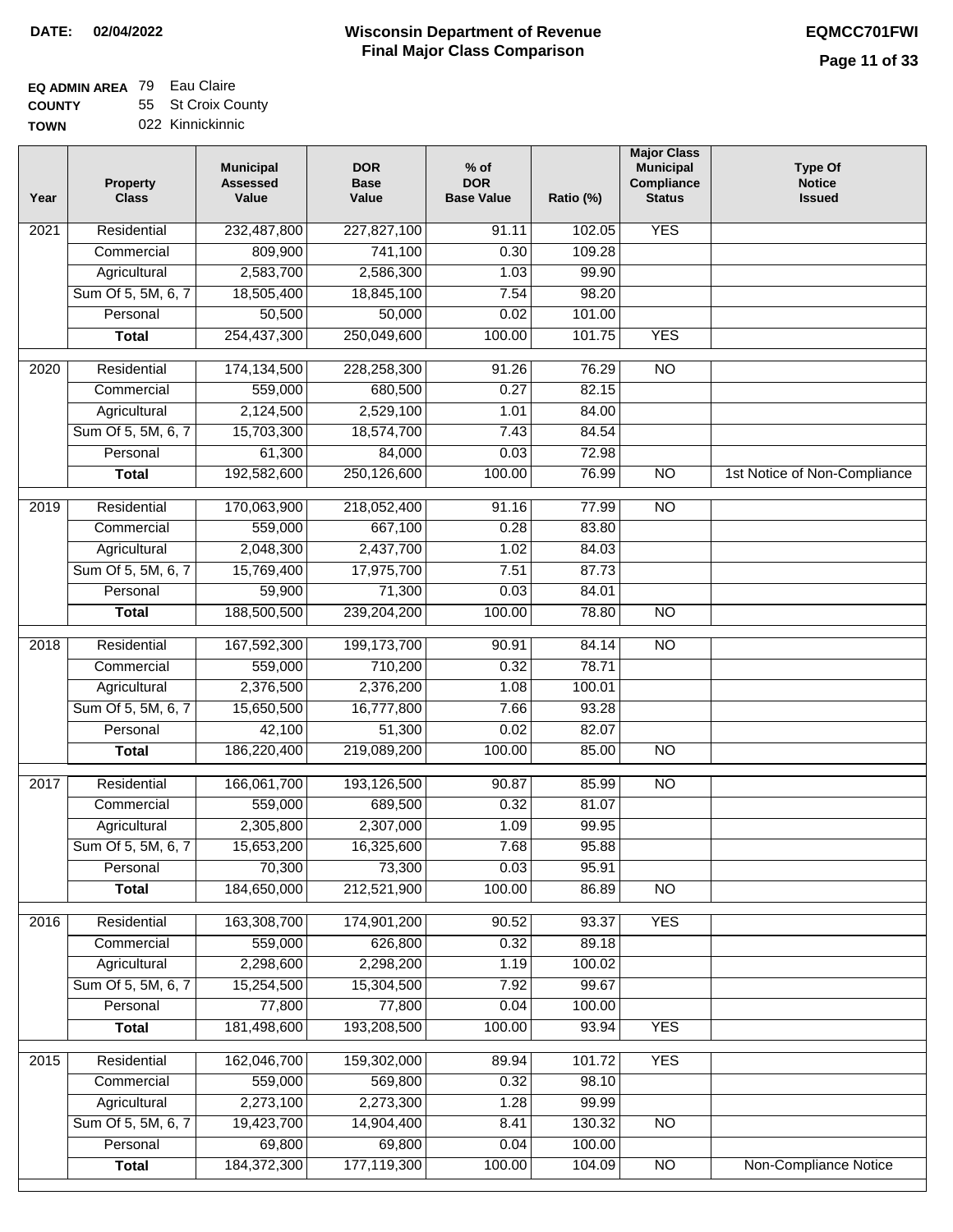| Year              | <b>Property</b><br><b>Class</b> | <b>Municipal</b><br><b>Assessed</b><br>Value | <b>DOR</b><br><b>Base</b><br>Value | % of<br><b>DOR</b><br><b>Base Value</b> | Ratio (%) | <b>Major Class</b><br><b>Municipal</b><br>Compliance<br><b>Status</b> | <b>Type Of</b><br><b>Notice</b><br><b>Issued</b> |
|-------------------|---------------------------------|----------------------------------------------|------------------------------------|-----------------------------------------|-----------|-----------------------------------------------------------------------|--------------------------------------------------|
| 2021              | Residential                     | 37,751,300                                   | 52,074,000                         | 79.42                                   | 72.50     | N <sub>O</sub>                                                        |                                                  |
|                   | Commercial                      | 616,600                                      | 662,900                            | 1.01                                    | 93.02     |                                                                       |                                                  |
|                   | Agricultural                    | 1,200,200                                    | 1,600,700                          | 2.44                                    | 74.98     |                                                                       |                                                  |
|                   | Sum Of 5, 5M, 6, 7              | 9,821,900                                    | 11,205,600                         | 17.09                                   | 87.65     | $\overline{NO}$                                                       |                                                  |
|                   | Personal                        | 15,600                                       | 20,800                             | 0.03                                    | 75.00     |                                                                       |                                                  |
|                   | <b>Total</b>                    | 49,405,600                                   | 65,564,000                         | 100.00                                  | 75.35     | $\overline{NO}$                                                       | 1st Notice of Non-Compliance                     |
| 2020              | Residential                     | 36,992,600                                   | 51,061,600                         | 80.38                                   | 72.45     | $\overline{NO}$                                                       |                                                  |
|                   | Commercial                      | 616,600                                      | 662,900                            | 1.04                                    | 93.02     |                                                                       |                                                  |
|                   | Agricultural                    | 1,373,200                                    | 1,535,800                          | 2.42                                    | 89.41     |                                                                       |                                                  |
|                   | Sum Of 5, 5M, 6, 7              | 8,976,200                                    | 10,239,500                         | 16.12                                   | 87.66     | $\overline{NO}$                                                       |                                                  |
|                   | Personal                        | 19,600                                       | 21,800                             | 0.03                                    | 89.91     |                                                                       |                                                  |
|                   | <b>Total</b>                    | 47,978,200                                   | 63,521,600                         | 100.00                                  | 75.53     | <b>NO</b>                                                             |                                                  |
|                   |                                 |                                              |                                    |                                         |           |                                                                       |                                                  |
| 2019              | Residential                     | 36,445,200                                   | 47,168,100                         | 79.77                                   | 77.27     | <b>NO</b>                                                             |                                                  |
|                   | Commercial                      | 616,600                                      | 637,400                            | 1.08                                    | 96.74     |                                                                       |                                                  |
|                   | Agricultural                    | 1,381,050                                    | 1,475,700                          | 2.50                                    | 93.59     |                                                                       |                                                  |
|                   | Sum Of 5, 5M, 6, 7              | 8,891,850                                    | 9,829,600                          | 16.62                                   | 90.46     | <b>YES</b>                                                            |                                                  |
|                   | Personal                        | 19,300                                       | 22,700                             | 0.04                                    | 85.02     |                                                                       |                                                  |
|                   | <b>Total</b>                    | 47,354,000                                   | 59,133,500                         | 100.00                                  | 80.08     | $\overline{N}$                                                        |                                                  |
| $\overline{2018}$ | Residential                     | 35,720,100                                   | 41,797,400                         | 78.64                                   | 85.46     | $\overline{NO}$                                                       |                                                  |
|                   | Commercial                      | 616,600                                      | 717,400                            | 1.35                                    | 85.95     |                                                                       |                                                  |
|                   | Agricultural                    | 1,381,650                                    | 1,438,800                          | 2.71                                    | 96.03     |                                                                       |                                                  |
|                   | Sum Of 5, 5M, 6, 7              | 8,860,800                                    | 9,171,300                          | 17.26                                   | 96.61     | <b>YES</b>                                                            |                                                  |
|                   | Personal                        | 22,300                                       | 24,700                             | 0.05                                    | 90.28     |                                                                       |                                                  |
|                   | <b>Total</b>                    | 46,601,450                                   | 53,149,600                         | 100.00                                  | 87.68     | <b>NO</b>                                                             |                                                  |
| 2017              | Residential                     | 33,989,100                                   | 36,249,200                         | 76.07                                   | 93.77     | <b>YES</b>                                                            |                                                  |
|                   | Commercial                      | 616,600                                      | 696,500                            | 1.46                                    | 88.53     |                                                                       |                                                  |
|                   | Agricultural                    | 1,381,150                                    | 1,402,200                          | 2.94                                    | 98.50     |                                                                       |                                                  |
|                   | Sum Of 5, 5M, 6, 7              | 9,012,650                                    | 9,281,100                          | 19.48                                   | 97.11     | YES                                                                   |                                                  |
|                   | Personal                        | 26,400                                       | 26,400                             | 0.06                                    | 100.00    |                                                                       |                                                  |
|                   | <b>Total</b>                    | 45,025,900                                   | 47,655,400                         | 100.00                                  | 94.48     | <b>YES</b>                                                            |                                                  |
| 2016              | Residential                     | 34,196,100                                   | 34,095,600                         | 75.46                                   | 100.29    | <b>YES</b>                                                            |                                                  |
|                   | Commercial                      | 616,600                                      | 650,900                            | 1.44                                    | 94.73     |                                                                       |                                                  |
|                   | Agricultural                    | 1,380,150                                    | 1,379,800                          | 3.05                                    | 100.03    |                                                                       |                                                  |
|                   | Sum Of 5, 5M, 6, 7              | 8,992,500                                    | 9,029,500                          | 19.98                                   | 99.59     | <b>YES</b>                                                            |                                                  |
|                   | Personal                        | 28,700                                       | 28,700                             | 0.06                                    | 100.00    |                                                                       |                                                  |
|                   | <b>Total</b>                    | 45,214,050                                   | 45,184,500                         | 100.00                                  | 100.07    | <b>YES</b>                                                            |                                                  |
| 2015              | Residential                     | 32,327,300                                   | 31,230,200                         | 77.42                                   | 103.51    | <b>YES</b>                                                            |                                                  |
|                   | Commercial                      | 644,400                                      | 610,600                            | 1.51                                    | 105.54    |                                                                       |                                                  |
|                   | Agricultural                    | 1,707,900                                    | 1,307,200                          | 3.24                                    | 130.65    |                                                                       |                                                  |
|                   | Sum Of 5, 5M, 6, 7              | 8,954,600                                    | 7,173,800                          | 17.78                                   | 124.82    | N <sub>O</sub>                                                        |                                                  |
|                   | Personal                        | 19,300                                       | 17,600                             | 0.04                                    | 109.66    |                                                                       |                                                  |
|                   | <b>Total</b>                    | 43,653,500                                   | 40,339,400                         | 100.00                                  | 108.22    | N <sub>O</sub>                                                        | Final Notice of Non-Compliance                   |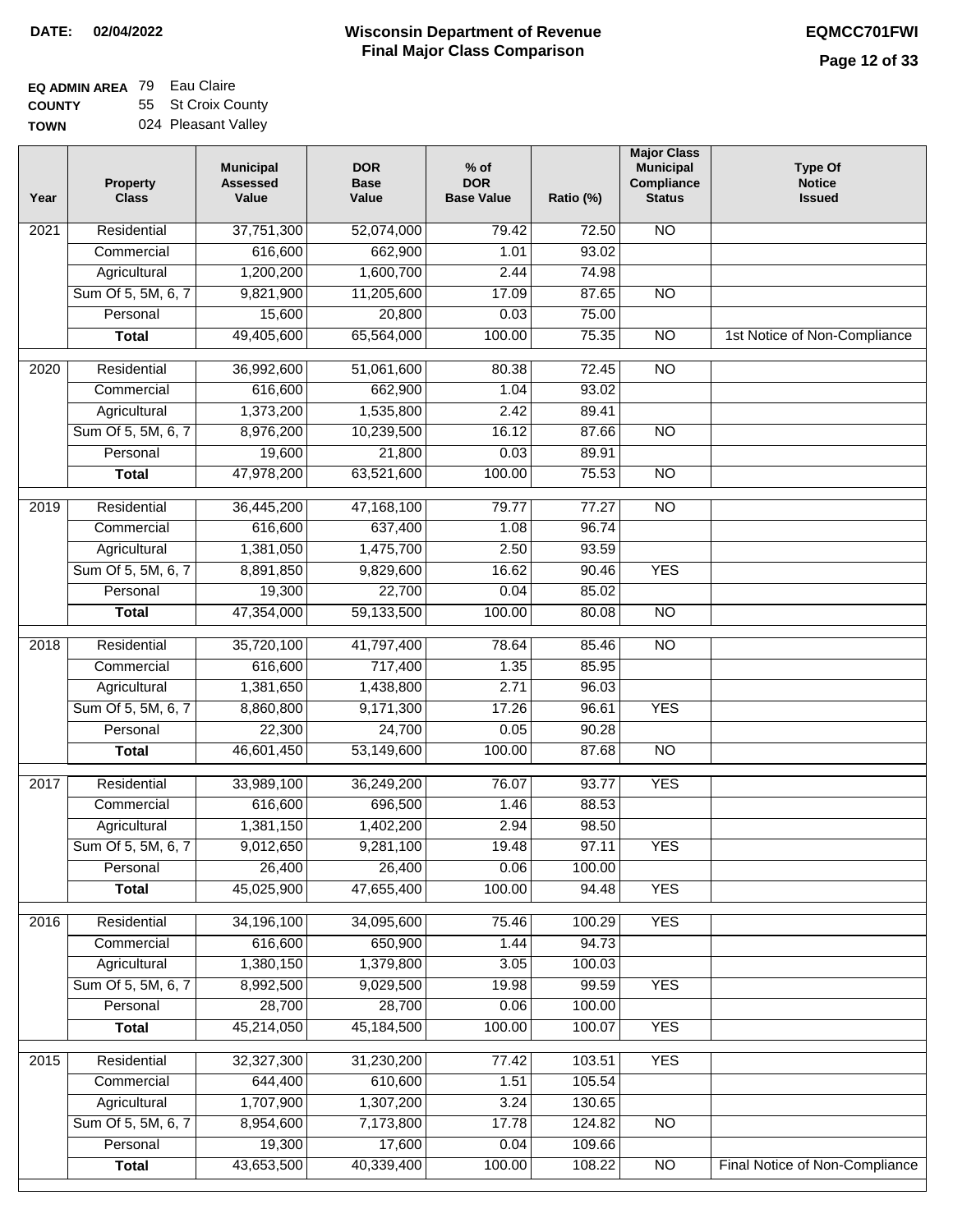| <b>TOWN</b> | 026 Richmond |
|-------------|--------------|
|             |              |

| Year             | <b>Property</b><br><b>Class</b> | <b>Municipal</b><br><b>Assessed</b><br>Value | <b>DOR</b><br><b>Base</b><br>Value | $%$ of<br><b>DOR</b><br><b>Base Value</b> | Ratio (%)       | <b>Major Class</b><br><b>Municipal</b><br>Compliance<br><b>Status</b> | <b>Type Of</b><br><b>Notice</b><br><b>Issued</b> |
|------------------|---------------------------------|----------------------------------------------|------------------------------------|-------------------------------------------|-----------------|-----------------------------------------------------------------------|--------------------------------------------------|
| 2021             | Residential                     | 462,055,700                                  | 448,320,900                        | 94.68                                     | 103.06          | <b>YES</b>                                                            |                                                  |
|                  | Commercial                      | 12,467,100                                   | 9,492,800                          | 2.00                                      | 131.33          |                                                                       |                                                  |
|                  | Agricultural                    | 2,343,100                                    | 2,341,900                          | 0.49                                      | 100.05          |                                                                       |                                                  |
|                  | Sum Of 5, 5M, 6, 7              | 16,629,200                                   | 13,185,000                         | 2.78                                      | 126.12          |                                                                       |                                                  |
|                  | Personal                        | 165,600                                      | 165,600                            | 0.03                                      | 100.00          |                                                                       |                                                  |
|                  | <b>Total</b>                    | 493,660,700                                  | 473,506,200                        | 100.00                                    | 104.26          | <b>YES</b>                                                            |                                                  |
| 2020             | Residential                     | 273,182,900                                  | 387,972,900                        | 94.39                                     | 70.41           | $\overline{NO}$                                                       |                                                  |
|                  | Commercial                      | 8,293,900                                    | 8,341,100                          | 2.03                                      | 99.43           |                                                                       |                                                  |
|                  | Agricultural                    | 1,714,800                                    | 2,387,900                          | 0.58                                      | 71.81           |                                                                       |                                                  |
|                  | Sum Of 5, 5M, 6, 7              | 12,538,400                                   | 12,178,800                         | 2.96                                      | 102.95          |                                                                       |                                                  |
|                  | Personal                        | 121,500                                      | 168,800                            | 0.04                                      | 71.98           |                                                                       |                                                  |
|                  | <b>Total</b>                    | 295,851,500                                  | 411,049,500                        | 100.00                                    | 71.97           | $\overline{NO}$                                                       | 2nd Notice of Non-Compliance                     |
|                  |                                 |                                              |                                    |                                           |                 |                                                                       |                                                  |
| 2019             | Residential                     | 266,170,400                                  | 374,494,300                        | 94.33                                     | 71.07           | $\overline{NO}$                                                       |                                                  |
|                  | Commercial                      | 8,293,900                                    | 8,020,300                          | 2.02                                      | 103.41          |                                                                       |                                                  |
|                  | Agricultural                    | 2,299,900                                    | 2,300,400                          | 0.58                                      | 99.98           |                                                                       |                                                  |
|                  | Sum Of 5, 5M, 6, 7              | 12,426,300                                   | 12,020,100                         | 3.03                                      | 103.38          |                                                                       |                                                  |
|                  | Personal                        | 151,200                                      | 184,400                            | 0.05                                      | 82.00           |                                                                       |                                                  |
|                  | <b>Total</b>                    | 289,341,700                                  | 397,019,500                        | 100.00                                    | 72.88           | N <sub>O</sub>                                                        | 1st Notice of Non-Compliance                     |
| 2018             | Residential                     | 257,871,300                                  | 343,823,300                        | 93.20                                     | 75.00           | $\overline{NO}$                                                       |                                                  |
|                  | Commercial                      | 8,281,300                                    | 10,343,700                         | 2.80                                      | 80.06           |                                                                       |                                                  |
|                  | Agricultural                    | 2,239,400                                    | 2,237,300                          | 0.61                                      | 100.09          |                                                                       |                                                  |
|                  | Sum Of 5, 5M, 6, 7              | 12,540,500                                   | 12,318,700                         | 3.34                                      | 101.80          |                                                                       |                                                  |
|                  | Personal                        | 153,800                                      | 187,500                            | 0.05                                      | 82.03           |                                                                       |                                                  |
|                  | <b>Total</b>                    | 281,086,300                                  | 368,910,500                        | 100.00                                    | 76.19           | $\overline{NO}$                                                       |                                                  |
| 2017             | Residential                     | 250,838,600                                  | 307,583,000                        | 92.40                                     | 81.55           | N <sub>O</sub>                                                        |                                                  |
|                  | Commercial                      | 8,511,000                                    | 10,367,000                         | 3.11                                      | 82.10           |                                                                       |                                                  |
|                  | Agricultural                    | 2,171,100                                    | 2,170,200                          | 0.65                                      | 100.04          |                                                                       |                                                  |
|                  | Sum Of 5, 5M, 6, 7              | 12,471,800                                   | 12,129,500                         | 3.64                                      | 102.82          |                                                                       |                                                  |
|                  | Personal                        | 586,900                                      | 640,000                            | 0.19                                      | 91.70           |                                                                       |                                                  |
|                  | <b>Total</b>                    | 274,579,400                                  | 332,889,700                        | 100.00                                    | 82.48           | $\overline{N}$                                                        |                                                  |
| 2016             | Residential                     | 243,232,800                                  | 277,136,800                        | 92.07                                     | 87.77           | N <sub>O</sub>                                                        |                                                  |
|                  | Commercial                      | 8,570,800                                    | 9,501,400                          | 3.16                                      | 90.21           |                                                                       |                                                  |
|                  | Agricultural                    | 2,145,000                                    | 2,141,800                          | 0.71                                      | 100.15          |                                                                       |                                                  |
|                  | Sum Of 5, 5M, 6, 7              | 12,444,500                                   | 11,732,400                         | 3.90                                      | 106.07          |                                                                       |                                                  |
|                  | Personal                        | 445,600                                      | 486,000                            | 0.16                                      | 91.69           |                                                                       |                                                  |
|                  | <b>Total</b>                    | 266,838,700                                  | 300,998,400                        | 100.00                                    | 88.65           | $\overline{NO}$                                                       |                                                  |
|                  |                                 |                                              |                                    |                                           |                 |                                                                       |                                                  |
| $\frac{2015}{ }$ | Residential                     | 237,788,100                                  | 263,306,500                        | 92.14                                     | 90.31           | <b>YES</b>                                                            |                                                  |
|                  | Commercial                      | 8,297,300                                    | 8,366,500                          | 2.93                                      | 99.17           |                                                                       |                                                  |
|                  | Agricultural                    | 2,123,700                                    | 2,122,800                          | 0.74                                      | 100.04          |                                                                       |                                                  |
|                  | Sum Of 5, 5M, 6, 7<br>Personal  | 12,541,200<br>860,000                        | 11,064,900<br>899,600              | 3.87<br>0.31                              | 113.34<br>95.60 |                                                                       |                                                  |
|                  | <b>Total</b>                    | 261,610,300                                  | 285,760,300                        | 100.00                                    | 91.55           | <b>YES</b>                                                            |                                                  |
|                  |                                 |                                              |                                    |                                           |                 |                                                                       |                                                  |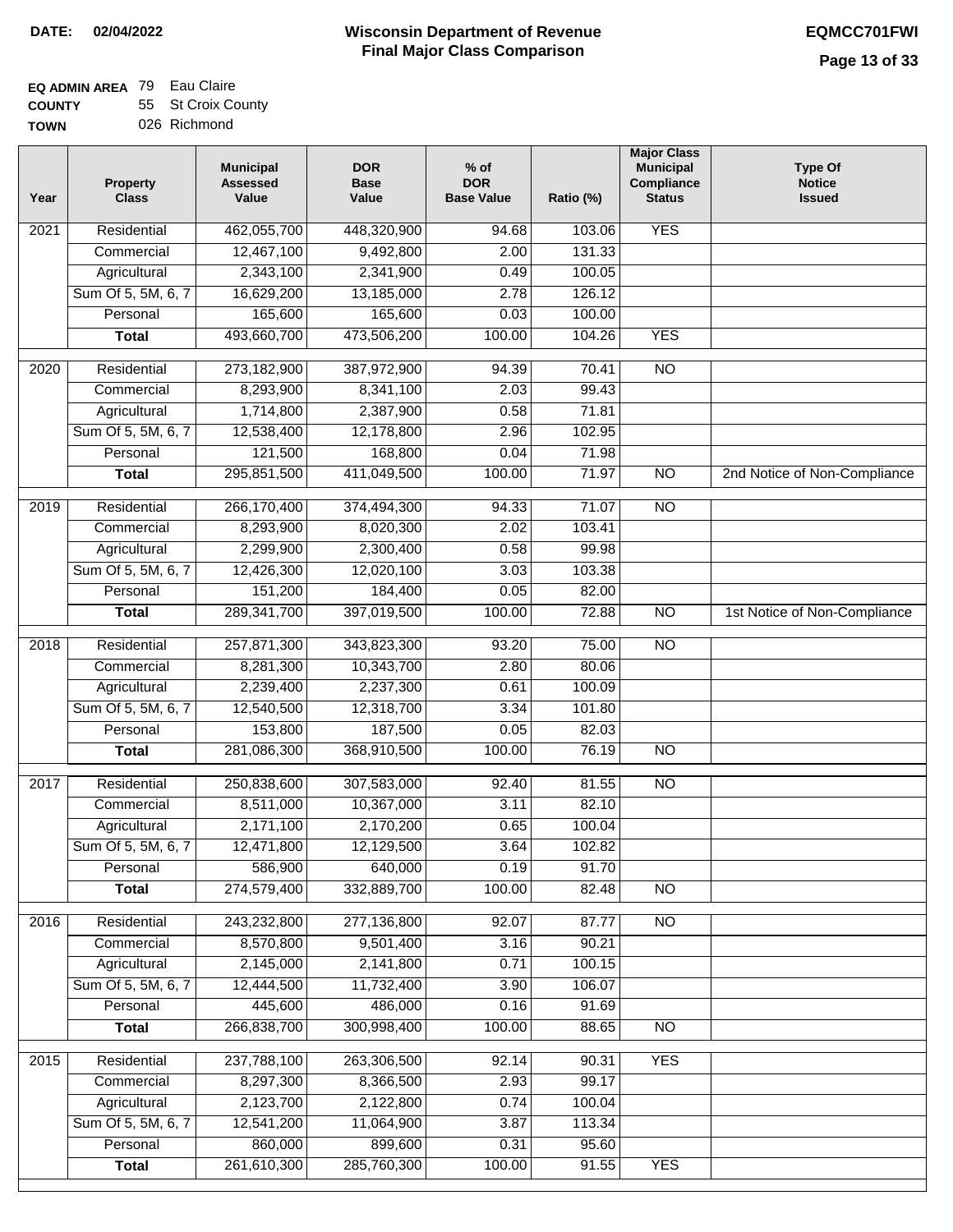#### **EQ ADMIN AREA** 79 Eau Claire **COUNTY** 55 St Croix County

**TOWN** 028 Rush River

| Year              | <b>Property</b><br><b>Class</b> | <b>Municipal</b><br><b>Assessed</b><br>Value | <b>DOR</b><br><b>Base</b><br>Value | $%$ of<br><b>DOR</b><br><b>Base Value</b> | Ratio (%) | <b>Major Class</b><br><b>Municipal</b><br>Compliance<br><b>Status</b> | <b>Type Of</b><br><b>Notice</b><br><b>Issued</b> |
|-------------------|---------------------------------|----------------------------------------------|------------------------------------|-------------------------------------------|-----------|-----------------------------------------------------------------------|--------------------------------------------------|
| 2021              | Residential                     | 42,533,600                                   | 42,670,100                         | 74.88                                     | 99.68     | <b>YES</b>                                                            |                                                  |
|                   | Commercial                      | 862,500                                      | 769,400                            | 1.35                                      | 112.10    |                                                                       |                                                  |
|                   | Agricultural                    | 1,522,400                                    | 1,522,200                          | 2.67                                      | 100.01    |                                                                       |                                                  |
|                   | Sum Of 5, 5M, 6, 7              | 14,111,800                                   | 11,955,200                         | 20.98                                     | 118.04    | $\overline{NO}$                                                       |                                                  |
|                   | Personal                        | 66,500                                       | 66,500                             | 0.12                                      | 100.00    |                                                                       |                                                  |
|                   | <b>Total</b>                    | 59,096,800                                   | 56,983,400                         | 100.00                                    | 103.71    | $\overline{NO}$                                                       | 2nd Notice of Non-Compliance                     |
| $\overline{2020}$ | Residential                     | 31,018,100                                   | 37,971,000                         | 73.48                                     | 81.69     | $\overline{10}$                                                       |                                                  |
|                   | Commercial                      | 685,500                                      | 769,400                            | 1.49                                      | 89.10     |                                                                       |                                                  |
|                   | Agricultural                    | 1,315,600                                    | 1,545,200                          | 2.99                                      | 85.14     |                                                                       |                                                  |
|                   | Sum Of 5, 5M, 6, 7              | 10,405,200                                   | 11,350,000                         | 21.96                                     | 91.68     | <b>YES</b>                                                            |                                                  |
|                   | Personal                        | 35,700                                       | 42,000                             | 0.08                                      | 85.00     |                                                                       |                                                  |
|                   | <b>Total</b>                    | 43,460,100                                   | 51,677,600                         | 100.00                                    | 84.10     | $\overline{NO}$                                                       | 1st Notice of Non-Compliance                     |
|                   |                                 |                                              |                                    |                                           |           |                                                                       |                                                  |
| $\frac{2019}{ }$  | Residential                     | 30,903,100                                   | 35,360,000                         | 72.70                                     | 87.40     | $\overline{NO}$                                                       |                                                  |
|                   | Commercial                      | 685,500                                      | 739,800                            | 1.52                                      | 92.66     |                                                                       |                                                  |
|                   | Agricultural                    | 1,483,200                                    | 1,481,400                          | 3.05                                      | 100.12    |                                                                       |                                                  |
|                   | Sum Of 5, 5M, 6, 7              | 10,398,500                                   | 11,016,000                         | 22.65                                     | 94.39     | <b>YES</b>                                                            |                                                  |
|                   | Personal                        | 39,349                                       | 41,200                             | 0.08                                      | 95.51     |                                                                       |                                                  |
|                   | <b>Total</b>                    | 43,509,649                                   | 48,638,400                         | 100.00                                    | 89.46     | $\overline{NO}$                                                       |                                                  |
| 2018              | Residential                     | 30,547,500                                   | 36,301,900                         | 72.15                                     | 84.15     | $\overline{NO}$                                                       |                                                  |
|                   | Commercial                      | 685,500                                      | 940,500                            | 1.87                                      | 72.89     |                                                                       |                                                  |
|                   | Agricultural                    | 1,442,600                                    | 1,440,300                          | 2.86                                      | 100.16    |                                                                       |                                                  |
|                   | Sum Of 5, 5M, 6, 7              | 10,330,700                                   | 11,581,200                         | 23.02                                     | 89.20     | <b>NO</b>                                                             |                                                  |
|                   | Personal                        | 45,556                                       | 47,700                             | 0.09                                      | 95.51     |                                                                       |                                                  |
|                   | <b>Total</b>                    | 43,051,856                                   | 50,311,600                         | 100.00                                    | 85.57     | $\overline{10}$                                                       |                                                  |
| 2017              | Residential                     | 30,434,500                                   | 34,477,100                         | 71.16                                     | 88.27     | <b>NO</b>                                                             |                                                  |
|                   | Commercial                      | 670,000                                      | 915,300                            | 1.89                                      | 73.20     |                                                                       |                                                  |
|                   | Agricultural                    | 1,408,600                                    | 1,406,400                          | 2.90                                      | 100.16    |                                                                       |                                                  |
|                   | Sum Of 5, 5M, 6, 7              | 10,323,400                                   | 11,303,600                         | 23.33                                     | 91.33     | <b>YES</b>                                                            |                                                  |
|                   | Personal                        | 330,671                                      | 346,300                            | 0.71                                      | 95.49     |                                                                       |                                                  |
|                   | <b>Total</b>                    | 43, 167, 171                                 | 48,448,700                         | 100.00                                    | 89.10     | $\overline{30}$                                                       |                                                  |
|                   |                                 |                                              |                                    |                                           |           |                                                                       |                                                  |
| 2016              | Residential                     | 30,052,800                                   | 31,264,800                         | 69.89                                     | 96.12     | <b>YES</b>                                                            |                                                  |
|                   | Commercial                      | 670,000                                      | 832,100                            | 1.86                                      | 80.52     |                                                                       |                                                  |
|                   | Agricultural                    | 1,389,100                                    | 1,386,700                          | 3.10                                      | 100.17    |                                                                       |                                                  |
|                   | Sum Of 5, 5M, 6, 7              | 10,354,300                                   | 10,954,100                         | 24.49                                     | 94.52     | <b>YES</b>                                                            |                                                  |
|                   | Personal                        | 302,845                                      | 297,800                            | 0.67                                      | 101.69    |                                                                       |                                                  |
|                   | <b>Total</b>                    | 42,769,045                                   | 44,735,500                         | 100.00                                    | 95.60     | <b>YES</b>                                                            |                                                  |
| 2015              | Residential                     | 29,821,000                                   | 29,154,000                         | 70.04                                     | 102.29    | <b>YES</b>                                                            |                                                  |
|                   | Commercial                      | 594,300                                      | 688,800                            | 1.65                                      | 86.28     |                                                                       |                                                  |
|                   | Agricultural                    | 1,370,200                                    | 1,370,900                          | 3.29                                      | 99.95     |                                                                       |                                                  |
|                   | Sum Of 5, 5M, 6, 7              | 10,287,600                                   | 10,236,400                         | 24.59                                     | 100.50    | <b>YES</b>                                                            |                                                  |
|                   | Personal                        | 176,398                                      | 176,500                            | 0.42                                      | 99.94     |                                                                       |                                                  |
|                   | <b>Total</b>                    | 42,249,498                                   | 41,626,600                         | 100.00                                    | 101.50    | <b>YES</b>                                                            |                                                  |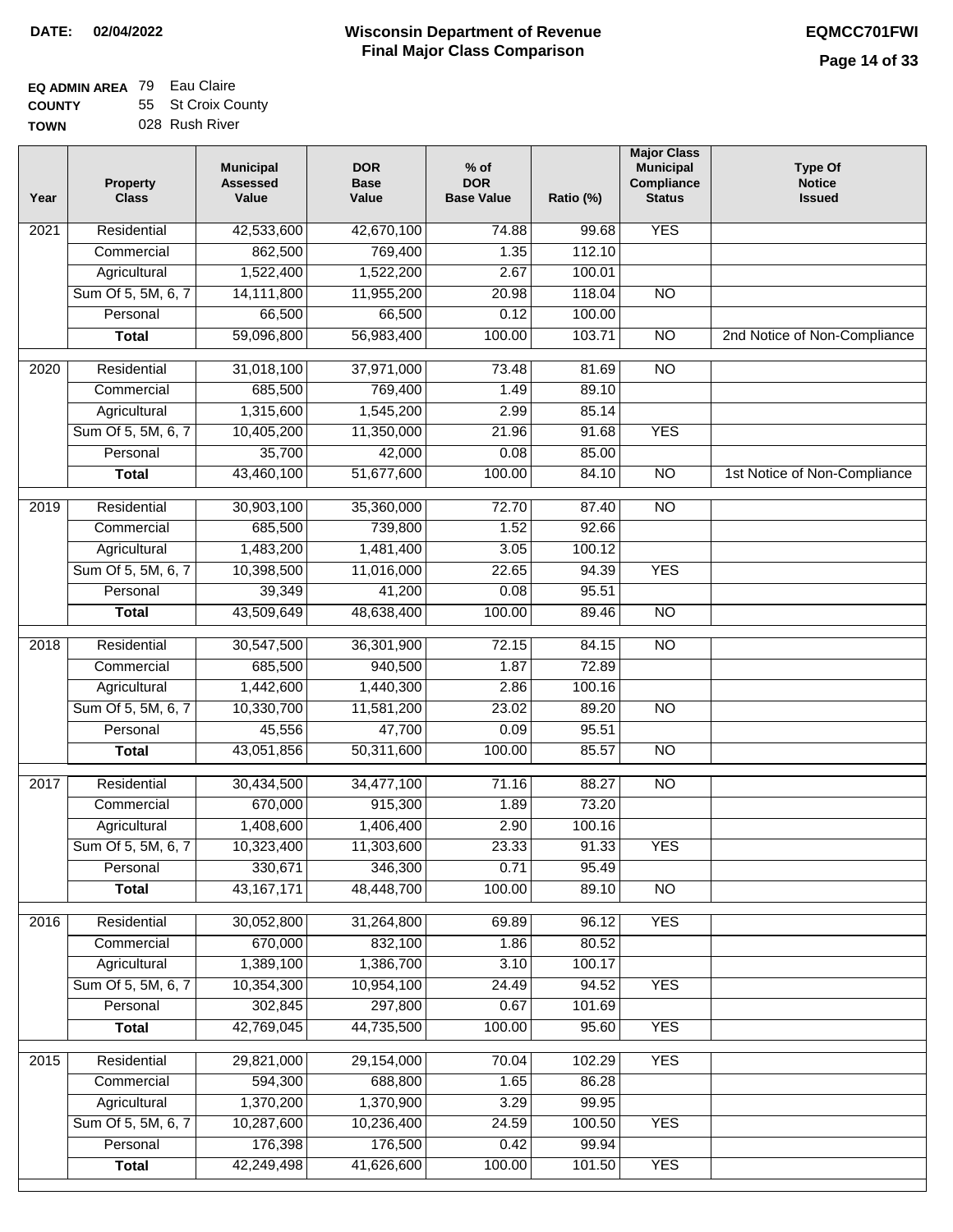### **EQ ADMIN AREA** 79 Eau Claire **COUNTY** 55 St Croix County

**TOWN** 030 Saint Joseph

| Year | <b>Class</b>       | <b>Assessed</b><br>Value | <b>Base</b><br>Value | <b>DOR</b><br><b>Base Value</b> | Ratio (%) | Compliance<br><b>Status</b> | <b>Notice</b><br><b>Issued</b> |
|------|--------------------|--------------------------|----------------------|---------------------------------|-----------|-----------------------------|--------------------------------|
| 2021 | Residential        | 602,181,900              | 759,139,100          | 92.29                           | 79.32     | <b>NO</b>                   |                                |
|      | Commercial         | 31,390,600               | 44,088,800           | 5.36                            | 71.20     |                             |                                |
|      | Agricultural       | 1,085,000                | 1,244,900            | 0.15                            | 87.16     |                             |                                |
|      | Sum Of 5, 5M, 6, 7 | 21,567,700               | 16,287,700           | 1.98                            | 132.42    |                             |                                |
|      | Personal           | 1,553,462                | 1,785,600            | 0.22                            | 87.00     |                             |                                |
|      | <b>Total</b>       | 657,778,662              | 822,546,100          | 100.00                          | 79.97     | $\overline{NO}$             |                                |
| 2020 | Residential        | 592,535,100              | 686,655,700          | 92.38                           | 86.29     | $\overline{NO}$             |                                |
|      | Commercial         | 31,351,100               | 38,023,700           | 5.12                            | 82.45     |                             |                                |
|      | Agricultural       | 1,118,700                | 1,202,800            | 0.16                            | 93.01     |                             |                                |
|      | Sum Of 5, 5M, 6, 7 | 21,718,900               | 15,984,700           | 2.15                            | 135.87    |                             |                                |
|      | Personal           | 1,358,751                | 1,461,100            | 0.20                            | 93.00     |                             |                                |
|      | <b>Total</b>       | 648,082,551              | 743,328,000          | 100.00                          | 87.19     | $\overline{NO}$             |                                |
|      |                    |                          |                      |                                 |           |                             |                                |
| 2019 | Residential        | 578,448,500              | 628,846,900          | 92.19                           | 91.99     | <b>YES</b>                  |                                |
|      | Commercial         | 30,626,700               | 35,812,300           | 5.25                            | 85.52     |                             |                                |
|      | Agricultural       | 1,121,200                | 1,152,600            | 0.17                            | 97.28     |                             |                                |
|      | Sum Of 5, 5M, 6, 7 | 22,304,850               | 15,079,000           | 2.21                            | 147.92    |                             |                                |
|      | Personal           | 1,202,225                | 1,207,300            | 0.18                            | 99.58     |                             |                                |
|      | <b>Total</b>       | 633,703,475              | 682,098,100          | 100.00                          | 92.91     | <b>YES</b>                  |                                |
| 2018 | Residential        | 567,863,400              | 577,165,000          | 92.68                           | 98.39     | <b>YES</b>                  |                                |
|      | Commercial         | 28,430,100               | 29,365,800           | 4.72                            | 96.81     |                             |                                |
|      | Agricultural       | 1,129,000                | 1,128,700            | 0.18                            | 100.03    |                             |                                |
|      | Sum Of 5, 5M, 6, 7 | 21,595,600               | 13,982,000           | 2.25                            | 154.45    |                             |                                |
|      | Personal           | 1,093,422                | 1,093,400            | 0.18                            | 100.00    |                             |                                |
|      | <b>Total</b>       | 620,111,522              | 622,734,900          | 100.00                          | 99.58     | <b>YES</b>                  |                                |
| 2017 | Residential        | 420,186,400              | 554,615,000          | 92.53                           | 75.76     | $\overline{NO}$             |                                |
|      | Commercial         | 21,830,800               | 27,775,900           | 4.63                            | 78.60     |                             |                                |
|      | Agricultural       | 1,082,500                | 1,115,000            | 0.19                            | 97.09     |                             |                                |
|      | Sum Of 5, 5M, 6, 7 | 15,044,100               | 14,064,300           | 2.35                            | 106.97    |                             |                                |
|      | Personal           | 1,474,334                | 1,800,200            | 0.30                            | 81.90     |                             |                                |
|      | <b>Total</b>       | 459,618,134              | 599,370,400          | 100.00                          | 76.68     | <b>NO</b>                   |                                |
| 2016 | Residential        | 412,588,500              | 510,419,700          | 93.00                           | 80.83     | N <sub>O</sub>              |                                |
|      | Commercial         | 19,958,500               | 22,585,700           | 4.12                            | 88.37     |                             |                                |
|      | Agricultural       | 1,077,800                | 1,079,200            | 0.20                            | 99.87     |                             |                                |
|      | Sum Of 5, 5M, 6, 7 | 14,807,850               | 13,578,200           | 2.47                            | 109.06    |                             |                                |
|      | Personal           | 1,072,852                | 1,179,000            | 0.21                            | 91.00     |                             |                                |
|      | <b>Total</b>       | 449,505,502              | 548,841,800          | 100.00                          | 81.90     | N <sub>O</sub>              |                                |
| 2015 | Residential        | 405,985,000              | 447,450,500          | 92.57                           | 90.73     | <b>YES</b>                  |                                |
|      | Commercial         | 17,981,100               | 20,160,800           | 4.17                            | 89.19     |                             |                                |
|      | Agricultural       | 1,084,400                | 1,083,100            | 0.22                            | 100.12    |                             |                                |
|      | Sum Of 5, 5M, 6, 7 | 15,657,400               | 13,756,100           | 2.85                            | 113.82    |                             |                                |
|      | Personal           | 940,408                  | 931,100              | 0.19                            | 101.00    |                             |                                |
|      | <b>Total</b>       | 441,648,308              | 483,381,600          | 100.00                          | 91.37     | <b>YES</b>                  |                                |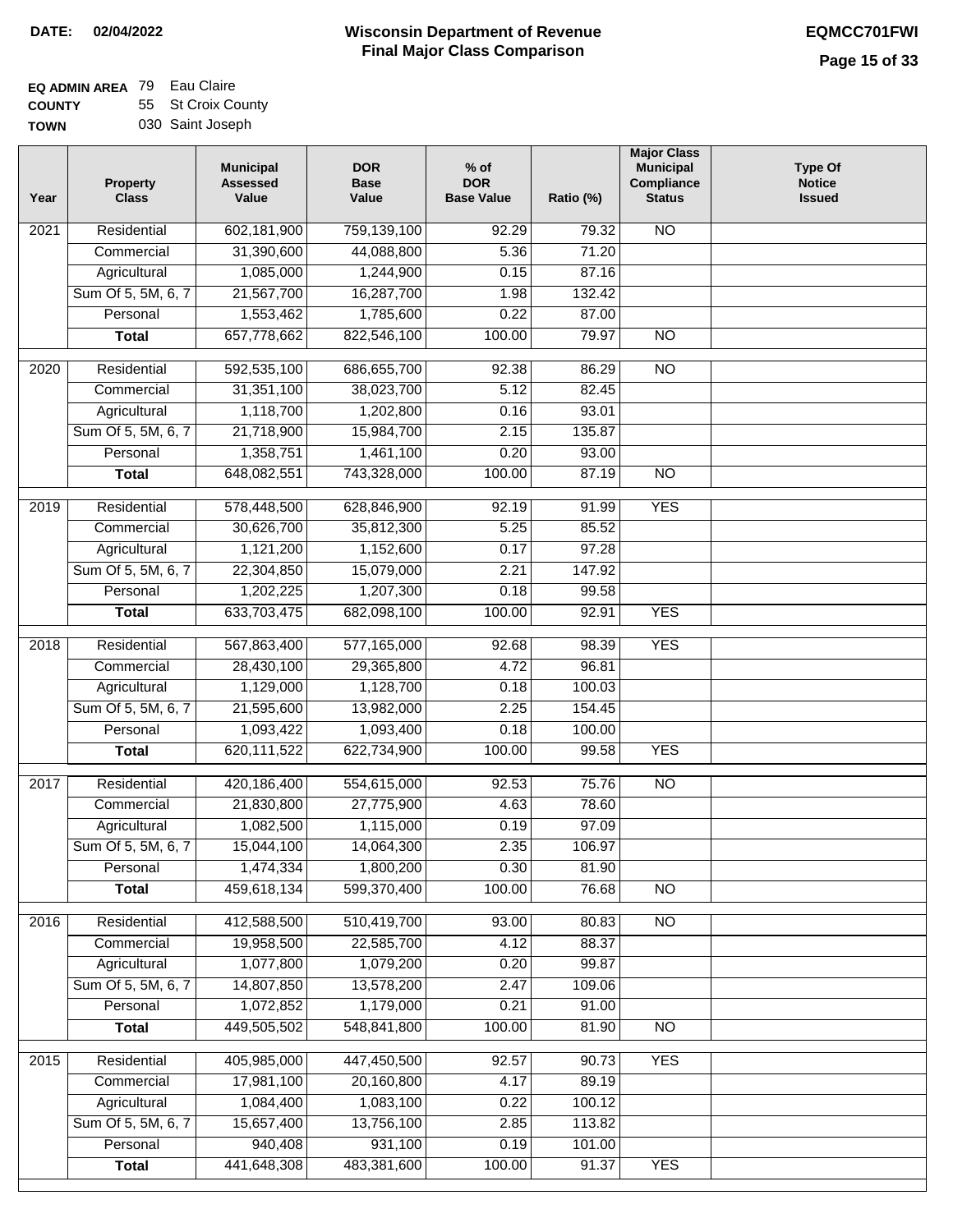|  | 032 Somerset |  |
|--|--------------|--|
|  |              |  |

| Year             | <b>Property</b><br><b>Class</b> | <b>Municipal</b><br><b>Assessed</b><br>Value | <b>DOR</b><br><b>Base</b><br>Value | $%$ of<br><b>DOR</b><br><b>Base Value</b> | Ratio (%) | <b>Major Class</b><br><b>Municipal</b><br>Compliance<br><b>Status</b> | <b>Type Of</b><br><b>Notice</b><br><b>Issued</b> |
|------------------|---------------------------------|----------------------------------------------|------------------------------------|-------------------------------------------|-----------|-----------------------------------------------------------------------|--------------------------------------------------|
| 2021             | Residential                     | 451,031,300                                  | 627,078,400                        | 93.34                                     | 71.93     | $\overline{NO}$                                                       |                                                  |
|                  | Commercial                      | 16,630,600                                   | 19,293,900                         | 2.87                                      | 86.20     |                                                                       |                                                  |
|                  | Agricultural                    | 1,179,550                                    | 1,480,600                          | 0.22                                      | 79.67     |                                                                       |                                                  |
|                  | Sum Of 5, 5M, 6, 7              | 24,268,900                                   | 23,371,300                         | 3.48                                      | 103.84    |                                                                       |                                                  |
|                  | Personal                        | 501,800                                      | 627,300                            | 0.09                                      | 79.99     |                                                                       |                                                  |
|                  | <b>Total</b>                    | 493,612,150                                  | 671,851,500                        | 100.00                                    | 73.47     | $\overline{NO}$                                                       |                                                  |
| 2020             | Residential                     | 439,885,400                                  | 560,495,900                        | 93.00                                     | 78.48     | $\overline{NO}$                                                       |                                                  |
|                  | Commercial                      | 14,730,000                                   | 17,604,000                         | 2.92                                      | 83.67     |                                                                       |                                                  |
|                  | Agricultural                    | 1,228,550                                    | 1,444,900                          | 0.24                                      | 85.03     |                                                                       |                                                  |
|                  | Sum Of 5, 5M, 6, 7              | 24,271,700                                   | 22,406,600                         | 3.72                                      | 108.32    |                                                                       |                                                  |
|                  | Personal                        | 599,200                                      | 704,900                            | 0.12                                      | 85.00     |                                                                       |                                                  |
|                  | <b>Total</b>                    | 480,714,850                                  | 602,656,300                        | 100.00                                    | 79.77     | $\overline{NO}$                                                       |                                                  |
|                  |                                 |                                              |                                    |                                           |           |                                                                       |                                                  |
| $\frac{1}{2019}$ | Residential                     | 429,444,400                                  | 514,472,600                        | 92.86                                     | 83.47     | $\overline{NO}$                                                       |                                                  |
|                  | Commercial                      | 14,639,900                                   | 16,825,000                         | 3.04                                      | 87.01     |                                                                       |                                                  |
|                  | Agricultural                    | 1,330,500                                    | 1,402,700                          | 0.25                                      | 94.85     |                                                                       |                                                  |
|                  | Sum Of 5, 5M, 6, 7              | 24,414,600                                   | 20,682,600                         | 3.73                                      | 118.04    |                                                                       |                                                  |
|                  | Personal                        | 582,000                                      | 661,300                            | 0.12                                      | 88.01     |                                                                       |                                                  |
|                  | <b>Total</b>                    | 470,411,400                                  | 554,044,200                        | 100.00                                    | 84.91     | $\overline{N}$                                                        |                                                  |
| 2018             | Residential                     | 418,789,300                                  | 442,255,300                        | 93.05                                     | 94.69     | <b>YES</b>                                                            |                                                  |
|                  | Commercial                      | 12,415,000                                   | 12,855,000                         | 2.70                                      | 96.58     |                                                                       |                                                  |
|                  | Agricultural                    | 1,359,100                                    | 1,390,900                          | 0.29                                      | 97.71     |                                                                       |                                                  |
|                  | Sum Of 5, 5M, 6, 7              | 22,822,600                                   | 17,957,000                         | 3.78                                      | 127.10    |                                                                       |                                                  |
|                  | Personal                        | 777,700                                      | 818,700                            | 0.17                                      | 94.99     |                                                                       |                                                  |
|                  | <b>Total</b>                    | 456,163,700                                  | 475,276,900                        | 100.00                                    | 95.98     | <b>YES</b>                                                            |                                                  |
| 2017             | Residential                     | 410,276,400                                  | 417,365,800                        | 92.18                                     | 98.30     | <b>YES</b>                                                            |                                                  |
|                  | Commercial                      | 12,543,900                                   | 12,621,200                         | 2.79                                      | 99.39     |                                                                       |                                                  |
|                  | Agricultural                    | 1,362,900                                    | 1,362,400                          | 0.30                                      | 100.04    |                                                                       |                                                  |
|                  | Sum Of 5, 5M, 6, 7              | 22,700,300                                   | 18,263,000                         | 4.03                                      | 124.30    |                                                                       |                                                  |
|                  | Personal                        | 3,163,100                                    | 3,163,100                          | 0.70                                      | 100.00    |                                                                       |                                                  |
|                  | <b>Total</b>                    | 450,046,600                                  | 452,775,500                        | 100.00                                    | 99.40     | <b>YES</b>                                                            |                                                  |
|                  |                                 |                                              |                                    |                                           |           |                                                                       |                                                  |
| 2016             | Residential                     | 312,603,100                                  | 386,178,700                        | 91.40                                     | 80.95     | N <sub>O</sub>                                                        |                                                  |
|                  | Commercial                      | 12,092,700                                   | 12,821,300                         | 3.03                                      | 94.32     |                                                                       |                                                  |
|                  | Agricultural                    | 1,402,200                                    | 1,340,400                          | 0.32                                      | 104.61    |                                                                       |                                                  |
|                  | Sum Of 5, 5M, 6, 7              | 20,105,500                                   | 17,933,500                         | 4.24                                      | 112.11    |                                                                       |                                                  |
|                  | Personal                        | 3,403,800                                    | 4,254,800                          | 1.01                                      | 80.00     |                                                                       |                                                  |
|                  | <b>Total</b>                    | 349,607,300                                  | 422,528,700                        | 100.00                                    | 82.74     | $\overline{NO}$                                                       |                                                  |
| 2015             | Residential                     | 307,472,700                                  | 339,585,100                        | 90.83                                     | 90.54     | <b>YES</b>                                                            |                                                  |
|                  | Commercial                      | 12,092,700                                   | 11,655,700                         | 3.12                                      | 103.75    |                                                                       |                                                  |
|                  | Agricultural                    | 1,409,500                                    | 1,334,400                          | 0.36                                      | 105.63    |                                                                       |                                                  |
|                  | Sum Of 5, 5M, 6, 7              | 20,103,900                                   | 17,767,800                         | 4.75                                      | 113.15    |                                                                       |                                                  |
|                  | Personal                        | 3,194,200                                    | 3,510,000                          | 0.94                                      | 91.00     |                                                                       |                                                  |
|                  | <b>Total</b>                    | 344,273,000                                  | 373,853,000                        | 100.00                                    | 92.09     | <b>YES</b>                                                            |                                                  |
|                  |                                 |                                              |                                    |                                           |           |                                                                       |                                                  |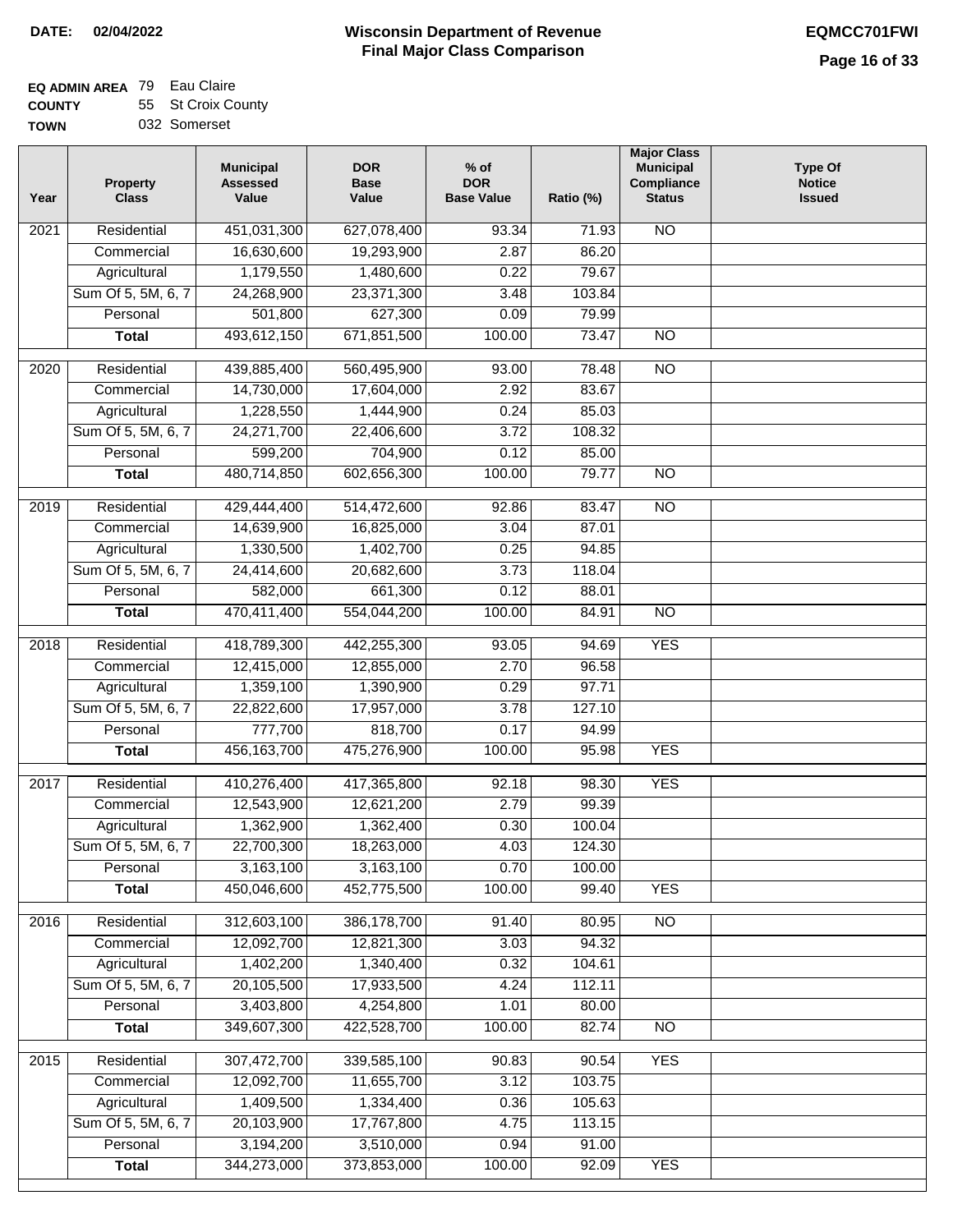| ------      |                 |
|-------------|-----------------|
| <b>TOWN</b> | 034 Springfield |

| 71,611,400<br><b>YES</b><br>Residential<br>69,198,400<br>79.15<br>103.49<br>2021<br>571,800<br>532,600<br>107.36<br>0.61<br>Commercial<br>2,039,600<br>2,038,000<br>2.33<br>100.08<br>Agricultural<br><b>YES</b><br>Sum Of 5, 5M, 6, 7<br>16,270,300<br>15,078,300<br>17.25<br>107.91<br>575,500<br>575,500<br>Personal<br>0.66<br>100.00<br>91,068,600<br>100.00<br>104.17<br><b>YES</b><br>87,422,800<br><b>Total</b><br>$\overline{NO}$<br>$\overline{2020}$<br>Residential<br>41,927,800<br>55,509,900<br>70.75<br>75.53<br>429,400<br>598,700<br>0.76<br>71.72<br>Commercial<br>1,955,700<br>1,953,900<br>Agricultural<br>2.49<br>100.09<br>Sum Of 5, 5M, 6, 7<br>19,505,400<br>19,815,000<br>25.26<br>98.44<br><b>YES</b><br>577,500<br>577,500<br>Personal<br>0.74<br>100.00<br>$\overline{NO}$<br><b>Total</b><br>64,395,800<br>78,455,000<br>100.00<br>82.08<br>2nd Notice of Non-Compliance<br>$\overline{NO}$<br>2019<br>Residential<br>40,966,800<br>51,062,800<br>80.23<br>68.47<br>429,400<br>575,600<br>0.77<br>Commercial<br>74.60<br>1,815,800<br>1,879,900<br>2.52<br>96.59<br>Agricultural<br>Sum Of 5, 5M, 6, 7<br>19,536,200<br>95.39<br><b>YES</b><br>20,480,700<br>27.46<br>578,700<br>0.78<br>Personal<br>578,700<br>100.00<br>1st Notice of Non-Compliance<br>63,326,900<br>74,577,700<br>100.00<br>84.91<br>$\overline{NO}$<br><b>Total</b><br>40,454,900<br>52,113,200<br>$\overline{NO}$<br>2018<br>Residential<br>68.57<br>77.63<br>429,400<br>Commercial<br>974,400<br>1.28<br>44.07<br>1,809,900<br>1,819,600<br>2.39<br>99.47<br>Agricultural<br>Sum Of 5, 5M, 6, 7<br>19,889,600<br>20,439,700<br>26.89<br>97.31<br><b>YES</b><br>652,400<br>652,400<br>0.86<br>100.00<br>Personal<br>63,236,200<br>75,999,300<br>100.00<br>83.21<br>$\overline{10}$<br><b>Total</b><br>Residential<br>39,946,600<br>50,003,000<br>67.12<br><b>NO</b><br>2017<br>79.89<br>429,400<br>1.27<br>946,000<br>45.39<br>Commercial<br>1,801,100<br>2.37<br>1,767,500<br>101.90<br>Agricultural<br>Sum Of 5, 5M, 6, 7<br>19,992,500<br>21,082,800<br>28.30<br>94.83<br><b>YES</b><br>697,100<br>Personal<br>697,100<br>0.94<br>100.00<br><b>NO</b><br>62,866,700<br>74,496,400<br>100.00<br>84.39<br><b>Total</b><br>2016<br>Residential<br>39,150,200<br>44,676,900<br>65.15<br>N <sub>O</sub><br>87.63<br>429,400<br>Commercial<br>860,000<br>1.25<br>49.93<br>1,801,000<br>1,737,000<br>2.53<br>103.68<br>Agricultural<br>20,056,000<br>Sum Of 5, 5M, 6, 7<br>20,566,900<br>29.99<br>97.52<br><b>YES</b><br>731,400<br>731,400<br>Personal<br>1.07<br>100.00<br>62,168,000<br>68,572,200<br>100.00<br>90.66<br>N <sub>O</sub><br><b>Total</b><br>2015<br>38,497,000<br>41,110,100<br><b>YES</b><br>Residential<br>64.83<br>93.64<br>429,400<br>781,800<br>54.92<br>1.23<br>Commercial<br>1,801,800<br>Agricultural<br>1,718,500<br>104.85<br>2.71<br>Sum Of 5, 5M, 6, 7<br>19,891,800<br>103.48<br><b>YES</b><br>19,223,200<br>30.32<br>577,700<br>Personal<br>672,400<br>0.91<br>116.39<br>100.00<br><b>YES</b><br>61,292,400<br>63,411,300<br>96.66<br><b>Total</b> | Year | <b>Property</b><br><b>Class</b> | <b>Municipal</b><br><b>Assessed</b><br>Value | <b>DOR</b><br><b>Base</b><br>Value | % of<br><b>DOR</b><br><b>Base Value</b> | Ratio (%) | <b>Major Class</b><br><b>Municipal</b><br>Compliance<br><b>Status</b> | <b>Type Of</b><br><b>Notice</b><br><b>Issued</b> |
|-----------------------------------------------------------------------------------------------------------------------------------------------------------------------------------------------------------------------------------------------------------------------------------------------------------------------------------------------------------------------------------------------------------------------------------------------------------------------------------------------------------------------------------------------------------------------------------------------------------------------------------------------------------------------------------------------------------------------------------------------------------------------------------------------------------------------------------------------------------------------------------------------------------------------------------------------------------------------------------------------------------------------------------------------------------------------------------------------------------------------------------------------------------------------------------------------------------------------------------------------------------------------------------------------------------------------------------------------------------------------------------------------------------------------------------------------------------------------------------------------------------------------------------------------------------------------------------------------------------------------------------------------------------------------------------------------------------------------------------------------------------------------------------------------------------------------------------------------------------------------------------------------------------------------------------------------------------------------------------------------------------------------------------------------------------------------------------------------------------------------------------------------------------------------------------------------------------------------------------------------------------------------------------------------------------------------------------------------------------------------------------------------------------------------------------------------------------------------------------------------------------------------------------------------------------------------------------------------------------------------------------------------------------------------------------------------------------------------------------------------------------------------------------------------------------------------------------------------------------------------------------------------------------------------------------------------------------------------------------------------------------------------------------------------------------------------------------|------|---------------------------------|----------------------------------------------|------------------------------------|-----------------------------------------|-----------|-----------------------------------------------------------------------|--------------------------------------------------|
|                                                                                                                                                                                                                                                                                                                                                                                                                                                                                                                                                                                                                                                                                                                                                                                                                                                                                                                                                                                                                                                                                                                                                                                                                                                                                                                                                                                                                                                                                                                                                                                                                                                                                                                                                                                                                                                                                                                                                                                                                                                                                                                                                                                                                                                                                                                                                                                                                                                                                                                                                                                                                                                                                                                                                                                                                                                                                                                                                                                                                                                                                   |      |                                 |                                              |                                    |                                         |           |                                                                       |                                                  |
|                                                                                                                                                                                                                                                                                                                                                                                                                                                                                                                                                                                                                                                                                                                                                                                                                                                                                                                                                                                                                                                                                                                                                                                                                                                                                                                                                                                                                                                                                                                                                                                                                                                                                                                                                                                                                                                                                                                                                                                                                                                                                                                                                                                                                                                                                                                                                                                                                                                                                                                                                                                                                                                                                                                                                                                                                                                                                                                                                                                                                                                                                   |      |                                 |                                              |                                    |                                         |           |                                                                       |                                                  |
|                                                                                                                                                                                                                                                                                                                                                                                                                                                                                                                                                                                                                                                                                                                                                                                                                                                                                                                                                                                                                                                                                                                                                                                                                                                                                                                                                                                                                                                                                                                                                                                                                                                                                                                                                                                                                                                                                                                                                                                                                                                                                                                                                                                                                                                                                                                                                                                                                                                                                                                                                                                                                                                                                                                                                                                                                                                                                                                                                                                                                                                                                   |      |                                 |                                              |                                    |                                         |           |                                                                       |                                                  |
|                                                                                                                                                                                                                                                                                                                                                                                                                                                                                                                                                                                                                                                                                                                                                                                                                                                                                                                                                                                                                                                                                                                                                                                                                                                                                                                                                                                                                                                                                                                                                                                                                                                                                                                                                                                                                                                                                                                                                                                                                                                                                                                                                                                                                                                                                                                                                                                                                                                                                                                                                                                                                                                                                                                                                                                                                                                                                                                                                                                                                                                                                   |      |                                 |                                              |                                    |                                         |           |                                                                       |                                                  |
|                                                                                                                                                                                                                                                                                                                                                                                                                                                                                                                                                                                                                                                                                                                                                                                                                                                                                                                                                                                                                                                                                                                                                                                                                                                                                                                                                                                                                                                                                                                                                                                                                                                                                                                                                                                                                                                                                                                                                                                                                                                                                                                                                                                                                                                                                                                                                                                                                                                                                                                                                                                                                                                                                                                                                                                                                                                                                                                                                                                                                                                                                   |      |                                 |                                              |                                    |                                         |           |                                                                       |                                                  |
|                                                                                                                                                                                                                                                                                                                                                                                                                                                                                                                                                                                                                                                                                                                                                                                                                                                                                                                                                                                                                                                                                                                                                                                                                                                                                                                                                                                                                                                                                                                                                                                                                                                                                                                                                                                                                                                                                                                                                                                                                                                                                                                                                                                                                                                                                                                                                                                                                                                                                                                                                                                                                                                                                                                                                                                                                                                                                                                                                                                                                                                                                   |      |                                 |                                              |                                    |                                         |           |                                                                       |                                                  |
|                                                                                                                                                                                                                                                                                                                                                                                                                                                                                                                                                                                                                                                                                                                                                                                                                                                                                                                                                                                                                                                                                                                                                                                                                                                                                                                                                                                                                                                                                                                                                                                                                                                                                                                                                                                                                                                                                                                                                                                                                                                                                                                                                                                                                                                                                                                                                                                                                                                                                                                                                                                                                                                                                                                                                                                                                                                                                                                                                                                                                                                                                   |      |                                 |                                              |                                    |                                         |           |                                                                       |                                                  |
|                                                                                                                                                                                                                                                                                                                                                                                                                                                                                                                                                                                                                                                                                                                                                                                                                                                                                                                                                                                                                                                                                                                                                                                                                                                                                                                                                                                                                                                                                                                                                                                                                                                                                                                                                                                                                                                                                                                                                                                                                                                                                                                                                                                                                                                                                                                                                                                                                                                                                                                                                                                                                                                                                                                                                                                                                                                                                                                                                                                                                                                                                   |      |                                 |                                              |                                    |                                         |           |                                                                       |                                                  |
|                                                                                                                                                                                                                                                                                                                                                                                                                                                                                                                                                                                                                                                                                                                                                                                                                                                                                                                                                                                                                                                                                                                                                                                                                                                                                                                                                                                                                                                                                                                                                                                                                                                                                                                                                                                                                                                                                                                                                                                                                                                                                                                                                                                                                                                                                                                                                                                                                                                                                                                                                                                                                                                                                                                                                                                                                                                                                                                                                                                                                                                                                   |      |                                 |                                              |                                    |                                         |           |                                                                       |                                                  |
|                                                                                                                                                                                                                                                                                                                                                                                                                                                                                                                                                                                                                                                                                                                                                                                                                                                                                                                                                                                                                                                                                                                                                                                                                                                                                                                                                                                                                                                                                                                                                                                                                                                                                                                                                                                                                                                                                                                                                                                                                                                                                                                                                                                                                                                                                                                                                                                                                                                                                                                                                                                                                                                                                                                                                                                                                                                                                                                                                                                                                                                                                   |      |                                 |                                              |                                    |                                         |           |                                                                       |                                                  |
|                                                                                                                                                                                                                                                                                                                                                                                                                                                                                                                                                                                                                                                                                                                                                                                                                                                                                                                                                                                                                                                                                                                                                                                                                                                                                                                                                                                                                                                                                                                                                                                                                                                                                                                                                                                                                                                                                                                                                                                                                                                                                                                                                                                                                                                                                                                                                                                                                                                                                                                                                                                                                                                                                                                                                                                                                                                                                                                                                                                                                                                                                   |      |                                 |                                              |                                    |                                         |           |                                                                       |                                                  |
|                                                                                                                                                                                                                                                                                                                                                                                                                                                                                                                                                                                                                                                                                                                                                                                                                                                                                                                                                                                                                                                                                                                                                                                                                                                                                                                                                                                                                                                                                                                                                                                                                                                                                                                                                                                                                                                                                                                                                                                                                                                                                                                                                                                                                                                                                                                                                                                                                                                                                                                                                                                                                                                                                                                                                                                                                                                                                                                                                                                                                                                                                   |      |                                 |                                              |                                    |                                         |           |                                                                       |                                                  |
|                                                                                                                                                                                                                                                                                                                                                                                                                                                                                                                                                                                                                                                                                                                                                                                                                                                                                                                                                                                                                                                                                                                                                                                                                                                                                                                                                                                                                                                                                                                                                                                                                                                                                                                                                                                                                                                                                                                                                                                                                                                                                                                                                                                                                                                                                                                                                                                                                                                                                                                                                                                                                                                                                                                                                                                                                                                                                                                                                                                                                                                                                   |      |                                 |                                              |                                    |                                         |           |                                                                       |                                                  |
|                                                                                                                                                                                                                                                                                                                                                                                                                                                                                                                                                                                                                                                                                                                                                                                                                                                                                                                                                                                                                                                                                                                                                                                                                                                                                                                                                                                                                                                                                                                                                                                                                                                                                                                                                                                                                                                                                                                                                                                                                                                                                                                                                                                                                                                                                                                                                                                                                                                                                                                                                                                                                                                                                                                                                                                                                                                                                                                                                                                                                                                                                   |      |                                 |                                              |                                    |                                         |           |                                                                       |                                                  |
|                                                                                                                                                                                                                                                                                                                                                                                                                                                                                                                                                                                                                                                                                                                                                                                                                                                                                                                                                                                                                                                                                                                                                                                                                                                                                                                                                                                                                                                                                                                                                                                                                                                                                                                                                                                                                                                                                                                                                                                                                                                                                                                                                                                                                                                                                                                                                                                                                                                                                                                                                                                                                                                                                                                                                                                                                                                                                                                                                                                                                                                                                   |      |                                 |                                              |                                    |                                         |           |                                                                       |                                                  |
|                                                                                                                                                                                                                                                                                                                                                                                                                                                                                                                                                                                                                                                                                                                                                                                                                                                                                                                                                                                                                                                                                                                                                                                                                                                                                                                                                                                                                                                                                                                                                                                                                                                                                                                                                                                                                                                                                                                                                                                                                                                                                                                                                                                                                                                                                                                                                                                                                                                                                                                                                                                                                                                                                                                                                                                                                                                                                                                                                                                                                                                                                   |      |                                 |                                              |                                    |                                         |           |                                                                       |                                                  |
|                                                                                                                                                                                                                                                                                                                                                                                                                                                                                                                                                                                                                                                                                                                                                                                                                                                                                                                                                                                                                                                                                                                                                                                                                                                                                                                                                                                                                                                                                                                                                                                                                                                                                                                                                                                                                                                                                                                                                                                                                                                                                                                                                                                                                                                                                                                                                                                                                                                                                                                                                                                                                                                                                                                                                                                                                                                                                                                                                                                                                                                                                   |      |                                 |                                              |                                    |                                         |           |                                                                       |                                                  |
|                                                                                                                                                                                                                                                                                                                                                                                                                                                                                                                                                                                                                                                                                                                                                                                                                                                                                                                                                                                                                                                                                                                                                                                                                                                                                                                                                                                                                                                                                                                                                                                                                                                                                                                                                                                                                                                                                                                                                                                                                                                                                                                                                                                                                                                                                                                                                                                                                                                                                                                                                                                                                                                                                                                                                                                                                                                                                                                                                                                                                                                                                   |      |                                 |                                              |                                    |                                         |           |                                                                       |                                                  |
|                                                                                                                                                                                                                                                                                                                                                                                                                                                                                                                                                                                                                                                                                                                                                                                                                                                                                                                                                                                                                                                                                                                                                                                                                                                                                                                                                                                                                                                                                                                                                                                                                                                                                                                                                                                                                                                                                                                                                                                                                                                                                                                                                                                                                                                                                                                                                                                                                                                                                                                                                                                                                                                                                                                                                                                                                                                                                                                                                                                                                                                                                   |      |                                 |                                              |                                    |                                         |           |                                                                       |                                                  |
|                                                                                                                                                                                                                                                                                                                                                                                                                                                                                                                                                                                                                                                                                                                                                                                                                                                                                                                                                                                                                                                                                                                                                                                                                                                                                                                                                                                                                                                                                                                                                                                                                                                                                                                                                                                                                                                                                                                                                                                                                                                                                                                                                                                                                                                                                                                                                                                                                                                                                                                                                                                                                                                                                                                                                                                                                                                                                                                                                                                                                                                                                   |      |                                 |                                              |                                    |                                         |           |                                                                       |                                                  |
|                                                                                                                                                                                                                                                                                                                                                                                                                                                                                                                                                                                                                                                                                                                                                                                                                                                                                                                                                                                                                                                                                                                                                                                                                                                                                                                                                                                                                                                                                                                                                                                                                                                                                                                                                                                                                                                                                                                                                                                                                                                                                                                                                                                                                                                                                                                                                                                                                                                                                                                                                                                                                                                                                                                                                                                                                                                                                                                                                                                                                                                                                   |      |                                 |                                              |                                    |                                         |           |                                                                       |                                                  |
|                                                                                                                                                                                                                                                                                                                                                                                                                                                                                                                                                                                                                                                                                                                                                                                                                                                                                                                                                                                                                                                                                                                                                                                                                                                                                                                                                                                                                                                                                                                                                                                                                                                                                                                                                                                                                                                                                                                                                                                                                                                                                                                                                                                                                                                                                                                                                                                                                                                                                                                                                                                                                                                                                                                                                                                                                                                                                                                                                                                                                                                                                   |      |                                 |                                              |                                    |                                         |           |                                                                       |                                                  |
|                                                                                                                                                                                                                                                                                                                                                                                                                                                                                                                                                                                                                                                                                                                                                                                                                                                                                                                                                                                                                                                                                                                                                                                                                                                                                                                                                                                                                                                                                                                                                                                                                                                                                                                                                                                                                                                                                                                                                                                                                                                                                                                                                                                                                                                                                                                                                                                                                                                                                                                                                                                                                                                                                                                                                                                                                                                                                                                                                                                                                                                                                   |      |                                 |                                              |                                    |                                         |           |                                                                       |                                                  |
|                                                                                                                                                                                                                                                                                                                                                                                                                                                                                                                                                                                                                                                                                                                                                                                                                                                                                                                                                                                                                                                                                                                                                                                                                                                                                                                                                                                                                                                                                                                                                                                                                                                                                                                                                                                                                                                                                                                                                                                                                                                                                                                                                                                                                                                                                                                                                                                                                                                                                                                                                                                                                                                                                                                                                                                                                                                                                                                                                                                                                                                                                   |      |                                 |                                              |                                    |                                         |           |                                                                       |                                                  |
|                                                                                                                                                                                                                                                                                                                                                                                                                                                                                                                                                                                                                                                                                                                                                                                                                                                                                                                                                                                                                                                                                                                                                                                                                                                                                                                                                                                                                                                                                                                                                                                                                                                                                                                                                                                                                                                                                                                                                                                                                                                                                                                                                                                                                                                                                                                                                                                                                                                                                                                                                                                                                                                                                                                                                                                                                                                                                                                                                                                                                                                                                   |      |                                 |                                              |                                    |                                         |           |                                                                       |                                                  |
|                                                                                                                                                                                                                                                                                                                                                                                                                                                                                                                                                                                                                                                                                                                                                                                                                                                                                                                                                                                                                                                                                                                                                                                                                                                                                                                                                                                                                                                                                                                                                                                                                                                                                                                                                                                                                                                                                                                                                                                                                                                                                                                                                                                                                                                                                                                                                                                                                                                                                                                                                                                                                                                                                                                                                                                                                                                                                                                                                                                                                                                                                   |      |                                 |                                              |                                    |                                         |           |                                                                       |                                                  |
|                                                                                                                                                                                                                                                                                                                                                                                                                                                                                                                                                                                                                                                                                                                                                                                                                                                                                                                                                                                                                                                                                                                                                                                                                                                                                                                                                                                                                                                                                                                                                                                                                                                                                                                                                                                                                                                                                                                                                                                                                                                                                                                                                                                                                                                                                                                                                                                                                                                                                                                                                                                                                                                                                                                                                                                                                                                                                                                                                                                                                                                                                   |      |                                 |                                              |                                    |                                         |           |                                                                       |                                                  |
|                                                                                                                                                                                                                                                                                                                                                                                                                                                                                                                                                                                                                                                                                                                                                                                                                                                                                                                                                                                                                                                                                                                                                                                                                                                                                                                                                                                                                                                                                                                                                                                                                                                                                                                                                                                                                                                                                                                                                                                                                                                                                                                                                                                                                                                                                                                                                                                                                                                                                                                                                                                                                                                                                                                                                                                                                                                                                                                                                                                                                                                                                   |      |                                 |                                              |                                    |                                         |           |                                                                       |                                                  |
|                                                                                                                                                                                                                                                                                                                                                                                                                                                                                                                                                                                                                                                                                                                                                                                                                                                                                                                                                                                                                                                                                                                                                                                                                                                                                                                                                                                                                                                                                                                                                                                                                                                                                                                                                                                                                                                                                                                                                                                                                                                                                                                                                                                                                                                                                                                                                                                                                                                                                                                                                                                                                                                                                                                                                                                                                                                                                                                                                                                                                                                                                   |      |                                 |                                              |                                    |                                         |           |                                                                       |                                                  |
|                                                                                                                                                                                                                                                                                                                                                                                                                                                                                                                                                                                                                                                                                                                                                                                                                                                                                                                                                                                                                                                                                                                                                                                                                                                                                                                                                                                                                                                                                                                                                                                                                                                                                                                                                                                                                                                                                                                                                                                                                                                                                                                                                                                                                                                                                                                                                                                                                                                                                                                                                                                                                                                                                                                                                                                                                                                                                                                                                                                                                                                                                   |      |                                 |                                              |                                    |                                         |           |                                                                       |                                                  |
|                                                                                                                                                                                                                                                                                                                                                                                                                                                                                                                                                                                                                                                                                                                                                                                                                                                                                                                                                                                                                                                                                                                                                                                                                                                                                                                                                                                                                                                                                                                                                                                                                                                                                                                                                                                                                                                                                                                                                                                                                                                                                                                                                                                                                                                                                                                                                                                                                                                                                                                                                                                                                                                                                                                                                                                                                                                                                                                                                                                                                                                                                   |      |                                 |                                              |                                    |                                         |           |                                                                       |                                                  |
|                                                                                                                                                                                                                                                                                                                                                                                                                                                                                                                                                                                                                                                                                                                                                                                                                                                                                                                                                                                                                                                                                                                                                                                                                                                                                                                                                                                                                                                                                                                                                                                                                                                                                                                                                                                                                                                                                                                                                                                                                                                                                                                                                                                                                                                                                                                                                                                                                                                                                                                                                                                                                                                                                                                                                                                                                                                                                                                                                                                                                                                                                   |      |                                 |                                              |                                    |                                         |           |                                                                       |                                                  |
|                                                                                                                                                                                                                                                                                                                                                                                                                                                                                                                                                                                                                                                                                                                                                                                                                                                                                                                                                                                                                                                                                                                                                                                                                                                                                                                                                                                                                                                                                                                                                                                                                                                                                                                                                                                                                                                                                                                                                                                                                                                                                                                                                                                                                                                                                                                                                                                                                                                                                                                                                                                                                                                                                                                                                                                                                                                                                                                                                                                                                                                                                   |      |                                 |                                              |                                    |                                         |           |                                                                       |                                                  |
|                                                                                                                                                                                                                                                                                                                                                                                                                                                                                                                                                                                                                                                                                                                                                                                                                                                                                                                                                                                                                                                                                                                                                                                                                                                                                                                                                                                                                                                                                                                                                                                                                                                                                                                                                                                                                                                                                                                                                                                                                                                                                                                                                                                                                                                                                                                                                                                                                                                                                                                                                                                                                                                                                                                                                                                                                                                                                                                                                                                                                                                                                   |      |                                 |                                              |                                    |                                         |           |                                                                       |                                                  |
|                                                                                                                                                                                                                                                                                                                                                                                                                                                                                                                                                                                                                                                                                                                                                                                                                                                                                                                                                                                                                                                                                                                                                                                                                                                                                                                                                                                                                                                                                                                                                                                                                                                                                                                                                                                                                                                                                                                                                                                                                                                                                                                                                                                                                                                                                                                                                                                                                                                                                                                                                                                                                                                                                                                                                                                                                                                                                                                                                                                                                                                                                   |      |                                 |                                              |                                    |                                         |           |                                                                       |                                                  |
|                                                                                                                                                                                                                                                                                                                                                                                                                                                                                                                                                                                                                                                                                                                                                                                                                                                                                                                                                                                                                                                                                                                                                                                                                                                                                                                                                                                                                                                                                                                                                                                                                                                                                                                                                                                                                                                                                                                                                                                                                                                                                                                                                                                                                                                                                                                                                                                                                                                                                                                                                                                                                                                                                                                                                                                                                                                                                                                                                                                                                                                                                   |      |                                 |                                              |                                    |                                         |           |                                                                       |                                                  |
|                                                                                                                                                                                                                                                                                                                                                                                                                                                                                                                                                                                                                                                                                                                                                                                                                                                                                                                                                                                                                                                                                                                                                                                                                                                                                                                                                                                                                                                                                                                                                                                                                                                                                                                                                                                                                                                                                                                                                                                                                                                                                                                                                                                                                                                                                                                                                                                                                                                                                                                                                                                                                                                                                                                                                                                                                                                                                                                                                                                                                                                                                   |      |                                 |                                              |                                    |                                         |           |                                                                       |                                                  |
|                                                                                                                                                                                                                                                                                                                                                                                                                                                                                                                                                                                                                                                                                                                                                                                                                                                                                                                                                                                                                                                                                                                                                                                                                                                                                                                                                                                                                                                                                                                                                                                                                                                                                                                                                                                                                                                                                                                                                                                                                                                                                                                                                                                                                                                                                                                                                                                                                                                                                                                                                                                                                                                                                                                                                                                                                                                                                                                                                                                                                                                                                   |      |                                 |                                              |                                    |                                         |           |                                                                       |                                                  |
|                                                                                                                                                                                                                                                                                                                                                                                                                                                                                                                                                                                                                                                                                                                                                                                                                                                                                                                                                                                                                                                                                                                                                                                                                                                                                                                                                                                                                                                                                                                                                                                                                                                                                                                                                                                                                                                                                                                                                                                                                                                                                                                                                                                                                                                                                                                                                                                                                                                                                                                                                                                                                                                                                                                                                                                                                                                                                                                                                                                                                                                                                   |      |                                 |                                              |                                    |                                         |           |                                                                       |                                                  |
|                                                                                                                                                                                                                                                                                                                                                                                                                                                                                                                                                                                                                                                                                                                                                                                                                                                                                                                                                                                                                                                                                                                                                                                                                                                                                                                                                                                                                                                                                                                                                                                                                                                                                                                                                                                                                                                                                                                                                                                                                                                                                                                                                                                                                                                                                                                                                                                                                                                                                                                                                                                                                                                                                                                                                                                                                                                                                                                                                                                                                                                                                   |      |                                 |                                              |                                    |                                         |           |                                                                       |                                                  |
|                                                                                                                                                                                                                                                                                                                                                                                                                                                                                                                                                                                                                                                                                                                                                                                                                                                                                                                                                                                                                                                                                                                                                                                                                                                                                                                                                                                                                                                                                                                                                                                                                                                                                                                                                                                                                                                                                                                                                                                                                                                                                                                                                                                                                                                                                                                                                                                                                                                                                                                                                                                                                                                                                                                                                                                                                                                                                                                                                                                                                                                                                   |      |                                 |                                              |                                    |                                         |           |                                                                       |                                                  |
|                                                                                                                                                                                                                                                                                                                                                                                                                                                                                                                                                                                                                                                                                                                                                                                                                                                                                                                                                                                                                                                                                                                                                                                                                                                                                                                                                                                                                                                                                                                                                                                                                                                                                                                                                                                                                                                                                                                                                                                                                                                                                                                                                                                                                                                                                                                                                                                                                                                                                                                                                                                                                                                                                                                                                                                                                                                                                                                                                                                                                                                                                   |      |                                 |                                              |                                    |                                         |           |                                                                       |                                                  |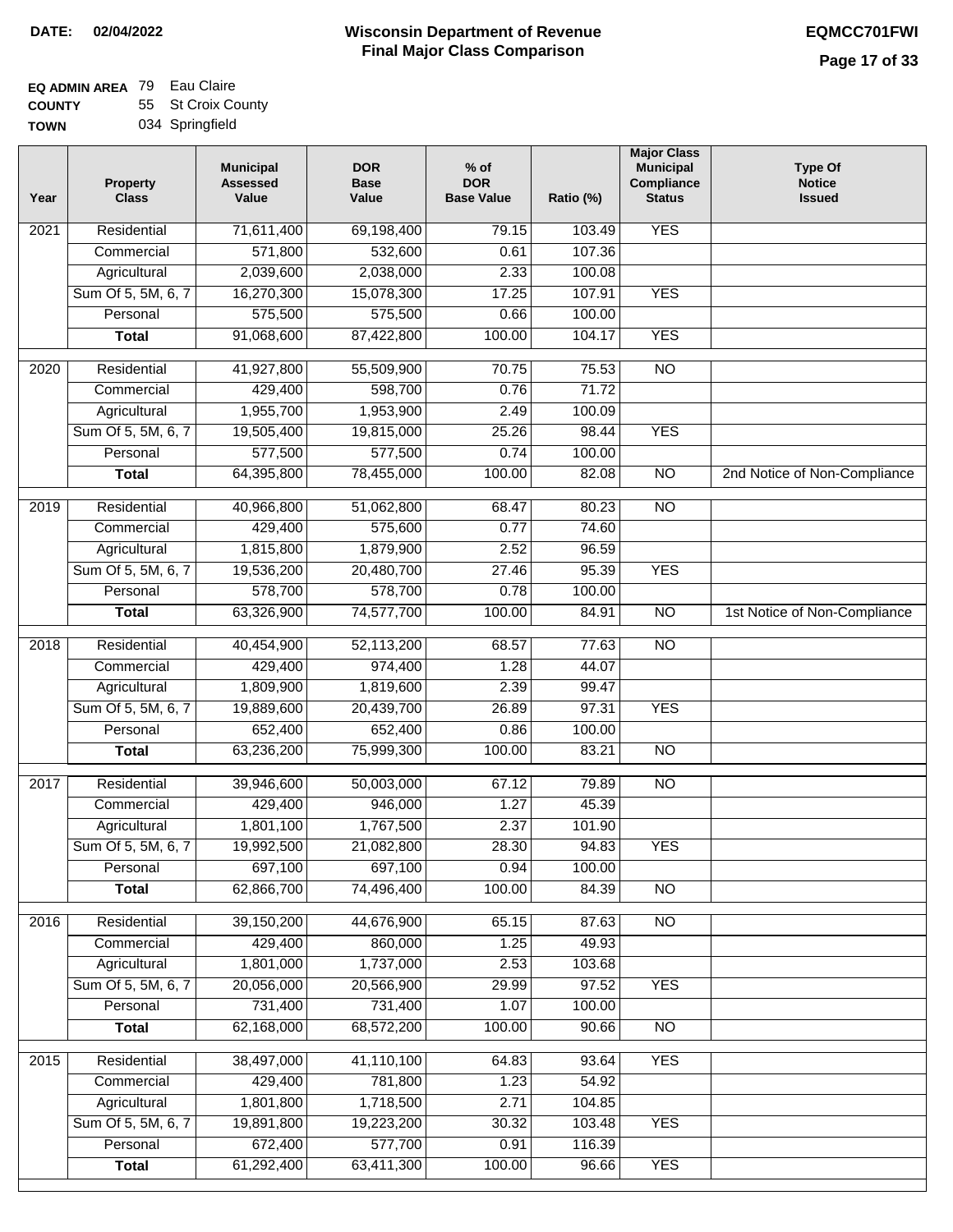**TOWN**

#### **Wisconsin Department of Revenue Final Major Class Comparison DATE: 02/04/2022 EQMCC701FWI**

|  | ------      |
|--|-------------|
|  | 036 Stanton |

| Year              | <b>Property</b><br><b>Class</b> | <b>Municipal</b><br><b>Assessed</b><br>Value | <b>DOR</b><br><b>Base</b><br>Value | $%$ of<br><b>DOR</b><br><b>Base Value</b> | Ratio (%) | <b>Major Class</b><br><b>Municipal</b><br>Compliance<br><b>Status</b> | <b>Type Of</b><br><b>Notice</b><br><b>Issued</b> |
|-------------------|---------------------------------|----------------------------------------------|------------------------------------|-------------------------------------------|-----------|-----------------------------------------------------------------------|--------------------------------------------------|
| $\overline{202}1$ | Residential                     | 71,513,600                                   | 82,317,000                         | 80.68                                     | 86.88     | N <sub>O</sub>                                                        |                                                  |
|                   | Commercial                      | 1,501,700                                    | 1,588,600                          | 1.56                                      | 94.53     |                                                                       |                                                  |
|                   | Agricultural                    | 2,358,900                                    | 2,620,500                          | 2.57                                      | 90.02     |                                                                       |                                                  |
|                   | Sum Of 5, 5M, 6, 7              | 14,683,100                                   | 15,477,700                         | 15.17                                     | 94.87     | <b>YES</b>                                                            |                                                  |
|                   | Personal                        | 17,100                                       | 19,000                             | 0.02                                      | 90.00     |                                                                       |                                                  |
|                   | <b>Total</b>                    | 90,074,400                                   | 102,022,800                        | 100.00                                    | 88.29     | $\overline{NO}$                                                       |                                                  |
| $\overline{2020}$ | Residential                     | 70,427,900                                   | 72,420,300                         | 78.59                                     | 97.25     | <b>YES</b>                                                            |                                                  |
|                   | Commercial                      | 1,501,700                                    | 1,588,600                          | 1.72                                      | 94.53     |                                                                       |                                                  |
|                   | Agricultural                    | 2,516,100                                    | 2,515,200                          | 2.73                                      | 100.04    |                                                                       |                                                  |
|                   | Sum Of 5, 5M, 6, 7              | 14,586,100                                   | 15,595,600                         | 16.92                                     | 93.53     | <b>YES</b>                                                            |                                                  |
|                   | Personal                        | 27,800                                       | 27,800                             | 0.03                                      | 100.00    |                                                                       |                                                  |
|                   | <b>Total</b>                    | 89,059,600                                   | 92,147,500                         | 100.00                                    | 96.65     | <b>YES</b>                                                            |                                                  |
|                   |                                 |                                              |                                    |                                           |           |                                                                       |                                                  |
| 2019              | Residential                     | 59,482,800                                   | 67,015,800                         | 78.14                                     | 88.76     | $\overline{NO}$                                                       |                                                  |
|                   | Commercial                      | 1,450,100                                    | 1,527,500                          | 1.78                                      | 94.93     |                                                                       |                                                  |
|                   | Agricultural                    | 2,420,300                                    | 2,418,400                          | 2.82                                      | 100.08    |                                                                       |                                                  |
|                   | Sum Of 5, 5M, 6, 7              | 13,314,200                                   | 14,772,400                         | 17.23                                     | 90.13     | <b>YES</b>                                                            |                                                  |
|                   | Personal                        | 26,100                                       | 26,100                             | 0.03                                      | 100.00    |                                                                       |                                                  |
|                   | <b>Total</b>                    | 76,693,500                                   | 85,760,200                         | 100.00                                    | 89.43     | $\overline{NO}$                                                       |                                                  |
| 2018              | Residential                     | 47,902,000                                   | 62,124,900                         | 81.04                                     | 77.11     | N <sub>O</sub>                                                        |                                                  |
|                   | Commercial                      | 988,300                                      | 1,121,000                          | 1.46                                      | 88.16     |                                                                       |                                                  |
|                   | Agricultural                    | 2,071,600                                    | 2,496,500                          | 3.26                                      | 82.98     |                                                                       |                                                  |
|                   | Sum Of 5, 5M, 6, 7              | 9,794,200                                    | 10,891,200                         | 14.21                                     | 89.93     | $\overline{10}$                                                       |                                                  |
|                   | Personal                        | 25,100                                       | 30,200                             | 0.04                                      | 83.11     |                                                                       |                                                  |
|                   | <b>Total</b>                    | 60,781,200                                   | 76,663,800                         | 100.00                                    | 79.28     | <b>NO</b>                                                             |                                                  |
| $\overline{2017}$ | Residential                     | 47,302,400                                   | 57,945,400                         | 80.37                                     | 81.63     | $\overline{NO}$                                                       |                                                  |
|                   | Commercial                      | 885,900                                      | 968,500                            | 1.34                                      | 91.47     |                                                                       |                                                  |
|                   | Agricultural                    | 2,195,200                                    | 2,438,500                          | 3.38                                      | 90.02     |                                                                       |                                                  |
|                   | Sum Of 5, 5M, 6, 7              | 9,727,200                                    | 10,664,700                         | 14.79                                     | 91.21     | <b>YES</b>                                                            |                                                  |
|                   | Personal                        | 77,000                                       | 85,600                             | 0.12                                      | 89.95     |                                                                       |                                                  |
|                   | <b>Total</b>                    | 60,187,700                                   | 72,102,700                         | 100.00                                    | 83.47     | <b>NO</b>                                                             |                                                  |
| 2016              | Residential                     | 47,104,900                                   | 51,113,100                         | 78.98                                     | 92.16     | <b>YES</b>                                                            |                                                  |
|                   | Commercial                      | 867,500                                      | 861,900                            | 1.33                                      | 100.65    |                                                                       |                                                  |
|                   | Agricultural                    | 2,399,300                                    | 2,398,300                          | 3.71                                      | 100.04    |                                                                       |                                                  |
|                   | Sum Of 5, 5M, 6, 7              | 9,628,200                                    | 10,242,300                         | 15.83                                     | 94.00     | <b>YES</b>                                                            |                                                  |
|                   | Personal                        | 101,100                                      | 101,100                            | 0.16                                      | 100.00    |                                                                       |                                                  |
|                   | <b>Total</b>                    | 60,101,000                                   | 64,716,700                         | 100.00                                    | 92.87     | <b>YES</b>                                                            |                                                  |
| 2015              | Residential                     | 46,688,400                                   | 44,870,900                         | 77.57                                     | 104.05    | <b>YES</b>                                                            |                                                  |
|                   | Commercial                      | 866,500                                      | 860,900                            | 1.49                                      | 100.65    |                                                                       |                                                  |
|                   | Agricultural                    | 2,499,600                                    | 2,380,200                          | 4.11                                      | 105.02    |                                                                       |                                                  |
|                   | Sum Of 5, 5M, 6, 7              | 9,641,600                                    | 9,633,200                          | 16.65                                     | 100.09    | <b>YES</b>                                                            |                                                  |
|                   | Personal                        | 108,300                                      | 103,100                            | 0.18                                      | 105.04    |                                                                       |                                                  |
|                   | <b>Total</b>                    | 59,804,400                                   | 57,848,300                         | 100.00                                    | 103.38    | <b>YES</b>                                                            |                                                  |
|                   |                                 |                                              |                                    |                                           |           |                                                                       |                                                  |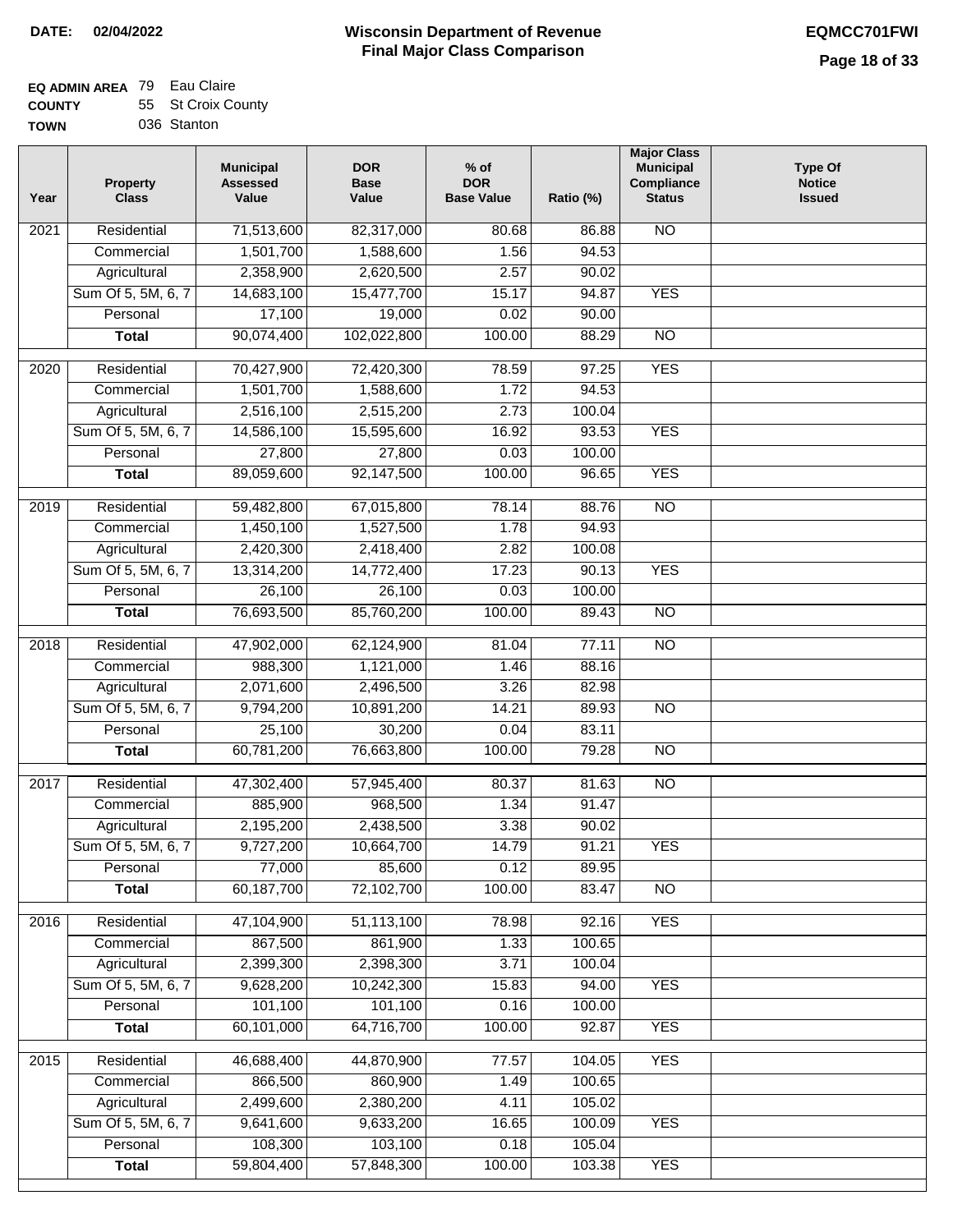#### **Wisconsin Department of Revenue Final Major Class Comparison DATE: 02/04/2022 EQMCC701FWI**

### **EQ ADMIN AREA** 79 Eau Claire **COUNTY TOWN** 55 St Croix County

|  | 038 Star Prairie |  |
|--|------------------|--|
|  |                  |  |

| Year             | <b>Property</b><br><b>Class</b> | <b>Municipal</b><br><b>Assessed</b><br>Value | <b>DOR</b><br><b>Base</b><br>Value | $%$ of<br><b>DOR</b><br><b>Base Value</b> | Ratio (%)      | <b>Major Class</b><br><b>Municipal</b><br>Compliance<br><b>Status</b> | <b>Type Of</b><br><b>Notice</b><br><b>Issued</b> |
|------------------|---------------------------------|----------------------------------------------|------------------------------------|-------------------------------------------|----------------|-----------------------------------------------------------------------|--------------------------------------------------|
| 2021             | Residential                     | 345,572,150                                  | 403,522,500                        | 91.36                                     | 85.64          | <b>NO</b>                                                             |                                                  |
|                  | Commercial                      | 14,417,600                                   | 13,792,900                         | 3.12                                      | 104.53         |                                                                       |                                                  |
|                  | Agricultural                    | 903,550                                      | 1,061,600                          | 0.24                                      | 85.11          |                                                                       |                                                  |
|                  | Sum Of 5, 5M, 6, 7              | 24,604,200                                   | 21,775,100                         | 4.93                                      | 112.99         |                                                                       |                                                  |
|                  | Personal                        | 1,361,400                                    | 1,512,600                          | 0.34                                      | 90.00          |                                                                       |                                                  |
|                  | <b>Total</b>                    | 386,858,900                                  | 441,664,700                        | 100.00                                    | 87.59          | $\overline{NO}$                                                       |                                                  |
| $\frac{1}{2020}$ | Residential                     | 339,879,050                                  | 367,811,000                        | 90.80                                     | 92.41          | <b>YES</b>                                                            |                                                  |
|                  | Commercial                      | 14,403,600                                   | 13,777,400                         | 3.40                                      | 104.55         |                                                                       |                                                  |
|                  | Agricultural                    | 936,750                                      | 1,017,100                          | 0.25                                      | 92.10          |                                                                       |                                                  |
|                  | Sum Of 5, 5M, 6, 7              | 24,818,150                                   | 21, 141, 400                       | 5.22                                      | 117.39         |                                                                       |                                                  |
|                  | Personal                        | 1,230,100                                    | 1,337,000                          | 0.33                                      | 92.00          |                                                                       |                                                  |
|                  | <b>Total</b>                    | 381,267,650                                  | 405,083,900                        | 100.00                                    | 94.12          | <b>YES</b>                                                            |                                                  |
| $\frac{1}{2019}$ | Residential                     | 334,160,050                                  | 331,816,900                        | 90.14                                     | 100.71         | <b>YES</b>                                                            |                                                  |
|                  | Commercial                      | 14,095,100                                   | 12,942,300                         | 3.52                                      | 108.91         |                                                                       |                                                  |
|                  | Agricultural                    | 987,750                                      | 986,800                            | 0.27                                      | 100.10         |                                                                       |                                                  |
|                  | Sum Of 5, 5M, 6, 7              | 25,438,150                                   | 20,962,800                         | 5.69                                      | 121.35         |                                                                       |                                                  |
|                  | Personal                        | 1,408,500                                    | 1,408,500                          | 0.38                                      | 100.00         |                                                                       |                                                  |
|                  | <b>Total</b>                    | 376,089,550                                  | 368,117,300                        | 100.00                                    | 102.17         | <b>YES</b>                                                            |                                                  |
|                  |                                 |                                              |                                    |                                           |                |                                                                       |                                                  |
| 2018             | Residential                     | 242,221,250                                  | 309,134,800                        | 89.37                                     | 78.35          | $\overline{NO}$                                                       |                                                  |
|                  | Commercial                      | 12,501,100                                   | 15,491,500                         | 4.48                                      | 80.70          |                                                                       |                                                  |
|                  | Agricultural                    | 910,650                                      | 1,212,700                          | 0.35                                      | 75.09          |                                                                       |                                                  |
|                  | Sum Of 5, 5M, 6, 7              | 15,434,750                                   | 18,800,100                         | 5.43                                      | 82.10          |                                                                       |                                                  |
|                  | Personal                        | 954,800                                      | 1,273,100                          | 0.37                                      | 75.00          |                                                                       |                                                  |
|                  | <b>Total</b>                    | 272,022,550                                  | 345,912,200                        | 100.00                                    | 78.64          | N <sub>O</sub>                                                        |                                                  |
| 2017             | Residential                     | 237,995,050                                  | 289,523,300                        | 89.02                                     | 82.20          | <b>NO</b>                                                             |                                                  |
|                  | Commercial                      | 12,501,100                                   | 15,040,200                         | 4.62                                      | 83.12          |                                                                       |                                                  |
|                  | Agricultural                    | 1,010,850                                    | 1,189,900                          | 0.37                                      | 84.95          |                                                                       |                                                  |
|                  | Sum Of 5, 5M, 6, 7              | 15,257,850                                   | 17,668,400                         | 5.43                                      | 86.36          |                                                                       |                                                  |
|                  | Personal                        | 1,525,800                                    | 1,794,900                          | 0.55                                      | 85.01          |                                                                       |                                                  |
|                  | <b>Total</b>                    | 268,290,650                                  | 325,216,700                        | 100.00                                    | 82.50          | $\overline{N}$                                                        |                                                  |
| 2016             | Residential                     | 235,777,250                                  | 265,753,500                        | 88.94                                     | 88.72          | N <sub>O</sub>                                                        |                                                  |
|                  | Commercial                      | 12,128,700                                   | 13,274,600                         | 4.44                                      | 91.37          |                                                                       |                                                  |
|                  | Agricultural                    | 1,054,550                                    | 1,173,500                          | 0.39                                      | 89.86          |                                                                       |                                                  |
|                  | Sum Of 5, 5M, 6, 7              | 15,297,650                                   | 16,810,100                         | 5.63                                      | 91.00          |                                                                       |                                                  |
|                  | Personal                        | 1,597,700                                    | 1,775,200                          | 0.59                                      | 90.00          |                                                                       |                                                  |
|                  | <b>Total</b>                    | 265,855,850                                  | 298,786,900                        | 100.00                                    | 88.98          | $\overline{NO}$                                                       |                                                  |
|                  |                                 |                                              |                                    |                                           |                |                                                                       |                                                  |
| 2015             | Residential                     | 232,880,850                                  | 243,196,900                        | 88.62                                     | 95.76          | <b>YES</b>                                                            |                                                  |
|                  | Commercial                      | 11,563,700                                   | 11,497,100                         | 4.19                                      | 100.58         |                                                                       |                                                  |
|                  | Agricultural                    | 1,109,750                                    | 1,166,100                          | 0.42                                      | 95.17          |                                                                       |                                                  |
|                  | Sum Of 5, 5M, 6, 7<br>Personal  | 15,358,450<br>1,590,000                      | 16,886,000<br>1,673,600            | 6.15<br>0.61                              | 90.95<br>95.00 | <b>YES</b>                                                            |                                                  |
|                  | <b>Total</b>                    | 262,502,750                                  | 274,419,700                        | 100.00                                    | 95.66          | <b>YES</b>                                                            |                                                  |
|                  |                                 |                                              |                                    |                                           |                |                                                                       |                                                  |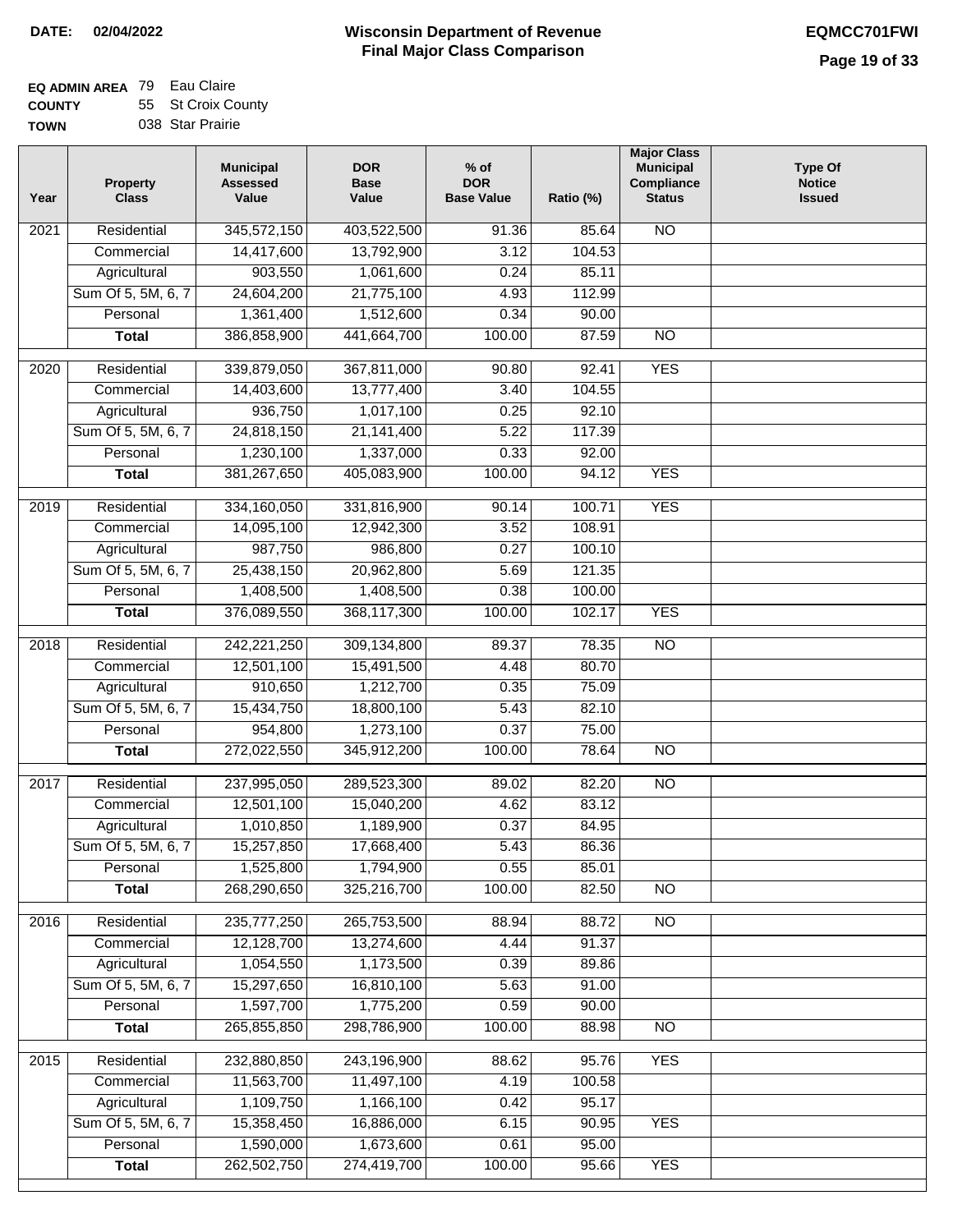#### **EQ ADMIN AREA** 79 Eau Claire **COUNTY TOWN** 55 St Croix County 040 Troy

| Year             | <b>Property</b><br><b>Class</b> | <b>Municipal</b><br><b>Assessed</b><br>Value | <b>DOR</b><br><b>Base</b><br>Value | $%$ of<br><b>DOR</b><br><b>Base Value</b> | Ratio (%) | <b>Major Class</b><br><b>Municipal</b><br>Compliance<br><b>Status</b> | <b>Type Of</b><br><b>Notice</b><br><b>Issued</b> |
|------------------|---------------------------------|----------------------------------------------|------------------------------------|-------------------------------------------|-----------|-----------------------------------------------------------------------|--------------------------------------------------|
| 2021             | Residential                     | 776,895,400                                  | 1,015,747,700                      | 96.01                                     | 76.49     | $\overline{NO}$                                                       |                                                  |
|                  | Commercial                      | 18,409,600                                   | 19,297,300                         | 1.82                                      | 95.40     |                                                                       |                                                  |
|                  | Agricultural                    | 1,540,400                                    | 2,026,600                          | 0.19                                      | 76.01     |                                                                       |                                                  |
|                  | Sum Of 5, 5M, 6, 7              | 24,899,500                                   | 19,962,100                         | 1.89                                      | 124.73    |                                                                       |                                                  |
|                  | Personal                        | 731,700                                      | 962,800                            | 0.09                                      | 76.00     |                                                                       |                                                  |
|                  | <b>Total</b>                    | 822,476,600                                  | 1,057,996,500                      | 100.00                                    | 77.74     | $\overline{NO}$                                                       | 1st Notice of Non-Compliance                     |
| $\frac{1}{2020}$ | Residential                     | 765,182,100                                  | 935,126,500                        | 95.74                                     | 81.83     | $\overline{NO}$                                                       |                                                  |
|                  | Commercial                      | 18,191,400                                   | 19,010,200                         | 1.95                                      | 95.69     |                                                                       |                                                  |
|                  | Agricultural                    | 1,595,200                                    | 1,945,200                          | 0.20                                      | 82.01     |                                                                       |                                                  |
|                  | Sum Of 5, 5M, 6, 7              | 25,192,100                                   | 19,902,600                         | 2.04                                      | 126.58    |                                                                       |                                                  |
|                  | Personal                        | 651,700                                      | 794,700                            | 0.08                                      | 82.01     |                                                                       |                                                  |
|                  | <b>Total</b>                    | 810,812,500                                  | 976,779,200                        | 100.00                                    | 83.01     | $\overline{NO}$                                                       |                                                  |
| $\frac{1}{2019}$ | Residential                     | 750,546,300                                  | 890,383,500                        | 95.61                                     | 84.29     | $\overline{NO}$                                                       |                                                  |
|                  | Commercial                      | 19,091,400                                   | 19,157,600                         | 2.06                                      | 99.65     |                                                                       |                                                  |
|                  | Agricultural                    | 1,951,100                                    | 1,865,300                          | 0.20                                      | 104.60    |                                                                       |                                                  |
|                  | Sum Of 5, 5M, 6, 7              | 24,500,500                                   | 19,144,000                         | 2.06                                      | 127.98    |                                                                       |                                                  |
|                  | Personal                        | 627,500                                      | 738,200                            | 0.08                                      | 85.00     |                                                                       |                                                  |
|                  | <b>Total</b>                    | 796,716,800                                  | 931,288,600                        | 100.00                                    | 85.55     | $\overline{NO}$                                                       |                                                  |
| 2018             | Residential                     | 737,643,000                                  | 825,689,000                        | 95.38                                     | 89.34     | $\overline{NO}$                                                       |                                                  |
|                  | Commercial                      | 18,724,000                                   | 18,935,400                         | 2.19                                      | 98.88     |                                                                       |                                                  |
|                  | Agricultural                    | 1,956,800                                    | 1,819,100                          | 0.21                                      | 107.57    |                                                                       |                                                  |
|                  | Sum Of 5, 5M, 6, 7              | 24,668,400                                   | 18,491,300                         | 2.14                                      | 133.41    |                                                                       |                                                  |
|                  | Personal                        | 705,100                                      | 766,400                            | 0.09                                      | 92.00     |                                                                       |                                                  |
|                  | <b>Total</b>                    | 783,697,300                                  | 865,701,200                        | 100.00                                    | 90.53     | $\overline{NO}$                                                       |                                                  |
| 2017             | Residential                     | 718,614,200                                  | 768,802,600                        | 94.95                                     | 93.47     | <b>YES</b>                                                            |                                                  |
|                  | Commercial                      | 18,460,100                                   | 18,213,000                         | 2.25                                      | 101.36    |                                                                       |                                                  |
|                  | Agricultural                    | 1,961,000                                    | 1,779,500                          | 0.22                                      | 110.20    |                                                                       |                                                  |
|                  | Sum Of 5, 5M, 6, 7              | 24,608,700                                   | 18,391,400                         | 2.27                                      | 133.81    |                                                                       |                                                  |
|                  | Personal                        | 2,272,300                                    | 2,469,900                          | 0.31                                      | 92.00     |                                                                       |                                                  |
|                  | <b>Total</b>                    | 765,916,300                                  | 809,656,400                        | 100.00                                    | 94.60     | <b>YES</b>                                                            |                                                  |
| 2016             | Residential                     | 699,942,800                                  | 713,809,800                        | 94.81                                     | 98.06     | <b>YES</b>                                                            |                                                  |
|                  | Commercial                      | 18,387,000                                   | 16,848,000                         | 2.24                                      | 109.13    |                                                                       |                                                  |
|                  | Agricultural                    | 1,963,600                                    | 1,758,200                          | 0.23                                      | 111.68    |                                                                       |                                                  |
|                  | Sum Of 5, 5M, 6, 7              | 24,622,200                                   | 18,007,100                         | 2.39                                      | 136.74    |                                                                       |                                                  |
|                  | Personal                        | 2,459,280                                    | 2,459,300                          | 0.33                                      | 100.00    |                                                                       |                                                  |
|                  | <b>Total</b>                    | 747,374,880                                  | 752,882,400                        | 100.00                                    | 99.27     | <b>YES</b>                                                            |                                                  |
| 2015             | Residential                     | 687,043,200                                  | 680,646,000                        | 94.81                                     | 100.94    | <b>YES</b>                                                            |                                                  |
|                  | Commercial                      | 18,357,000                                   | 15,289,100                         | 2.13                                      | 120.07    |                                                                       |                                                  |
|                  | Agricultural                    | 1,977,000                                    | 1,745,500                          | 0.24                                      | 113.26    |                                                                       |                                                  |
|                  | Sum Of 5, 5M, 6, 7              | 24,787,900                                   | 17,979,300                         | 2.50                                      | 137.87    |                                                                       |                                                  |
|                  | Personal                        | 2,500,490                                    | 2,273,200                          | 0.32                                      | 110.00    |                                                                       |                                                  |
|                  | <b>Total</b>                    | 734,665,590                                  | 717,933,100                        | 100.00                                    | 102.33    | <b>YES</b>                                                            |                                                  |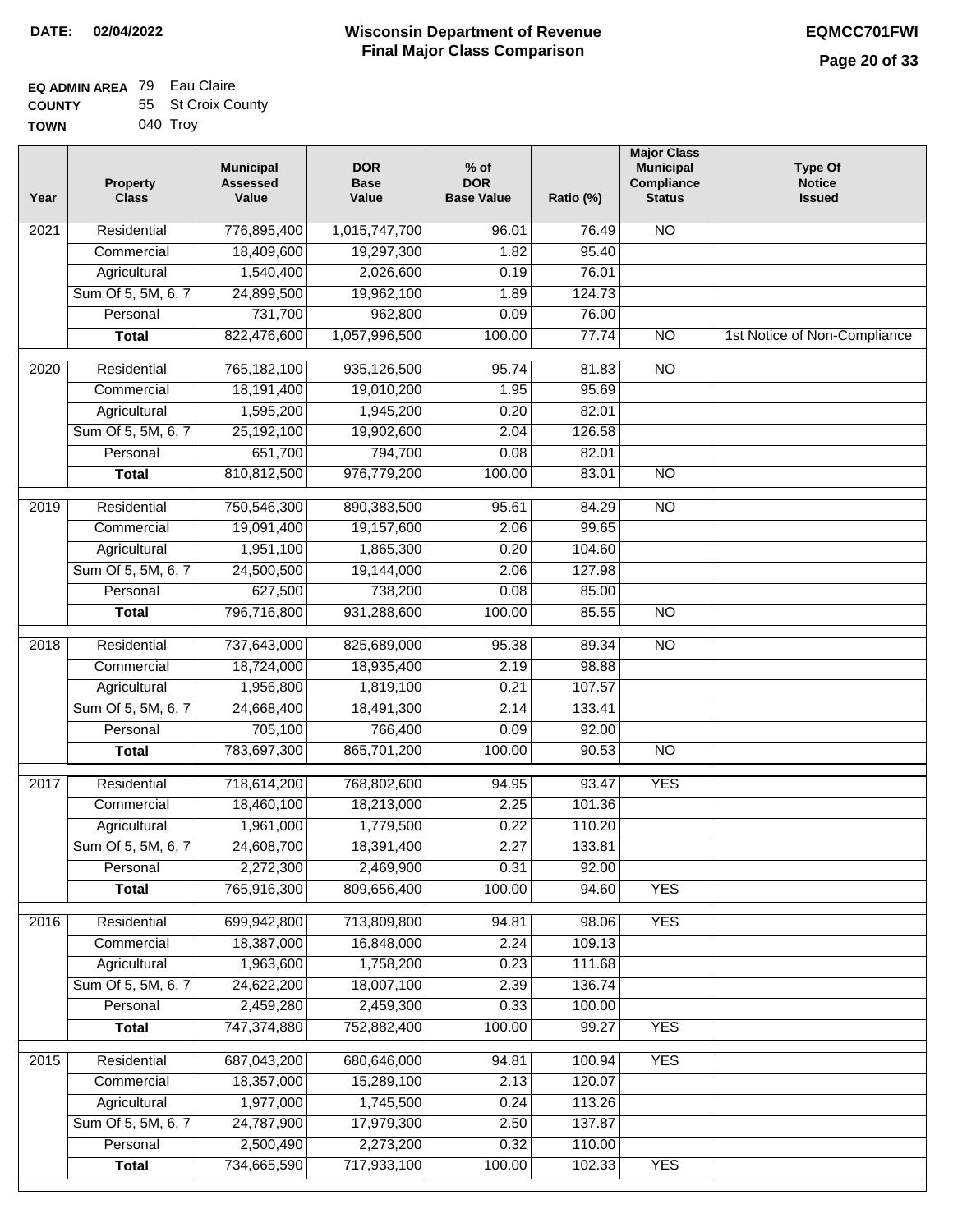| Residential<br>182,913,500<br><b>NO</b><br>$\overline{202}1$<br>207,078,000<br>88.05<br>88.33<br>10,657,000<br>11,599,100<br>4.93<br>Commercial<br>91.88<br>Agricultural<br>2,363,350<br>2,545,600<br>92.84<br>1.08 |  |
|---------------------------------------------------------------------------------------------------------------------------------------------------------------------------------------------------------------------|--|
|                                                                                                                                                                                                                     |  |
|                                                                                                                                                                                                                     |  |
|                                                                                                                                                                                                                     |  |
| Sum Of 5, 5M, 6, 7<br>15,072,200<br>13,873,000<br>5.90<br>108.64                                                                                                                                                    |  |
| 90,700<br>92.72<br>Personal<br>84,100<br>0.04                                                                                                                                                                       |  |
| 211,090,150<br>235,186,400<br>100.00<br>89.75<br><b>Total</b><br><b>NO</b>                                                                                                                                          |  |
| <b>YES</b><br>$\overline{2020}$<br>Residential<br>178,046,200<br>194,485,100<br>88.97<br>91.55                                                                                                                      |  |
| 7,256,800<br>7,919,400<br>3.62<br>91.63<br>Commercial                                                                                                                                                               |  |
| 94.37<br>2,312,250<br>2,450,300<br>1.12<br>Agricultural                                                                                                                                                             |  |
| Sum Of 5, 5M, 6, 7<br>14,940,500<br>13,612,500<br>6.23<br>109.76                                                                                                                                                    |  |
| 118,200<br>Personal<br>111,600<br>0.05<br>94.42                                                                                                                                                                     |  |
| 202,667,350<br>218,585,500<br>100.00<br>92.72<br><b>YES</b><br><b>Total</b>                                                                                                                                         |  |
|                                                                                                                                                                                                                     |  |
| <b>YES</b><br>2019<br>Residential<br>174,396,500<br>178,606,400<br>88.50<br>97.64                                                                                                                                   |  |
| 7,047,100<br>7,401,300<br>3.67<br>95.21<br>Commercial                                                                                                                                                               |  |
| 97.48<br>2,287,850<br>2,346,900<br>1.16<br>Agricultural                                                                                                                                                             |  |
| 112.55<br>Sum Of 5, 5M, 6, 7<br>15,013,900<br>13,340,100<br>6.61                                                                                                                                                    |  |
| 127,600<br>123,700<br>Personal<br>0.06<br>103.15                                                                                                                                                                    |  |
| 198,872,950<br>201,818,400<br>100.00<br><b>YES</b><br><b>Total</b><br>98.54                                                                                                                                         |  |
| Residential<br>169,488,900<br>166,497,300<br><b>YES</b><br>2018<br>89.14<br>101.80                                                                                                                                  |  |
| Commercial<br>5,690,700<br>5,711,400<br>3.06<br>99.64                                                                                                                                                               |  |
| 2,288,550<br>2,288,300<br>100.01<br>Agricultural<br>1.23                                                                                                                                                            |  |
| Sum Of 5, 5M, 6, 7<br>14,973,900<br>12,151,800<br>123.22<br>6.51                                                                                                                                                    |  |
| Personal<br>131,500<br>131,500<br>0.07<br>100.00                                                                                                                                                                    |  |
| 192,573,550<br>186,780,300<br>100.00<br>103.10<br><b>YES</b><br><b>Total</b>                                                                                                                                        |  |
| $\overline{2017}$<br>Residential<br>153,213,600<br>$\overline{NO}$<br>124,866,850<br>88.46<br>81.50                                                                                                                 |  |
| Commercial<br>4,655,500<br>5,592,700<br>3.23<br>83.24                                                                                                                                                               |  |
| 2,214,600<br>2,096,600<br>1.28<br>94.67<br>Agricultural                                                                                                                                                             |  |
| Sum Of 5, 5M, 6, 7<br>10,977,700<br>11,596,200<br>6.70<br>94.67                                                                                                                                                     |  |
| 491,800<br>0.34<br>Personal<br>583,600<br>84.27                                                                                                                                                                     |  |
| 143,088,450<br>173,200,700<br>100.00<br><b>Total</b><br>82.61<br><b>NO</b>                                                                                                                                          |  |
|                                                                                                                                                                                                                     |  |
| Residential<br>122,626,050<br>147,891,000<br>N <sub>O</sub><br>2016<br>88.54<br>82.92                                                                                                                               |  |
| 4,655,500<br>5,084,300<br>3.04<br>91.57<br>Commercial                                                                                                                                                               |  |
| 2,101,200<br>2,189,100<br>1.31<br>95.98<br>Agricultural                                                                                                                                                             |  |
| Sum Of 5, 5M, 6, 7<br>10,870,650<br>6.78<br>11,326,000<br>95.98                                                                                                                                                     |  |
| Personal<br>503,983<br>533,500<br>0.32<br>94.47                                                                                                                                                                     |  |
| 140,757,383<br>167,023,900<br>100.00<br>84.27<br>$\overline{NO}$<br><b>Total</b>                                                                                                                                    |  |
| <b>YES</b><br>Residential<br>120,916,750<br>129,427,900<br>87.82<br>93.42<br>2015                                                                                                                                   |  |
| 4,698,800<br>4,622,000<br>3.14<br>101.66<br>Commercial                                                                                                                                                              |  |
| 2,095,100<br>2,159,200<br>97.03<br>Agricultural<br>1.47                                                                                                                                                             |  |
| Sum Of 5, 5M, 6, 7<br>10,988,600<br>10,633,300<br>7.21<br>103.34<br><b>YES</b>                                                                                                                                      |  |
| 519,599<br>536,100<br>Personal<br>0.36<br>96.92                                                                                                                                                                     |  |
| 147,378,500<br>139,218,849<br>100.00<br>94.46<br><b>YES</b><br><b>Total</b>                                                                                                                                         |  |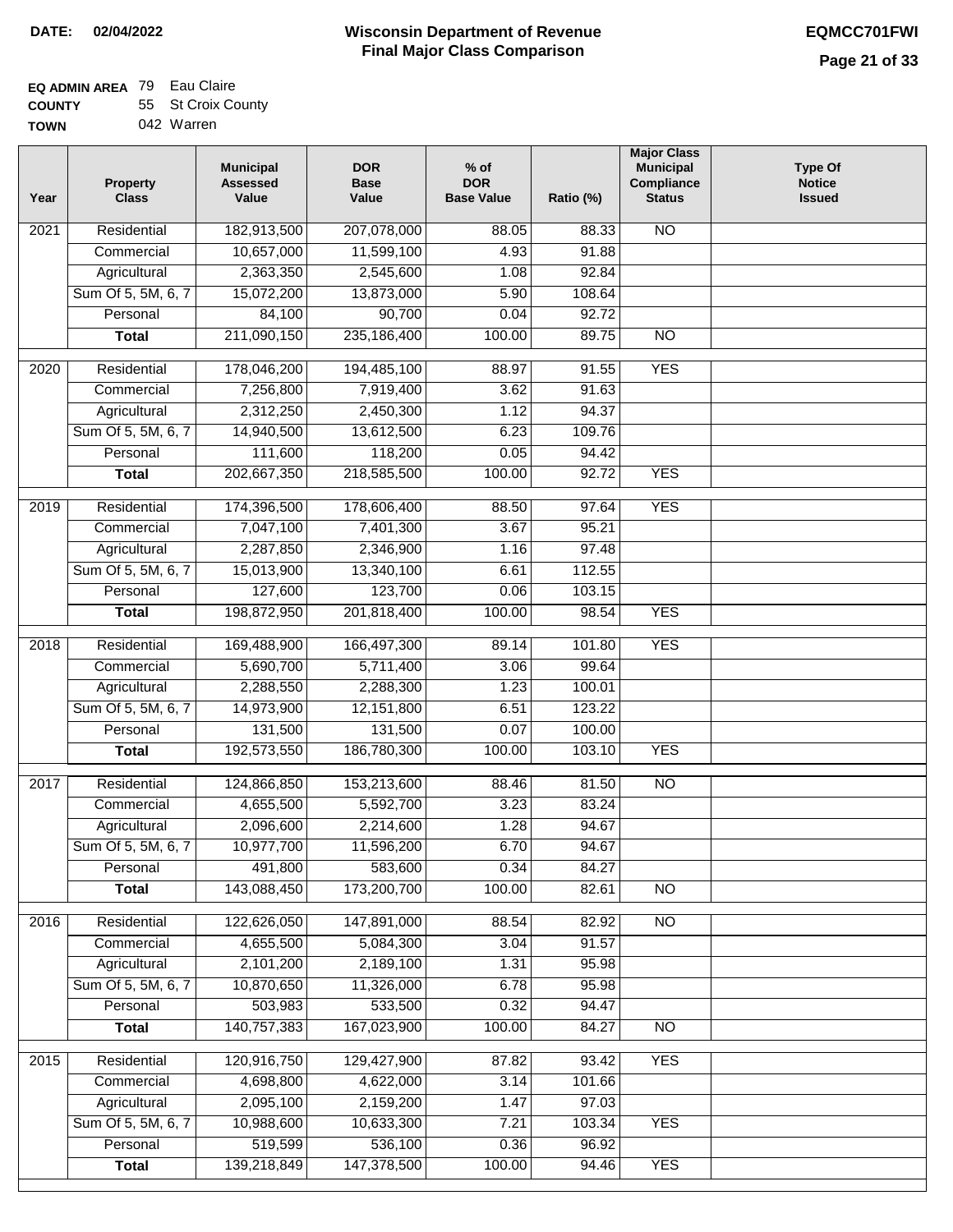|  | 106 Baldwin |
|--|-------------|
|  |             |

| Year              | <b>Property</b><br><b>Class</b> | <b>Municipal</b><br><b>Assessed</b><br>Value | <b>DOR</b><br><b>Base</b><br>Value | % of<br><b>DOR</b><br><b>Base Value</b> | Ratio (%) | <b>Major Class</b><br><b>Municipal</b><br>Compliance<br><b>Status</b> | <b>Type Of</b><br><b>Notice</b><br><b>Issued</b> |
|-------------------|---------------------------------|----------------------------------------------|------------------------------------|-----------------------------------------|-----------|-----------------------------------------------------------------------|--------------------------------------------------|
| $\overline{202}1$ | Residential                     | 258,742,200                                  | 265,455,400                        | 71.26                                   | 97.47     | <b>YES</b>                                                            |                                                  |
|                   | Commercial                      | 97,809,100                                   | 104,252,200                        | 27.98                                   | 93.82     | <b>YES</b>                                                            |                                                  |
|                   | Agricultural                    | 94,300                                       | 94,300                             | 0.03                                    | 100.00    |                                                                       |                                                  |
|                   | Sum Of 5, 5M, 6, 7              | 84,700                                       | 73,000                             | 0.02                                    | 116.03    |                                                                       |                                                  |
|                   | Personal                        | 2,662,400                                    | 2,662,400                          | 0.71                                    | 100.00    |                                                                       |                                                  |
|                   | <b>Total</b>                    | 359,392,700                                  | 372,537,300                        | 100.00                                  | 96.47     | <b>YES</b>                                                            |                                                  |
| $\overline{2020}$ | Residential                     | 179,040,800                                  | 236,446,300                        | 71.78                                   | 75.72     | $\overline{NO}$                                                       |                                                  |
|                   | Commercial                      | 76,017,000                                   | 90,157,700                         | 27.37                                   | 84.32     | $\overline{NO}$                                                       |                                                  |
|                   | Agricultural                    | 75,700                                       | 90,000                             | 0.03                                    | 84.11     |                                                                       |                                                  |
|                   | Sum Of 5, 5M, 6, 7              | 84,700                                       | 73,000                             | 0.02                                    | 116.03    |                                                                       |                                                  |
|                   | Personal                        | 2,198,900                                    | 2,617,700                          | 0.79                                    | 84.00     |                                                                       |                                                  |
|                   | <b>Total</b>                    | 257,417,100                                  | 329,384,700                        | 100.00                                  | 78.15     | $\overline{NO}$                                                       |                                                  |
| 2019              | Residential                     | 176,878,000                                  |                                    | 71.09                                   | 83.01     | $\overline{10}$                                                       |                                                  |
|                   | Commercial                      | 73,324,700                                   | 213,092,800<br>83,714,400          | 27.93                                   | 87.59     | $\overline{NO}$                                                       |                                                  |
|                   | Agricultural                    | 80,800                                       | 87,300                             | 0.03                                    | 92.55     |                                                                       |                                                  |
|                   | Sum Of 5, 5M, 6, 7              | 83,900                                       | 71,900                             | 0.02                                    | 116.69    |                                                                       |                                                  |
|                   | Personal                        | 2,350,500                                    | 2,765,300                          | 0.92                                    | 85.00     |                                                                       |                                                  |
|                   | <b>Total</b>                    | 252,717,900                                  | 299,731,700                        | 100.00                                  | 84.31     | $\overline{NO}$                                                       |                                                  |
|                   |                                 |                                              |                                    |                                         |           |                                                                       |                                                  |
| 2018              | Residential                     | 173,274,900                                  | 191,789,000                        | 69.93                                   | 90.35     | <b>YES</b>                                                            |                                                  |
|                   | Commercial                      | 71,795,900                                   | 79,771,700                         | 29.09                                   | 90.00     | <b>YES</b>                                                            |                                                  |
|                   | Agricultural                    | 80,300                                       | 84,300                             | 0.03                                    | 95.26     |                                                                       |                                                  |
|                   | Sum Of 5, 5M, 6, 7              | 77,700                                       | 67,000                             | 0.02                                    | 115.97    |                                                                       |                                                  |
|                   | Personal                        | 2,421,300                                    | 2,548,700                          | 0.93                                    | 95.00     |                                                                       |                                                  |
|                   | <b>Total</b>                    | 247,650,100                                  | 274,260,700                        | 100.00                                  | 90.30     | <b>YES</b>                                                            |                                                  |
| $\overline{2017}$ | Residential                     | 170,032,600                                  | 182,970,700                        | 69.18                                   | 92.93     | <b>YES</b>                                                            |                                                  |
|                   | Commercial                      | 71,720,500                                   | 74,519,600                         | 28.18                                   | 96.24     | <b>YES</b>                                                            |                                                  |
|                   | Agricultural                    | 80,300                                       | 82,200                             | 0.03                                    | 97.69     |                                                                       |                                                  |
|                   | Sum Of 5, 5M, 6, 7              | 77,700                                       | 65,000                             | 0.02                                    | 119.54    |                                                                       |                                                  |
|                   | Personal                        | 6,146,400                                    | 6,829,300                          | 2.58                                    | 90.00     |                                                                       |                                                  |
|                   | <b>Total</b>                    | 248,057,500                                  | 264,466,800                        | 100.00                                  | 93.80     | <b>YES</b>                                                            |                                                  |
| 2016              | Residential                     | 167,450,100                                  | 168,462,900                        | 70.06                                   | 99.40     | <b>YES</b>                                                            |                                                  |
|                   | Commercial                      | 65,287,000                                   | 64,270,900                         | 26.73                                   | 101.58    | <b>YES</b>                                                            |                                                  |
|                   | Agricultural                    | 79,500                                       | 79,900                             | 0.03                                    | 99.50     |                                                                       |                                                  |
|                   | Sum Of 5, 5M, 6, 7              | 77,700                                       | 63,800                             | 0.03                                    | 121.79    |                                                                       |                                                  |
|                   | Personal                        | 7,594,300                                    | 7,594,300                          | 3.16                                    | 100.00    |                                                                       |                                                  |
|                   | <b>Total</b>                    | 240,488,600                                  | 240,471,800                        | 100.00                                  | 100.01    | <b>YES</b>                                                            |                                                  |
| 2015              | Residential                     | 141,613,600                                  | 155,622,200                        | 68.06                                   | 91.00     | <b>YES</b>                                                            |                                                  |
|                   | Commercial                      | 61,315,700                                   | 64,582,400                         | 28.25                                   | 94.94     | <b>YES</b>                                                            |                                                  |
|                   | Agricultural                    | 61,500                                       | 58,900                             | 0.03                                    | 104.41    |                                                                       |                                                  |
|                   | Sum Of 5, 5M, 6, 7              | 555,200                                      | 499,900                            | 0.22                                    | 111.06    |                                                                       |                                                  |
|                   | Personal                        | 7,877,200                                    | 7,877,200                          | 3.45                                    | 100.00    |                                                                       |                                                  |
|                   | <b>Total</b>                    | 211,423,200                                  | 228,640,600                        | 100.00                                  | 92.47     | <b>YES</b>                                                            |                                                  |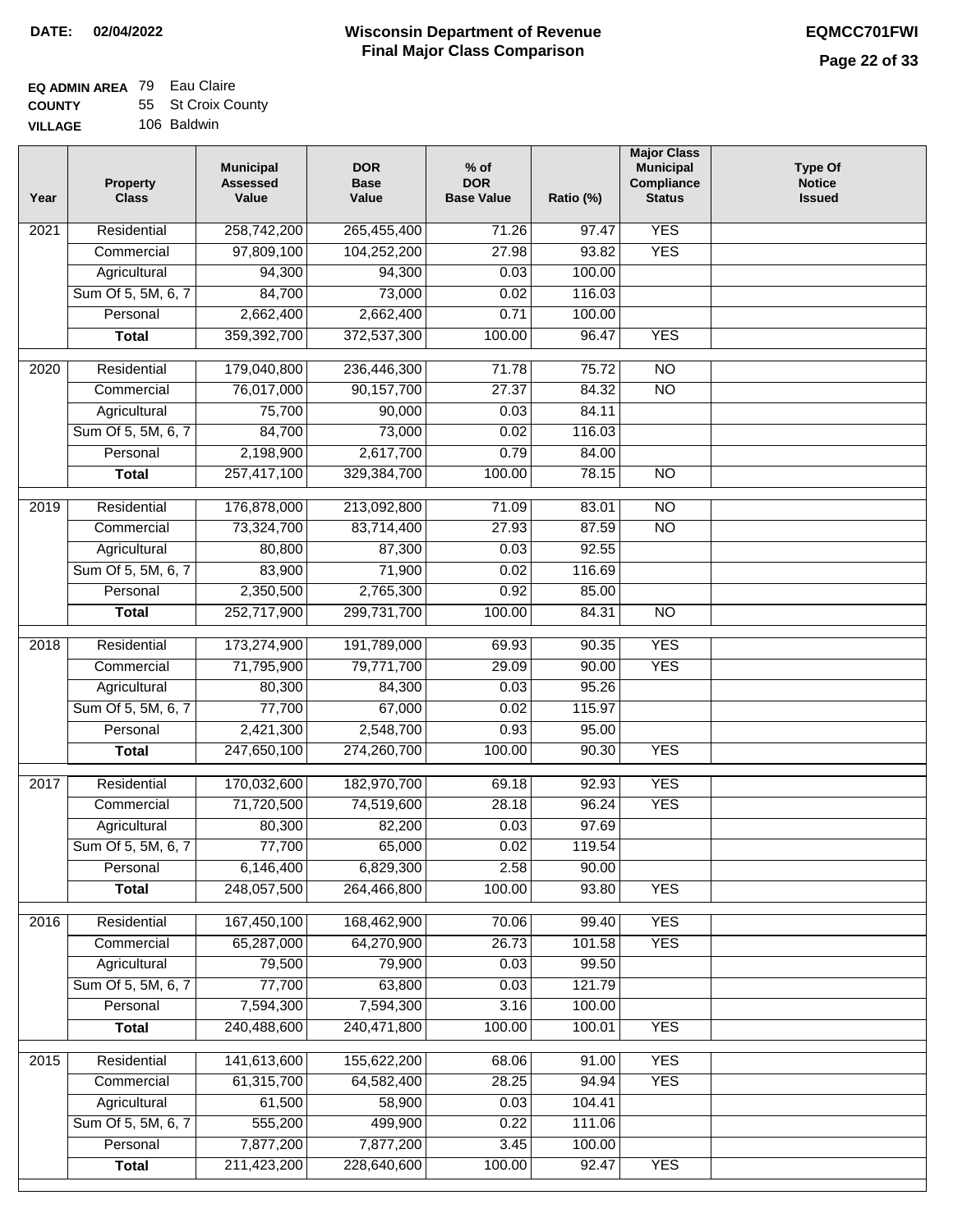#### **Wisconsin Department of Revenue Final Major Class Comparison DATE: 02/04/2022 EQMCC701FWI**

#### **EQ ADMIN AREA** 79 Eau Claire **COUNTY** 55 St Croix County

**VILLAGE** 116 Deer Park

| Year             | <b>Property</b><br><b>Class</b>    | <b>Municipal</b><br><b>Assessed</b><br>Value | <b>DOR</b><br><b>Base</b><br>Value | $%$ of<br><b>DOR</b><br><b>Base Value</b> | Ratio (%) | <b>Major Class</b><br><b>Municipal</b><br>Compliance<br><b>Status</b> | <b>Type Of</b><br><b>Notice</b><br><b>Issued</b> |
|------------------|------------------------------------|----------------------------------------------|------------------------------------|-------------------------------------------|-----------|-----------------------------------------------------------------------|--------------------------------------------------|
| 2021             | Residential                        | 9,893,700                                    | 13,728,500                         | 87.03                                     | 72.07     | $\overline{NO}$                                                       |                                                  |
|                  | Commercial                         | 1,528,700                                    | 1,693,000                          | 10.73                                     | 90.30     | <b>YES</b>                                                            |                                                  |
|                  | Agricultural                       | 38,300                                       | 38,200                             | 0.24                                      | 100.26    |                                                                       |                                                  |
|                  | Sum Of 5, 5M, 6, 7                 | 249,700                                      | 291,100                            | 1.85                                      | 85.78     |                                                                       |                                                  |
|                  | Personal                           | 23,000                                       | 23,000                             | 0.15                                      | 100.00    |                                                                       |                                                  |
|                  | <b>Total</b>                       | 11,733,400                                   | 15,773,800                         | 100.00                                    | 74.39     | $\overline{NO}$                                                       | 1st Notice of Non-Compliance                     |
| $\frac{1}{2020}$ | Residential                        | 9,893,700                                    | 11,937,800                         | 85.35                                     | 82.88     | NO                                                                    |                                                  |
|                  | Commercial                         | 1,528,700                                    | 1,693,000                          | 12.10                                     | 90.30     | <b>YES</b>                                                            |                                                  |
|                  | Agricultural                       | 36,800                                       | 36,900                             | 0.26                                      | 99.73     |                                                                       |                                                  |
|                  | Sum Of 5, 5M, 6, 7                 | 249,700                                      | 293,100                            | 2.10                                      | 85.19     |                                                                       |                                                  |
|                  | Personal                           | 23,100                                       | 26,200                             | 0.19                                      | 88.17     |                                                                       |                                                  |
|                  | <b>Total</b>                       | 11,732,000                                   | 13,987,000                         | 100.00                                    | 83.88     | <b>NO</b>                                                             |                                                  |
|                  |                                    |                                              |                                    |                                           |           |                                                                       |                                                  |
| 2019             | Residential                        | 9,876,400                                    | 11,918,100                         | 85.45                                     | 82.87     | $\overline{NO}$                                                       |                                                  |
|                  | Commercial                         | 1,528,700                                    | 1,693,000                          | 12.14                                     | 90.30     | <b>YES</b>                                                            |                                                  |
|                  | Agricultural                       | 35,600                                       | 35,300                             | 0.25                                      | 100.85    |                                                                       |                                                  |
|                  | Sum Of 5, 5M, 6, 7                 | 249,700                                      | 276,300                            | 1.98                                      | 90.37     |                                                                       |                                                  |
|                  | Personal                           | 25,400                                       | 25,400                             | 0.18                                      | 100.00    |                                                                       |                                                  |
|                  | <b>Total</b>                       | 11,715,800                                   | 13,948,100                         | 100.00                                    | 84.00     | $\overline{NO}$                                                       |                                                  |
| 2018             | Residential                        | 9,873,500                                    | 11,043,700                         | 84.72                                     | 89.40     | $\overline{NO}$                                                       |                                                  |
|                  | Commercial                         | 1,528,700                                    | 1,665,000                          | 12.77                                     | 91.81     | <b>YES</b>                                                            |                                                  |
|                  | Agricultural                       | 34,600                                       | 34,300                             | 0.26                                      | 100.87    |                                                                       |                                                  |
|                  | Sum Of 5, 5M, 6, 7                 | 249,700                                      | 267,700                            | 2.05                                      | 93.28     |                                                                       |                                                  |
|                  | Personal                           | 23,600                                       | 24,900                             | 0.19                                      | 94.78     |                                                                       |                                                  |
|                  | <b>Total</b>                       | 11,710,100                                   | 13,035,600                         | 100.00                                    | 89.83     | $\overline{NO}$                                                       |                                                  |
| 2017             | Residential                        | 9,865,100                                    | 10,713,500                         | 84.42                                     | 92.08     | <b>YES</b>                                                            |                                                  |
|                  | Commercial                         | 1,528,700                                    | 1,570,700                          | 12.38                                     | 97.33     | <b>YES</b>                                                            |                                                  |
|                  | Agricultural                       | 33,600                                       | 33,400                             | 0.26                                      | 100.60    |                                                                       |                                                  |
|                  | Sum Of 5, 5M, 6, 7                 | 249,700                                      | 289,300                            | 2.28                                      | 86.31     |                                                                       |                                                  |
|                  | Personal                           | 84,100                                       | 84,100                             | 0.66                                      | 100.00    |                                                                       |                                                  |
|                  | <b>Total</b>                       | 11,761,200                                   | 12,691,000                         | 100.00                                    | 92.67     | <b>YES</b>                                                            |                                                  |
|                  | Residential                        |                                              |                                    | 83.94                                     | 92.99     | <b>YES</b>                                                            |                                                  |
| 2016             | Commercial                         | 9,839,500<br>1,528,700                       | 10,581,000<br>1,619,200            | 12.85                                     | 94.41     | <b>YES</b>                                                            |                                                  |
|                  |                                    | 33,200                                       | 33,000                             | 0.26                                      | 100.61    |                                                                       |                                                  |
|                  | Agricultural<br>Sum Of 5, 5M, 6, 7 | 243,600                                      | 280,000                            | 2.22                                      | 87.00     |                                                                       |                                                  |
|                  | Personal                           | 91,500                                       | 91,500                             | 0.73                                      | 100.00    |                                                                       |                                                  |
|                  | <b>Total</b>                       | 11,736,500                                   | 12,604,700                         | 100.00                                    | 93.11     | <b>YES</b>                                                            |                                                  |
|                  |                                    |                                              |                                    |                                           |           |                                                                       |                                                  |
| 2015             | Residential                        | 9,779,700                                    | 9,708,800                          | 82.79                                     | 100.73    | <b>YES</b>                                                            |                                                  |
|                  | Commercial                         | 1,528,700                                    | 1,619,200                          | 13.81                                     | 94.41     | <b>YES</b>                                                            |                                                  |
|                  | Agricultural                       | 32,800                                       | 32,600                             | 0.28                                      | 100.61    |                                                                       |                                                  |
|                  | Sum Of 5, 5M, 6, 7                 | 221,700                                      | 276,000                            | 2.35                                      | 80.33     |                                                                       |                                                  |
|                  | Personal                           | 90,300                                       | 90,300                             | 0.77                                      | 100.00    |                                                                       |                                                  |
|                  | <b>Total</b>                       | 11,653,200                                   | 11,726,900                         | 100.00                                    | 99.37     | <b>YES</b>                                                            |                                                  |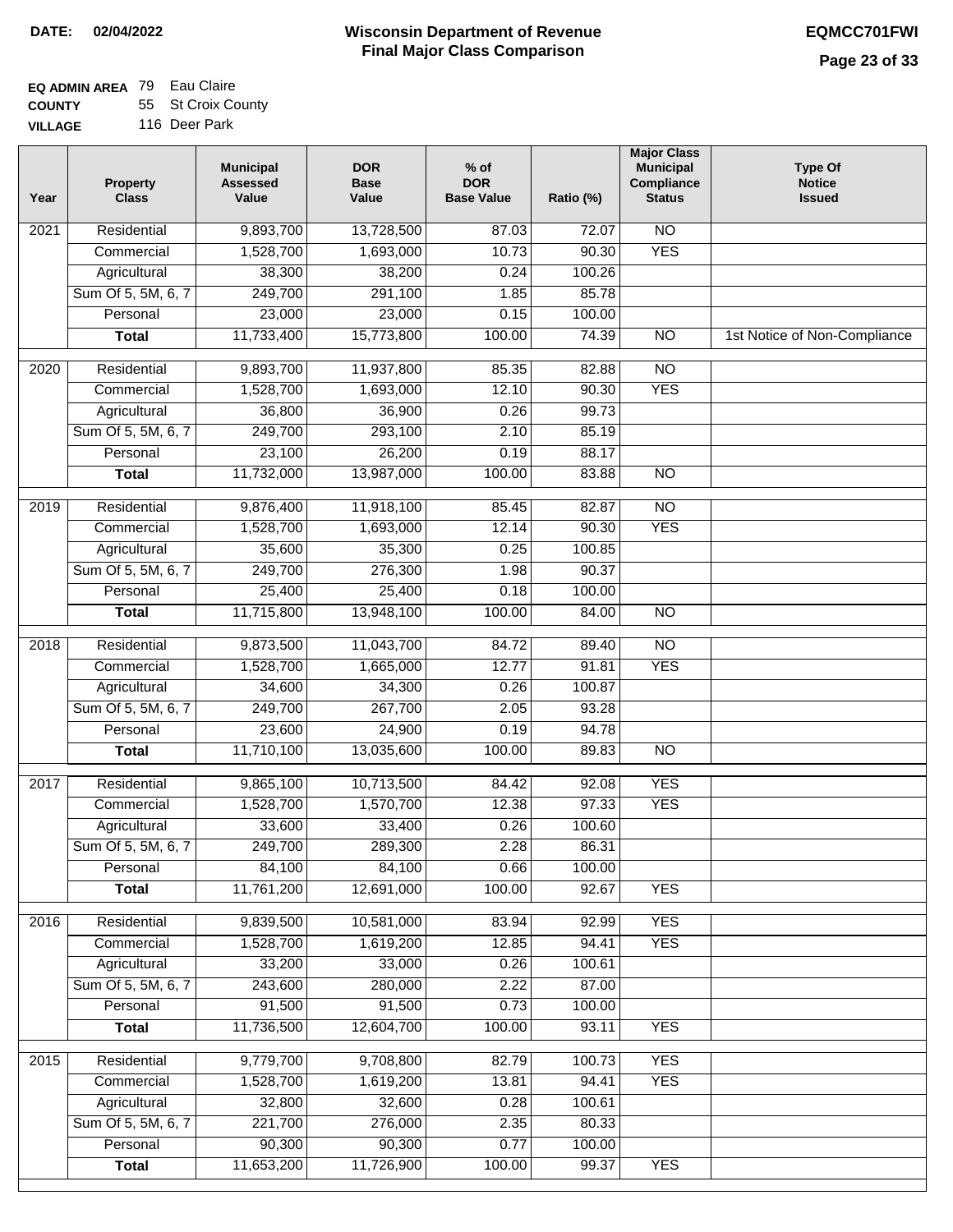#### **EQ ADMIN AREA** 79 Eau Claire **COUNTY** 55 St Croix County

**VILLAGE** 136 Hammond

| Year              | <b>Property</b><br><b>Class</b> | <b>Municipal</b><br><b>Assessed</b><br>Value | <b>DOR</b><br><b>Base</b><br>Value | $%$ of<br><b>DOR</b><br><b>Base Value</b> | Ratio (%)      | <b>Major Class</b><br><b>Municipal</b><br>Compliance<br><b>Status</b> | <b>Type Of</b><br><b>Notice</b><br><b>Issued</b> |
|-------------------|---------------------------------|----------------------------------------------|------------------------------------|-------------------------------------------|----------------|-----------------------------------------------------------------------|--------------------------------------------------|
| $\overline{202}1$ | Residential                     | 110,989,200                                  | 118,338,800                        | 83.60                                     | 93.79          | <b>YES</b>                                                            |                                                  |
|                   | Commercial                      | 23,683,800                                   | 22,361,800                         | 15.80                                     | 105.91         | <b>YES</b>                                                            |                                                  |
|                   | Agricultural                    | 117,400                                      | 123,600                            | 0.09                                      | 94.98          |                                                                       |                                                  |
|                   | Sum Of 5, 5M, 6, 7              | 174,100                                      | 165,500                            | 0.12                                      | 105.20         |                                                                       |                                                  |
|                   | Personal                        | 538,900                                      | 567,300                            | 0.40                                      | 94.99          |                                                                       |                                                  |
|                   | <b>Total</b>                    | 135,503,400                                  | 141,557,000                        | 100.00                                    | 95.72          | <b>YES</b>                                                            |                                                  |
| 2020              | Residential                     | 110,753,400                                  | 108,340,000                        | 83.47                                     | 102.23         | <b>YES</b>                                                            |                                                  |
|                   | Commercial                      | 22,169,400                                   | 20,767,700                         | 16.00                                     | 106.75         | <b>YES</b>                                                            |                                                  |
|                   | Agricultural                    | 118,600                                      | 119,100                            | 0.09                                      | 99.58          |                                                                       |                                                  |
|                   | Sum Of 5, 5M, 6, 7              | 174,100                                      | 165,500                            | 0.13                                      | 105.20         |                                                                       |                                                  |
|                   | Personal                        | 408,200                                      | 408,200                            | 0.31                                      | 100.00         |                                                                       |                                                  |
|                   | <b>Total</b>                    | 133,623,700                                  | 129,800,500                        | 100.00                                    | 102.95         | <b>YES</b>                                                            |                                                  |
|                   |                                 |                                              |                                    |                                           |                |                                                                       |                                                  |
| 2019              | Residential                     | 76,009,200                                   | 103,874,400                        | 83.22                                     | 73.17          | $\overline{10}$                                                       |                                                  |
|                   | Commercial                      | 18,923,900                                   | 20,141,100                         | 16.14                                     | 93.96          | <b>YES</b>                                                            |                                                  |
|                   | Agricultural                    | 109,400                                      | 115,400                            | 0.09                                      | 94.80          |                                                                       |                                                  |
|                   | Sum Of 5, 5M, 6, 7              | 233,500                                      | 174,600                            | 0.14                                      | 133.73         |                                                                       |                                                  |
|                   | Personal                        | 415,800                                      | 519,800                            | 0.42                                      | 79.99          |                                                                       |                                                  |
|                   | <b>Total</b>                    | 95,691,800                                   | 124,825,300                        | 100.00                                    | 76.66          | $\overline{NO}$                                                       | 1st Notice of Non-Compliance                     |
| 2018              | Residential                     | 75,198,200                                   | 93,964,000                         | 79.57                                     | 80.03          | $\overline{10}$                                                       |                                                  |
|                   | Commercial                      | 18,898,300                                   | 23,173,500                         | 19.62                                     | 81.55          | <b>NO</b>                                                             |                                                  |
|                   | Agricultural                    | 111,700                                      | 114,500                            | 0.10                                      | 97.55          |                                                                       |                                                  |
|                   | Sum Of 5, 5M, 6, 7              | 233,500                                      | 168,300                            | 0.14                                      | 138.74         |                                                                       |                                                  |
|                   | Personal                        | 575,200                                      | 676,700                            | 0.57                                      | 85.00          |                                                                       |                                                  |
|                   | <b>Total</b>                    | 95,016,900                                   | 118,097,000                        | 100.00                                    | 80.46          | <b>NO</b>                                                             |                                                  |
| 2017              | Residential                     | 73,976,400                                   | 84,727,300                         | 77.95                                     | 87.31          | N <sub>O</sub>                                                        |                                                  |
|                   | Commercial                      | 18,757,500                                   | 21,608,800                         | 19.88                                     | 86.80          | $\overline{N}$                                                        |                                                  |
|                   | Agricultural                    | 109,800                                      | 110,200                            | 0.10                                      | 99.64          |                                                                       |                                                  |
|                   | Sum Of 5, 5M, 6, 7              | 233,500                                      | 165,700                            | 0.15                                      | 140.92         |                                                                       |                                                  |
|                   | Personal                        | 1,979,700                                    | 2,083,900                          | 1.92                                      | 95.00          |                                                                       |                                                  |
|                   | <b>Total</b>                    | 95,056,900                                   | 108,695,900                        | 100.00                                    | 87.45          | <b>NO</b>                                                             |                                                  |
| 2016              | Residential                     |                                              |                                    |                                           |                | <b>YES</b>                                                            |                                                  |
|                   | Commercial                      | 72,491,800<br>20,189,100                     | 76,715,000<br>22,962,600           | 74.89<br>22.42                            | 94.49<br>87.92 | $\overline{NO}$                                                       |                                                  |
|                   | Agricultural                    | 111,400                                      | 108,600                            | 0.11                                      | 102.58         |                                                                       |                                                  |
|                   | Sum Of 5, 5M, 6, 7              | 233,500                                      | 165,700                            | 0.16                                      | 140.92         |                                                                       |                                                  |
|                   | Personal                        | 2,363,600                                    | 2,488,100                          | 2.43                                      | 95.00          |                                                                       |                                                  |
|                   | <b>Total</b>                    | 95,389,400                                   | 102,440,000                        | 100.00                                    | 93.12          | N <sub>O</sub>                                                        |                                                  |
|                   |                                 |                                              |                                    |                                           |                |                                                                       |                                                  |
| 2015              | Residential                     | 71,974,600                                   | 76,408,400                         | 69.81                                     | 94.20          | <b>YES</b>                                                            |                                                  |
|                   | Commercial                      | 27,381,700                                   | 30,152,100                         | 27.55                                     | 90.81          | <b>YES</b>                                                            |                                                  |
|                   | Agricultural                    | 106,900                                      | 119,000                            | 0.11                                      | 89.83          |                                                                       |                                                  |
|                   | Sum Of 5, 5M, 6, 7              | 181,000                                      | 164,600                            | 0.15                                      | 109.96         |                                                                       |                                                  |
|                   | Personal                        | 2,612,610                                    | 2,612,600                          | 2.39                                      | 100.00         |                                                                       |                                                  |
|                   | <b>Total</b>                    | 102,256,810                                  | 109,456,700                        | 100.00                                    | 93.42          | <b>YES</b>                                                            |                                                  |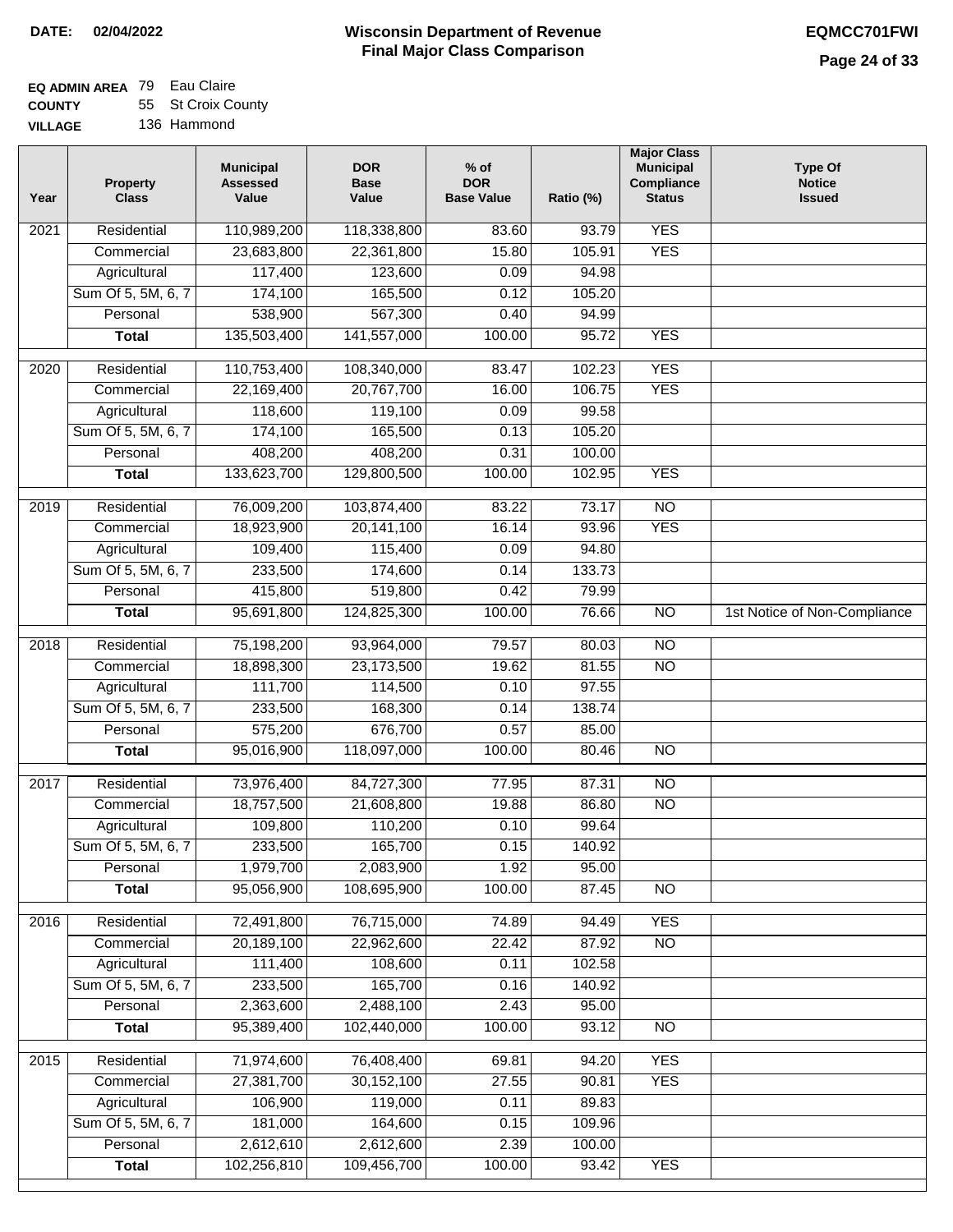### **EQ ADMIN AREA** 79 Eau Claire **COUNTY** 55 St Croix County

**VILLAGE** 161 North Hudson

| Year | <b>Property</b><br><b>Class</b> | <b>Municipal</b><br><b>Assessed</b><br>Value | <b>DOR</b><br><b>Base</b><br>Value | $%$ of<br><b>DOR</b><br><b>Base Value</b> | Ratio (%) | <b>Major Class</b><br><b>Municipal</b><br>Compliance<br><b>Status</b> | <b>Type Of</b><br><b>Notice</b><br><b>Issued</b> |
|------|---------------------------------|----------------------------------------------|------------------------------------|-------------------------------------------|-----------|-----------------------------------------------------------------------|--------------------------------------------------|
| 2021 | Residential                     | 341,549,500                                  | 503,768,000                        | 94.02                                     | 67.80     | $\overline{NO}$                                                       |                                                  |
|      | Commercial                      | 26,998,800                                   | 30,518,000                         | 5.70                                      | 88.47     |                                                                       |                                                  |
|      | Agricultural                    | 0                                            | 0                                  | 0.00                                      | 0.00      |                                                                       |                                                  |
|      | Sum Of 5, 5M, 6, 7              | $\Omega$                                     | $\Omega$                           | 0.00                                      | 0.00      |                                                                       |                                                  |
|      | Personal                        | 1,078,800                                    | 1,498,300                          | 0.28                                      | 72.00     |                                                                       |                                                  |
|      | <b>Total</b>                    | 369,627,100                                  | 535,784,300                        | 100.00                                    | 68.99     | $\overline{NO}$                                                       | 1st Notice of Non-Compliance                     |
| 2020 | Residential                     | 331,403,100                                  | 457,621,800                        | 93.43                                     | 72.42     | $\overline{NO}$                                                       |                                                  |
|      | Commercial                      | 27,555,200                                   | 30,518,000                         | 6.23                                      | 90.29     |                                                                       |                                                  |
|      | Agricultural                    | 0                                            | 0                                  | 0.00                                      | 0.00      |                                                                       |                                                  |
|      | Sum Of 5, 5M, 6, 7              | $\Omega$                                     | 0                                  | 0.00                                      | 0.00      |                                                                       |                                                  |
|      | Personal                        | 1,310,500                                    | 1,680,100                          | 0.34                                      | 78.00     |                                                                       |                                                  |
|      | <b>Total</b>                    | 360,268,800                                  | 489,819,900                        | 100.00                                    | 73.55     | $\overline{NO}$                                                       |                                                  |
| 2019 | Residential                     | 327,115,100                                  | 410,590,400                        | 93.63                                     | 79.67     | $\overline{NO}$                                                       |                                                  |
|      | Commercial                      | 24,971,300                                   | 27,205,300                         | 6.20                                      | 91.79     |                                                                       |                                                  |
|      | Agricultural                    | 0                                            | 0                                  | 0.00                                      | 0.00      |                                                                       |                                                  |
|      | Sum Of 5, 5M, 6, 7              | 0                                            | $\Omega$                           | 0.00                                      | 0.00      |                                                                       |                                                  |
|      | Personal                        | 637,800                                      | 750,400                            | 0.17                                      | 84.99     |                                                                       |                                                  |
|      | <b>Total</b>                    | 352,724,200                                  | 438,546,100                        | 100.00                                    | 80.43     | $\overline{NO}$                                                       |                                                  |
|      |                                 |                                              |                                    |                                           |           |                                                                       |                                                  |
| 2018 | Residential                     | 323,925,500                                  | 363,214,800                        | 93.12                                     | 89.18     | $\overline{NO}$                                                       |                                                  |
|      | Commercial                      | 23,463,000                                   | 26, 131, 100                       | 6.70                                      | 89.79     |                                                                       |                                                  |
|      | Agricultural                    | 0                                            | 0                                  | 0.00                                      | 0.00      |                                                                       |                                                  |
|      | Sum Of 5, 5M, 6, 7              | 0                                            | $\mathbf 0$                        | 0.00                                      | 0.00      |                                                                       |                                                  |
|      | Personal                        | 644,000                                      | 715,500                            | 0.18                                      | 90.01     |                                                                       |                                                  |
|      | <b>Total</b>                    | 348,032,500                                  | 390,061,400                        | 100.00                                    | 89.23     | $\overline{NO}$                                                       |                                                  |
| 2017 | Residential                     | 321, 167, 900                                | 354,524,400                        | 92.98                                     | 90.59     | <b>YES</b>                                                            |                                                  |
|      | Commercial                      | 23,795,500                                   | 24,941,600                         | 6.54                                      | 95.40     |                                                                       |                                                  |
|      | Agricultural                    | 0                                            | 0                                  | 0.00                                      | 0.00      |                                                                       |                                                  |
|      | Sum Of 5, 5M, 6, 7              | $\overline{0}$                               | $\overline{0}$                     | 0.00                                      | 0.00      |                                                                       |                                                  |
|      | Personal                        | 1,649,500                                    | 1,812,600                          | 0.48                                      | 91.00     |                                                                       |                                                  |
|      | <b>Total</b>                    | 346,612,900                                  | 381,278,600                        | 100.00                                    | 90.91     | <b>YES</b>                                                            |                                                  |
| 2016 | Residential                     | 320,547,100                                  | 340,435,700                        | 92.92                                     | 94.16     | <b>YES</b>                                                            |                                                  |
|      | Commercial                      | 23,839,000                                   | 23,980,000                         | 6.55                                      | 99.41     |                                                                       |                                                  |
|      | Agricultural                    | 0                                            | 0                                  | 0.00                                      | 0.00      |                                                                       |                                                  |
|      | Sum Of 5, 5M, 6, 7              | $\Omega$                                     | $\Omega$                           | 0.00                                      | 0.00      |                                                                       |                                                  |
|      | Personal                        | 1,842,760                                    | 1,939,800                          | 0.53                                      | 95.00     |                                                                       |                                                  |
|      | <b>Total</b>                    | 346,228,860                                  | 366, 355, 500                      | 100.00                                    | 94.51     | <b>YES</b>                                                            |                                                  |
| 2015 | Residential                     | 319,090,400                                  | 326,159,600                        | 92.67                                     | 97.83     | <b>YES</b>                                                            |                                                  |
|      | Commercial                      | 23,625,500                                   | 23,755,300                         | 6.75                                      | 99.45     | <b>YES</b>                                                            |                                                  |
|      | Agricultural                    | 0                                            | 0                                  | 0.00                                      | 0.00      |                                                                       |                                                  |
|      | Sum Of 5, 5M, 6, 7              | 0                                            | $\mathbf 0$                        | 0.00                                      | 0.00      |                                                                       |                                                  |
|      | Personal                        | 2,039,390                                    | 2,039,500                          | 0.58                                      | 99.99     |                                                                       |                                                  |
|      | <b>Total</b>                    | 344,755,290                                  | 351,954,400                        | 100.00                                    | 97.95     | <b>YES</b>                                                            |                                                  |
|      |                                 |                                              |                                    |                                           |           |                                                                       |                                                  |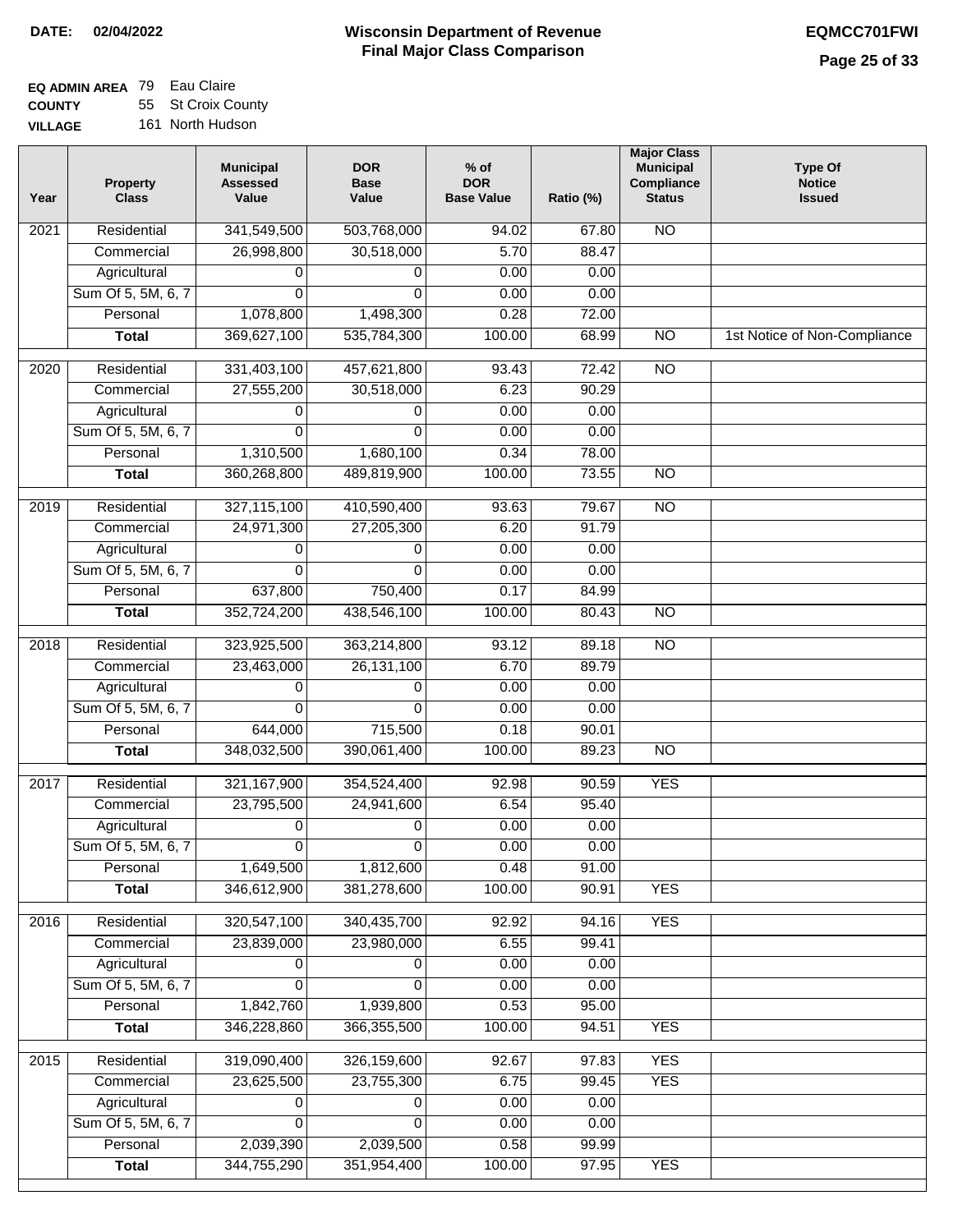| <b>VILLAGE</b> | 176 Roberts |
|----------------|-------------|

| Year | <b>Property</b><br><b>Class</b> | <b>Municipal</b><br><b>Assessed</b><br>Value | <b>DOR</b><br><b>Base</b><br>Value | $%$ of<br><b>DOR</b><br><b>Base Value</b> | Ratio (%) | <b>Major Class</b><br><b>Municipal</b><br>Compliance<br><b>Status</b> | <b>Type Of</b><br><b>Notice</b><br><b>Issued</b> |
|------|---------------------------------|----------------------------------------------|------------------------------------|-------------------------------------------|-----------|-----------------------------------------------------------------------|--------------------------------------------------|
| 2021 | Residential                     | 106,033,700                                  | 136,304,000                        | 77.81                                     | 77.79     | N <sub>O</sub>                                                        |                                                  |
|      | Commercial                      | 37,625,000                                   | 37,302,100                         | 21.29                                     | 100.87    | <b>YES</b>                                                            |                                                  |
|      | Agricultural                    | 133,900                                      | 156,200                            | 0.09                                      | 85.72     |                                                                       |                                                  |
|      | Sum Of 5, 5M, 6, 7              | 290,100                                      | 291,700                            | 0.17                                      | 99.45     |                                                                       |                                                  |
|      | Personal                        | 960,700                                      | 1,130,200                          | 0.65                                      | 85.00     |                                                                       |                                                  |
|      | <b>Total</b>                    | 145,043,400                                  | 175,184,200                        | 100.00                                    | 82.79     | N <sub>O</sub>                                                        |                                                  |
| 2020 | Residential                     | 102,568,600                                  | 127, 143, 700                      | 78.56                                     | 80.67     | $\overline{10}$                                                       |                                                  |
|      | Commercial                      | 34,084,400                                   | 33,136,700                         | 20.47                                     | 102.86    | <b>YES</b>                                                            |                                                  |
|      | Agricultural                    | 138,200                                      | 160,700                            | 0.10                                      | 86.00     |                                                                       |                                                  |
|      | Sum Of 5, 5M, 6, 7              | 291,000                                      | 281,500                            | 0.17                                      | 103.37    |                                                                       |                                                  |
|      | Personal                        | 958,100                                      | 1,127,200                          | 0.70                                      | 85.00     |                                                                       |                                                  |
|      | <b>Total</b>                    | 138,040,300                                  | 161,849,800                        | 100.00                                    | 85.29     | $\overline{NO}$                                                       |                                                  |
|      |                                 |                                              |                                    |                                           |           |                                                                       |                                                  |
| 2019 | Residential                     | 93,237,200                                   | 107,520,600                        | 75.45                                     | 86.72     | $\overline{10}$                                                       |                                                  |
|      | Commercial                      | 33,943,400                                   | 33,166,400                         | 23.27                                     | 102.34    | <b>YES</b>                                                            |                                                  |
|      | Agricultural                    | 159,600                                      | 158,300                            | 0.11                                      | 100.82    |                                                                       |                                                  |
|      | Sum Of 5, 5M, 6, 7              | 309,900                                      | 299,500                            | 0.21                                      | 103.47    |                                                                       |                                                  |
|      | Personal                        | 1,229,500                                    | 1,366,100                          | 0.96                                      | 90.00     |                                                                       |                                                  |
|      | <b>Total</b>                    | 128,879,600                                  | 142,510,900                        | 100.00                                    | 90.43     | $\overline{NO}$                                                       |                                                  |
| 2018 | Residential                     | 90,428,500                                   | 96,562,500                         | 72.09                                     | 93.65     | <b>YES</b>                                                            |                                                  |
|      | Commercial                      | 34, 142, 200                                 | 35,665,900                         | 26.63                                     | 95.73     | <b>YES</b>                                                            |                                                  |
|      | Agricultural                    | 154,800                                      | 153,800                            | 0.11                                      | 100.65    |                                                                       |                                                  |
|      | Sum Of 5, 5M, 6, 7              | 310,700                                      | 305,800                            | 0.23                                      | 101.60    |                                                                       |                                                  |
|      | Personal                        | 1,204,300                                    | 1,267,600                          | 0.95                                      | 95.01     |                                                                       |                                                  |
|      | <b>Total</b>                    | 126,240,500                                  | 133,955,600                        | 100.00                                    | 94.24     | <b>YES</b>                                                            |                                                  |
| 2017 | Residential                     | 87,854,200                                   | 87,712,100                         | 71.74                                     | 100.16    | <b>YES</b>                                                            |                                                  |
|      | Commercial                      | 32,074,200                                   | 31,590,300                         | 25.84                                     | 101.53    | <b>YES</b>                                                            |                                                  |
|      | Agricultural                    | 151,300                                      | 150,500                            | 0.12                                      | 100.53    |                                                                       |                                                  |
|      | Sum Of 5, 5M, 6, 7              | 227,700                                      | 280,300                            | 0.23                                      | 81.23     |                                                                       |                                                  |
|      | Personal                        | 2,525,100                                    | 2,525,100                          | 2.07                                      | 100.00    |                                                                       |                                                  |
|      | <b>Total</b>                    | 122,832,500                                  | 122,258,300                        | 100.00                                    | 100.47    | <b>YES</b>                                                            |                                                  |
| 2016 | Residential                     | 65,826,700                                   | 79,533,900                         | 71.52                                     | 82.77     | $\overline{NO}$                                                       |                                                  |
|      | Commercial                      | 28,690,900                                   | 28,159,200                         | 25.32                                     | 101.89    | <b>YES</b>                                                            |                                                  |
|      | Agricultural                    | 172,500                                      | 125,200                            | 0.11                                      | 137.78    |                                                                       |                                                  |
|      | Sum Of 5, 5M, 6, 7              | 430,600                                      | 348,900                            | 0.31                                      | 123.42    |                                                                       |                                                  |
|      | Personal                        | 2,731,700                                    | 3,035,200                          | 2.73                                      | 90.00     |                                                                       |                                                  |
|      | <b>Total</b>                    | 97,852,400                                   | 111,202,400                        | 100.00                                    | 87.99     | <b>NO</b>                                                             | 2nd Notice of Non-Compliance                     |
| 2015 | Residential                     | 65,474,200                                   | 78,383,100                         | 71.81                                     | 83.53     | $\overline{NO}$                                                       |                                                  |
|      | Commercial                      | 27,969,900                                   | 27,250,600                         | 24.96                                     | 102.64    | <b>YES</b>                                                            |                                                  |
|      | Agricultural                    | 170,300                                      | 123,800                            | 0.11                                      | 137.56    |                                                                       |                                                  |
|      | Sum Of 5, 5M, 6, 7              | 430,600                                      | 320,800                            | 0.29                                      | 134.23    |                                                                       |                                                  |
|      | Personal                        | 3,077,200                                    | 3,077,200                          | 2.82                                      | 100.00    |                                                                       |                                                  |
|      | <b>Total</b>                    | 97,122,200                                   | 109,155,500                        | 100.00                                    | 88.98     | $\overline{NO}$                                                       | Non-Compliance Notice                            |
|      |                                 |                                              |                                    |                                           |           |                                                                       |                                                  |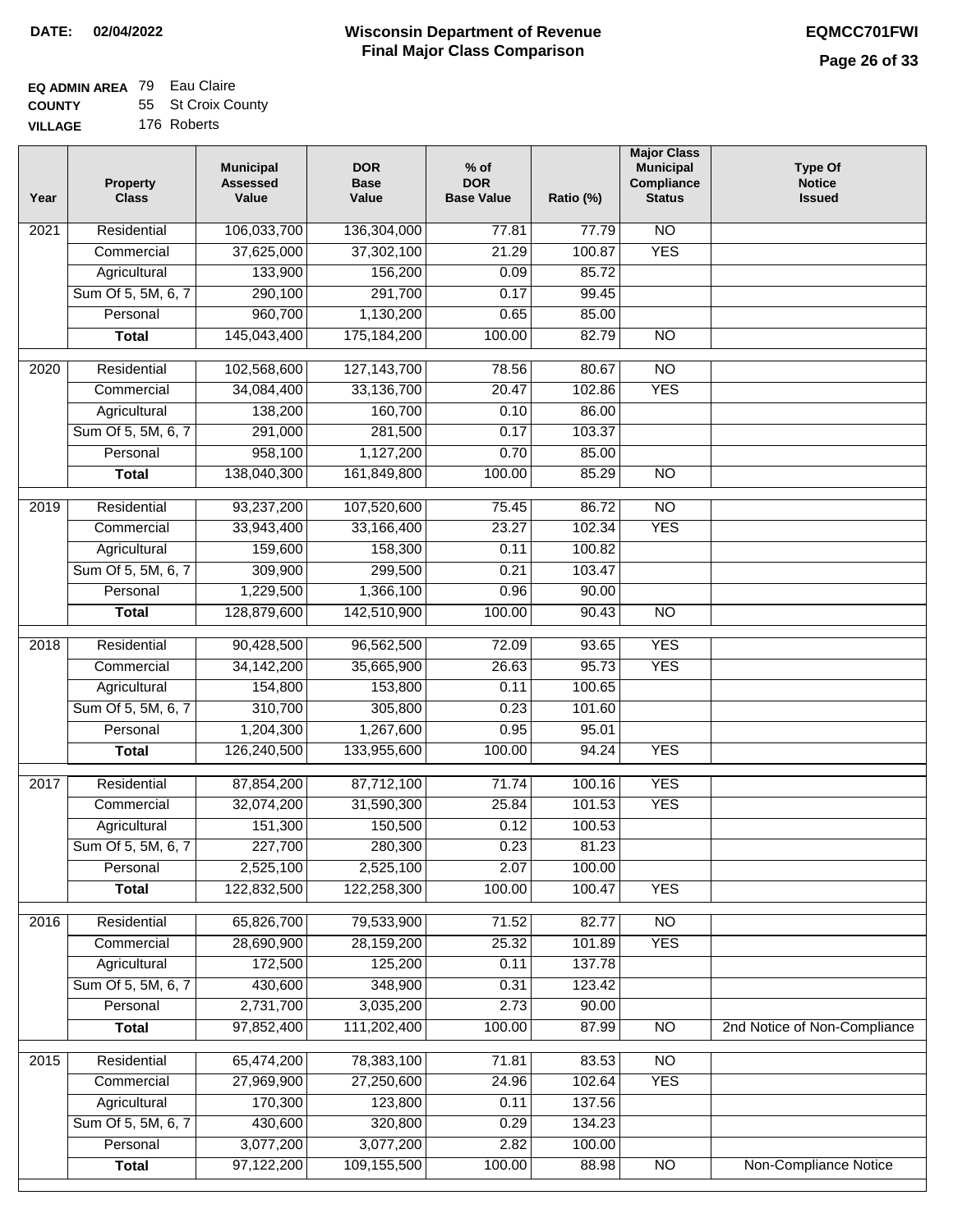| 181 Somerset<br>GЕ |  |
|--------------------|--|
|--------------------|--|

| Year             | <b>Property</b><br><b>Class</b> | <b>Municipal</b><br><b>Assessed</b><br>Value | <b>DOR</b><br><b>Base</b><br>Value | $%$ of<br><b>DOR</b><br><b>Base Value</b> | Ratio (%) | <b>Major Class</b><br><b>Municipal</b><br>Compliance<br><b>Status</b> | <b>Type Of</b><br><b>Notice</b><br><b>Issued</b> |
|------------------|---------------------------------|----------------------------------------------|------------------------------------|-------------------------------------------|-----------|-----------------------------------------------------------------------|--------------------------------------------------|
| 2021             | Residential                     | 201,057,600                                  | 203,085,800                        | 74.21                                     | 99.00     | <b>YES</b>                                                            |                                                  |
|                  | Commercial                      | 67,709,700                                   | 66,883,900                         | 24.44                                     | 101.23    | <b>YES</b>                                                            |                                                  |
|                  | Agricultural                    | 73,800                                       | 73,800                             | 0.03                                      | 100.00    |                                                                       |                                                  |
|                  | Sum Of 5, 5M, 6, 7              | 477,800                                      | 503,800                            | 0.18                                      | 94.84     |                                                                       |                                                  |
|                  | Personal                        | 3,115,500                                    | 3,115,500                          | 1.14                                      | 100.00    |                                                                       |                                                  |
|                  | <b>Total</b>                    | 272,434,400                                  | 273,662,800                        | 100.00                                    | 99.55     | <b>YES</b>                                                            |                                                  |
| 2020             | Residential                     | 195,760,500                                  | 190,159,900                        | 75.64                                     | 102.95    | <b>YES</b>                                                            |                                                  |
|                  | Commercial                      | 62,589,200                                   | 58,715,400                         | 23.36                                     | 106.60    | <b>YES</b>                                                            |                                                  |
|                  | Agricultural                    | 74,000                                       | 74,200                             | 0.03                                      | 99.73     |                                                                       |                                                  |
|                  | Sum Of 5, 5M, 6, 7              | 550,300                                      | 512,500                            | 0.20                                      | 107.38    |                                                                       |                                                  |
|                  | Personal                        | 1,939,000                                    | 1,939,000                          | 0.77                                      | 100.00    |                                                                       |                                                  |
|                  | <b>Total</b>                    | 260,913,000                                  | 251,401,000                        | 100.00                                    | 103.78    | <b>YES</b>                                                            |                                                  |
|                  |                                 |                                              |                                    |                                           |           |                                                                       |                                                  |
| 2019             | Residential                     | 119,772,200                                  | 166,971,500                        | 75.57                                     | 71.73     | $\overline{NO}$                                                       |                                                  |
|                  | Commercial                      | 47,751,200                                   | 51,773,700                         | 23.43                                     | 92.23     | <b>YES</b>                                                            |                                                  |
|                  | Agricultural                    | 39,800                                       | 51,800                             | 0.02                                      | 76.83     |                                                                       |                                                  |
|                  | Sum Of 5, 5M, 6, 7              | 244,000                                      | 221,300                            | 0.10                                      | 110.26    |                                                                       |                                                  |
|                  | Personal                        | 1,490,700                                    | 1,936,000                          | 0.88                                      | 77.00     |                                                                       |                                                  |
|                  | <b>Total</b>                    | 169,297,900                                  | 220,954,300                        | 100.00                                    | 76.62     | $\overline{NO}$                                                       | 1st Notice of Non-Compliance                     |
| 2018             | Residential                     | 114,370,700                                  | 160,013,000                        | 72.37                                     | 71.48     | $\overline{NO}$                                                       |                                                  |
|                  | Commercial                      | 48,130,700                                   | 58,579,700                         | 26.49                                     | 82.16     | $\overline{10}$                                                       |                                                  |
|                  | Agricultural                    | 37,600                                       | 50,000                             | 0.02                                      | 75.20     |                                                                       |                                                  |
|                  | Sum Of 5, 5M, 6, 7              | 249,700                                      | 228,200                            | 0.10                                      | 109.42    |                                                                       |                                                  |
|                  | Personal                        | 1,683,100                                    | 2,244,100                          | 1.01                                      | 75.00     |                                                                       |                                                  |
|                  | <b>Total</b>                    | 164,471,800                                  | 221,115,000                        | 100.00                                    | 74.38     | $\overline{NO}$                                                       |                                                  |
| 2017             | Residential                     | 109,869,600                                  | 142,403,500                        | 71.26                                     | 77.15     | $\overline{NO}$                                                       |                                                  |
|                  | Commercial                      | 47,453,300                                   | 53,504,300                         | 26.77                                     | 88.69     | <b>NO</b>                                                             |                                                  |
|                  | Agricultural                    | 38,900                                       | 48,800                             | 0.02                                      | 79.71     |                                                                       |                                                  |
|                  | Sum Of 5, 5M, 6, 7              | 420,200                                      | 232,600                            | 0.12                                      | 180.65    |                                                                       |                                                  |
|                  | Personal                        | 2,922,700                                    | 3,653,400                          | 1.83                                      | 80.00     |                                                                       |                                                  |
|                  | <b>Total</b>                    | 160,704,700                                  | 199,842,600                        | 100.00                                    | 80.42     | $\overline{NO}$                                                       |                                                  |
| 2016             | Residential                     | 106,877,400                                  | 128,303,000                        | 69.21                                     | 83.30     | $\overline{NO}$                                                       |                                                  |
|                  | Commercial                      | 47,693,900                                   | 53,334,100                         | 28.77                                     | 89.42     | $\overline{NO}$                                                       |                                                  |
|                  | Agricultural                    | 40,000                                       | 46,100                             | 0.02                                      | 86.77     |                                                                       |                                                  |
|                  | Sum Of 5, 5M, 6, 7              | 224,700                                      | 211,000                            | 0.11                                      | 106.49    |                                                                       |                                                  |
|                  | Personal                        | 3,032,300                                    | 3,485,400                          | 1.88                                      | 87.00     |                                                                       |                                                  |
|                  | <b>Total</b>                    | 157,868,300                                  | 185,379,600                        | 100.00                                    | 85.16     | $\overline{NO}$                                                       |                                                  |
| $\frac{2015}{ }$ | Residential                     | 106,044,800                                  | 115,780,600                        | 67.26                                     | 91.59     | <b>YES</b>                                                            |                                                  |
|                  | Commercial                      | 47,314,200                                   | 52,509,800                         | 30.50                                     | 90.11     | <b>YES</b>                                                            |                                                  |
|                  | Agricultural                    | 42,100                                       | 45,600                             | 0.03                                      | 92.32     |                                                                       |                                                  |
|                  | Sum Of 5, 5M, 6, 7              | 224,700                                      | 213,200                            | 0.12                                      | 105.39    |                                                                       |                                                  |
|                  | Personal                        | 3,306,500                                    | 3,594,000                          | 2.09                                      | 92.00     |                                                                       |                                                  |
|                  | <b>Total</b>                    | 156,932,300                                  | 172,143,200                        | 100.00                                    | 91.16     | <b>YES</b>                                                            |                                                  |
|                  |                                 |                                              |                                    |                                           |           |                                                                       |                                                  |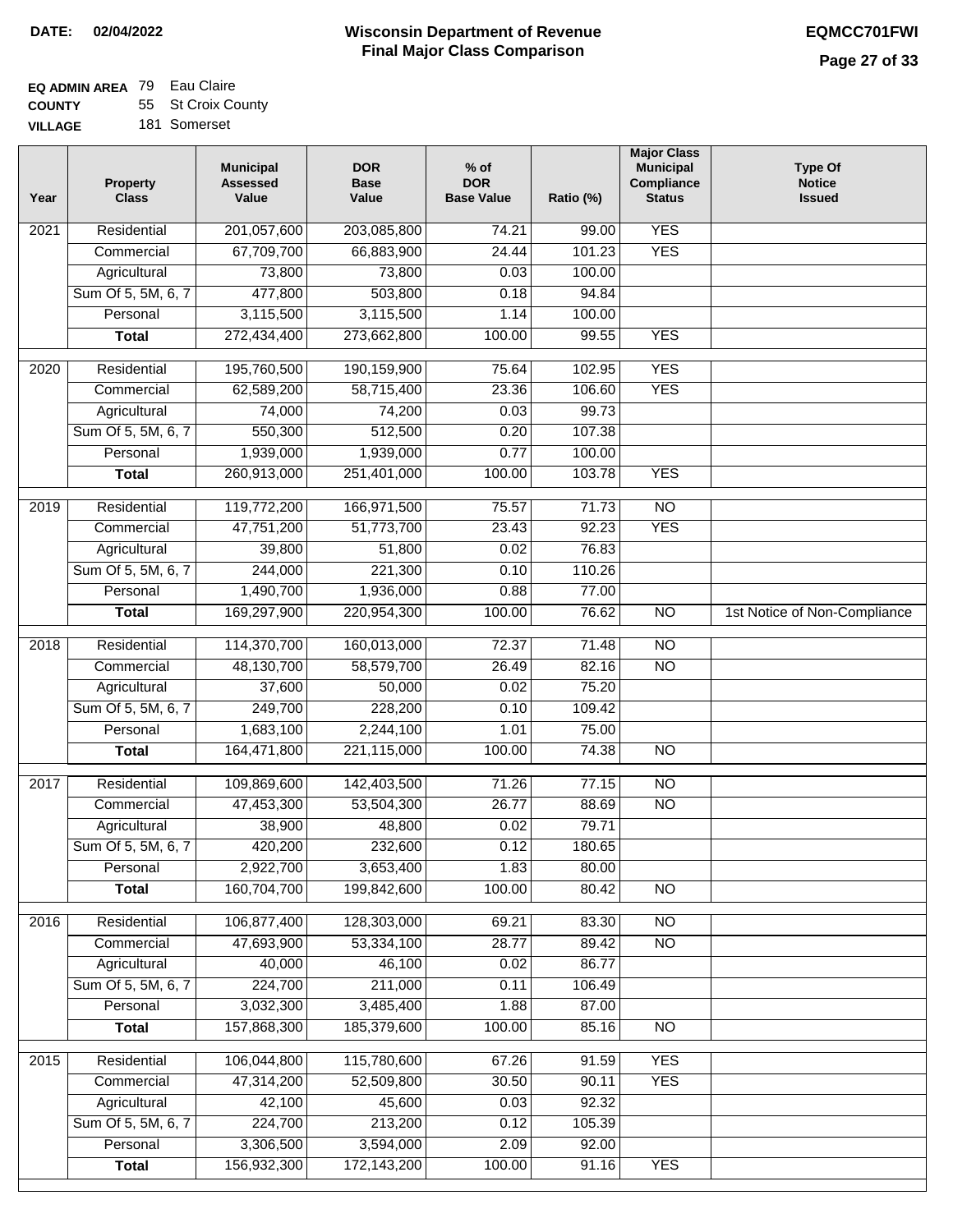| GЕ | 182 Star Prairie |  |
|----|------------------|--|
|    |                  |  |

| Year | <b>Property</b><br><b>Class</b> | <b>Municipal</b><br><b>Assessed</b><br>Value | <b>DOR</b><br><b>Base</b><br>Value | $%$ of<br><b>DOR</b><br><b>Base Value</b> | Ratio (%)        | <b>Major Class</b><br><b>Municipal</b><br>Compliance<br><b>Status</b> | <b>Type Of</b><br><b>Notice</b><br><b>Issued</b> |
|------|---------------------------------|----------------------------------------------|------------------------------------|-------------------------------------------|------------------|-----------------------------------------------------------------------|--------------------------------------------------|
| 2021 | Residential                     | 30,900,400                                   | 50,673,000                         | 93.13                                     | 60.98            | N <sub>O</sub>                                                        |                                                  |
|      | Commercial                      | 2,767,000                                    | 2,800,800                          | 5.15                                      | 98.79            |                                                                       |                                                  |
|      | Agricultural                    | 74,900                                       | 98,800                             | 0.18                                      | 75.81            |                                                                       |                                                  |
|      | Sum Of 5, 5M, 6, 7              | 1,074,300                                    | 688,200                            | 1.26                                      | 156.10           |                                                                       |                                                  |
|      | Personal                        | 112,200                                      | 147,700                            | 0.27                                      | 75.96            |                                                                       |                                                  |
|      | <b>Total</b>                    | 34,928,800                                   | 54,408,500                         | 100.00                                    | 64.20            | $\overline{NO}$                                                       | 2nd Notice of Non-Compliance                     |
| 2020 | Residential                     | 30,868,900                                   | 42,554,600                         | 90.73                                     | 72.54            | $\overline{3}$                                                        |                                                  |
|      | Commercial                      | 3,017,700                                    | 3,050,400                          | 6.50                                      | 98.93            |                                                                       |                                                  |
|      | Agricultural                    | 94,400                                       | 94,700                             | 0.20                                      | 99.68            |                                                                       |                                                  |
|      | Sum Of 5, 5M, 6, 7              | 1,734,200                                    | 1,043,300                          | 2.22                                      | 166.22           |                                                                       |                                                  |
|      | Personal                        | 160,200                                      | 160,200                            | 0.34                                      | 100.00           |                                                                       |                                                  |
|      | <b>Total</b>                    | 35,875,400                                   | 46,903,200                         | 100.00                                    | 76.49            | $\overline{NO}$                                                       | 1st Notice of Non-Compliance                     |
|      |                                 |                                              |                                    |                                           |                  |                                                                       |                                                  |
| 2019 | Residential                     | 30,698,000                                   | 39,623,600                         | 90.22                                     | 77.47            | <b>NO</b>                                                             |                                                  |
|      | Commercial                      | 3,025,500                                    | 3,058,600                          | 6.96                                      | 98.92            |                                                                       |                                                  |
|      | Agricultural                    | 91,000                                       | 91,000                             | 0.21                                      | 100.00           |                                                                       |                                                  |
|      | Sum Of 5, 5M, 6, 7              | 1,734,200                                    | 970,400                            | 2.21                                      | 178.71           |                                                                       |                                                  |
|      | Personal                        | 175,000                                      | 175,000                            | 0.40                                      | 100.00           |                                                                       |                                                  |
|      | <b>Total</b>                    | 35,723,700                                   | 43,918,600                         | 100.00                                    | 81.34            | <b>NO</b>                                                             |                                                  |
| 2018 | Residential                     | 30,597,400                                   | 36,595,400                         | 88.54                                     | 83.61            | $\overline{NO}$                                                       |                                                  |
|      | Commercial                      | 3,025,500                                    | 3,299,300                          | 7.98                                      | 91.70            |                                                                       |                                                  |
|      | Agricultural                    | 88,400                                       | 88,400                             | 0.21                                      | 100.00           |                                                                       |                                                  |
|      | Sum Of 5, 5M, 6, 7              | 1,734,200                                    | 1,140,200                          | 2.76                                      | 152.10           |                                                                       |                                                  |
|      | Personal                        | 210,300                                      | 210,300                            | 0.51                                      | 100.00           |                                                                       |                                                  |
|      | <b>Total</b>                    | 35,655,800                                   | 41,333,600                         | 100.00                                    | 86.26            | <b>NO</b>                                                             |                                                  |
| 2017 | Residential                     | 30,451,000                                   | 35,771,300                         | 88.86                                     | 85.13            | N <sub>O</sub>                                                        |                                                  |
|      | Commercial                      | 3,008,700                                    | 3,085,400                          | 7.66                                      | 97.51            |                                                                       |                                                  |
|      | Agricultural                    | 93,300                                       | 86,400                             | 0.21                                      | 107.99           |                                                                       |                                                  |
|      | Sum Of 5, 5M, 6, 7              | 1,734,200                                    | 1,106,700                          | 2.75                                      | 156.70           |                                                                       |                                                  |
|      | Personal                        | 175,500                                      | 206,400                            | 0.51                                      | 85.03            |                                                                       |                                                  |
|      | <b>Total</b>                    | 35,462,700                                   | 40,256,200                         | 100.00                                    | 88.09            | $\overline{30}$                                                       |                                                  |
| 2016 | Residential                     | 30,234,100                                   | 32,889,300                         | 88.80                                     | 91.93            | <b>YES</b>                                                            |                                                  |
|      | Commercial                      | 3,145,500                                    | 3,072,100                          | 8.29                                      | 102.39           |                                                                       |                                                  |
|      | Agricultural                    | 93,800                                       | 85,100                             | 0.23                                      | 110.22           |                                                                       |                                                  |
|      | Sum Of 5, 5M, 6, 7              | 1,371,500                                    | 794,500                            | 2.15                                      | 172.62           |                                                                       |                                                  |
|      | Personal                        | 195,600                                      | 195,600                            | 0.53                                      | 100.00           |                                                                       |                                                  |
|      | <b>Total</b>                    | 35,040,500                                   | 37,036,600                         | 100.00                                    | 94.61            | <b>YES</b>                                                            |                                                  |
|      |                                 | 30,225,200                                   | 29,098,300                         |                                           |                  | <b>YES</b>                                                            |                                                  |
| 2015 | Residential<br>Commercial       | 3,136,500                                    | 3,063,100                          | 87.32<br>9.19                             | 103.87<br>102.40 | <b>YES</b>                                                            |                                                  |
|      | Agricultural                    | 93,800                                       | 84,200                             | 0.25                                      | 111.40           |                                                                       |                                                  |
|      | Sum Of 5, 5M, 6, 7              | 1,371,500                                    | 807,400                            | 2.42                                      | 169.87           |                                                                       |                                                  |
|      | Personal                        | 268,900                                      | 268,900                            | 0.81                                      | 100.00           |                                                                       |                                                  |
|      | <b>Total</b>                    | 35,095,900                                   | 33,321,900                         | 100.00                                    | 105.32           | <b>YES</b>                                                            |                                                  |
|      |                                 |                                              |                                    |                                           |                  |                                                                       |                                                  |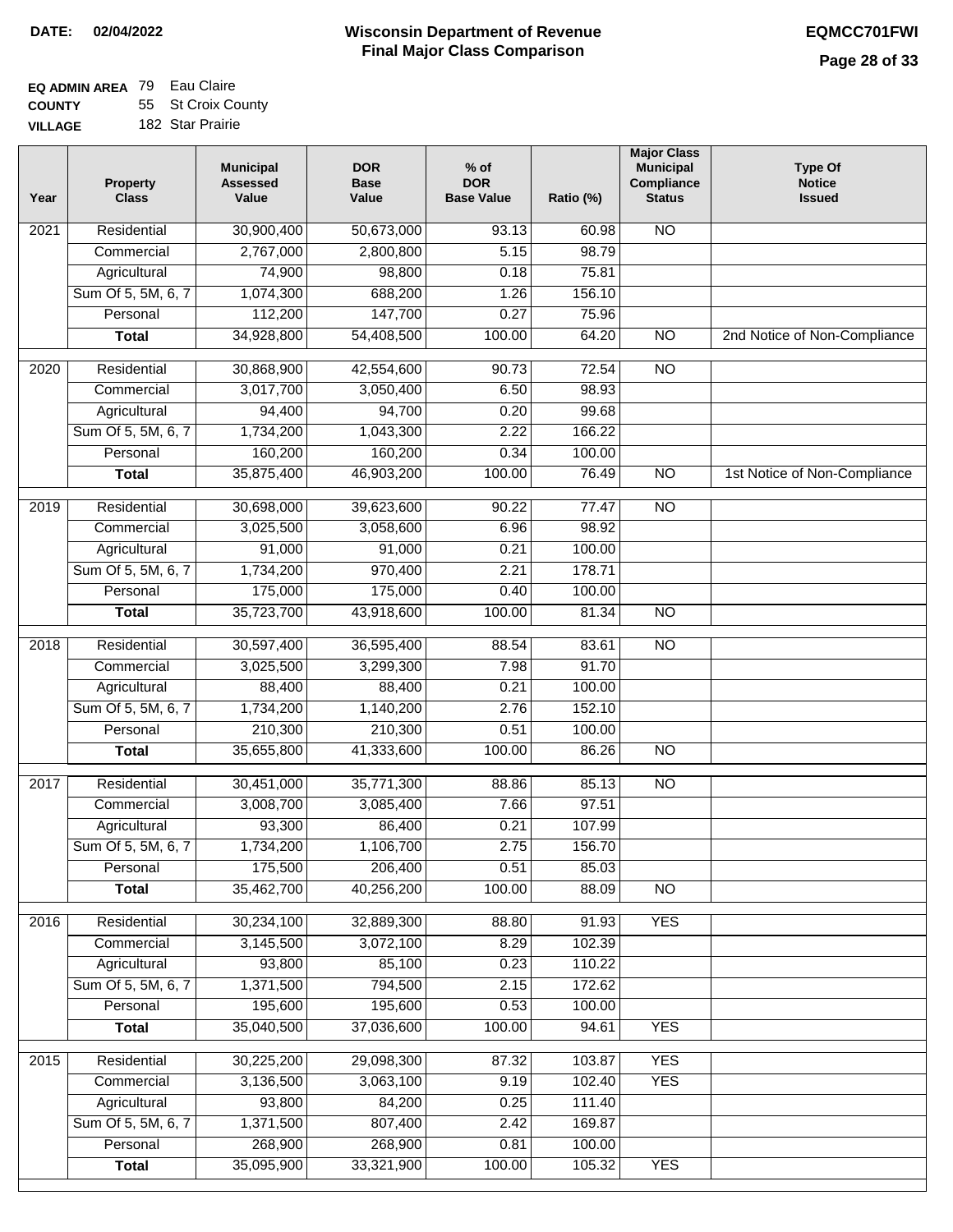#### **EQ ADMIN AREA** 79 Eau Claire **COUNTY VILLAGE** 55 St Croix County 191 Wilson

| Year              | <b>Property</b><br><b>Class</b> | <b>Municipal</b><br><b>Assessed</b><br>Value | <b>DOR</b><br><b>Base</b><br>Value | $%$ of<br><b>DOR</b><br><b>Base Value</b> | Ratio (%) | <b>Major Class</b><br><b>Municipal</b><br>Compliance<br><b>Status</b> | <b>Type Of</b><br><b>Notice</b><br><b>Issued</b> |
|-------------------|---------------------------------|----------------------------------------------|------------------------------------|-------------------------------------------|-----------|-----------------------------------------------------------------------|--------------------------------------------------|
| $\overline{202}1$ | Residential                     | 11,138,700                                   | 11,667,100                         | 90.01                                     | 95.47     | <b>YES</b>                                                            |                                                  |
|                   | Commercial                      | 564,400                                      | 599,500                            | 4.63                                      | 94.15     |                                                                       |                                                  |
|                   | Agricultural                    | 54,800                                       | 54,800                             | 0.42                                      | 100.00    |                                                                       |                                                  |
|                   | Sum Of 5, 5M, 6, 7              | 388,700                                      | 634,400                            | 4.89                                      | 61.27     |                                                                       |                                                  |
|                   | Personal                        | 5,600                                        | 5,600                              | 0.04                                      | 100.00    |                                                                       |                                                  |
|                   | <b>Total</b>                    | 12,152,200                                   | 12,961,400                         | 100.00                                    | 93.76     | <b>YES</b>                                                            |                                                  |
| 2020              | Residential                     | 11,121,500                                   | 10,402,000                         | 88.72                                     | 106.92    | <b>YES</b>                                                            |                                                  |
|                   | Commercial                      | 564,400                                      | 599,500                            | 5.11                                      | 94.15     |                                                                       |                                                  |
|                   | Agricultural                    | 52,800                                       | 52,800                             | 0.45                                      | 100.00    |                                                                       |                                                  |
|                   | Sum Of 5, 5M, 6, 7              | 412,500                                      | 654,400                            | 5.58                                      | 63.03     |                                                                       |                                                  |
|                   | Personal                        | 16,400                                       | 16,400                             | 0.14                                      | 100.00    |                                                                       |                                                  |
|                   | Total                           | 12,167,600                                   | 11,725,100                         | 100.00                                    | 103.77    | <b>YES</b>                                                            |                                                  |
| $\frac{1}{2019}$  | Residential                     | 8,481,200                                    | 9,925,600                          | 90.54                                     | 85.45     | $\overline{NO}$                                                       |                                                  |
|                   | Commercial                      | 451,600                                      | 599,500                            | 5.47                                      | 75.33     |                                                                       |                                                  |
|                   | Agricultural                    | 50,400                                       | 59,500                             | 0.54                                      | 84.71     |                                                                       |                                                  |
|                   | Sum Of 5, 5M, 6, 7              | 396,400                                      | 337,900                            | 3.08                                      | 117.31    |                                                                       |                                                  |
|                   | Personal                        | 34,000                                       | 40,000                             | 0.36                                      | 85.00     |                                                                       |                                                  |
|                   | <b>Total</b>                    | 9,413,600                                    | 10,962,500                         | 100.00                                    | 85.87     | $\overline{NO}$                                                       | 1st Notice of Non-Compliance                     |
| 2018              | Residential                     | 8,209,300                                    | 9,377,100                          | 90.43                                     | 87.55     | $\overline{NO}$                                                       |                                                  |
|                   | Commercial                      | 493,500                                      | 528,800                            | 5.10                                      | 93.32     |                                                                       |                                                  |
|                   | Agricultural                    | 54,100                                       | 59,900                             | 0.58                                      | 90.32     |                                                                       |                                                  |
|                   | Sum Of 5, 5M, 6, 7              | 451,600                                      | 360,300                            | 3.47                                      | 125.34    |                                                                       |                                                  |
|                   | Personal                        | 39,200                                       | 43,500                             | 0.42                                      | 90.11     |                                                                       |                                                  |
|                   | <b>Total</b>                    | 9,247,700                                    | 10,369,600                         | 100.00                                    | 89.18     | $\overline{NO}$                                                       |                                                  |
| 2017              | Residential                     | 8,205,000                                    | 9,372,400                          | 90.39                                     | 87.54     | $\overline{NO}$                                                       |                                                  |
|                   | Commercial                      | 493,500                                      | 498,800                            | 4.81                                      | 98.94     |                                                                       |                                                  |
|                   | Agricultural                    | 52,700                                       | 58,600                             | 0.57                                      | 89.93     |                                                                       |                                                  |
|                   | Sum Of 5, 5M, 6, 7              | 451,600                                      | 371,600                            | 3.58                                      | 121.53    |                                                                       |                                                  |
|                   | Personal                        | 60,200                                       | 66,900                             | 0.65                                      | 89.99     |                                                                       |                                                  |
|                   | <b>Total</b>                    | 9,263,000                                    | 10,368,300                         | 100.00                                    | 89.34     | <b>NO</b>                                                             |                                                  |
| 2016              | Residential                     | 7,998,500                                    | 9,143,000                          | 90.48                                     | 87.48     | $\overline{NO}$                                                       |                                                  |
|                   | Commercial                      | 493,500                                      | 493,800                            | 4.89                                      | 99.94     |                                                                       |                                                  |
|                   | Agricultural                    | 55,000                                       | 57,600                             | 0.57                                      | 95.49     |                                                                       |                                                  |
|                   | Sum Of 5, 5M, 6, 7              | 438,600                                      | 343,800                            | 3.40                                      | 127.57    |                                                                       |                                                  |
|                   | Personal                        | 63,800                                       | 67,100                             | 0.66                                      | 95.08     |                                                                       |                                                  |
|                   | <b>Total</b>                    | 9,049,400                                    | 10,105,300                         | 100.00                                    | 89.55     | $\overline{NO}$                                                       |                                                  |
| 2015              | Residential                     | 7,998,500                                    | 8,544,900                          | 89.73                                     | 93.61     | <b>YES</b>                                                            |                                                  |
|                   | Commercial                      | 493,500                                      | 493,800                            | 5.19                                      | 99.94     | <b>YES</b>                                                            |                                                  |
|                   | Agricultural                    | 57,400                                       | 57,100                             | 0.60                                      | 100.53    |                                                                       |                                                  |
|                   | Sum Of 5, 5M, 6, 7              | 438,600                                      | 342,900                            | 3.60                                      | 127.91    |                                                                       |                                                  |
|                   | Personal                        | 84,400                                       | 84,400                             | 0.89                                      | 100.00    |                                                                       |                                                  |
|                   | <b>Total</b>                    | 9,072,400                                    | 9,523,100                          | 100.00                                    | 95.27     | <b>YES</b>                                                            |                                                  |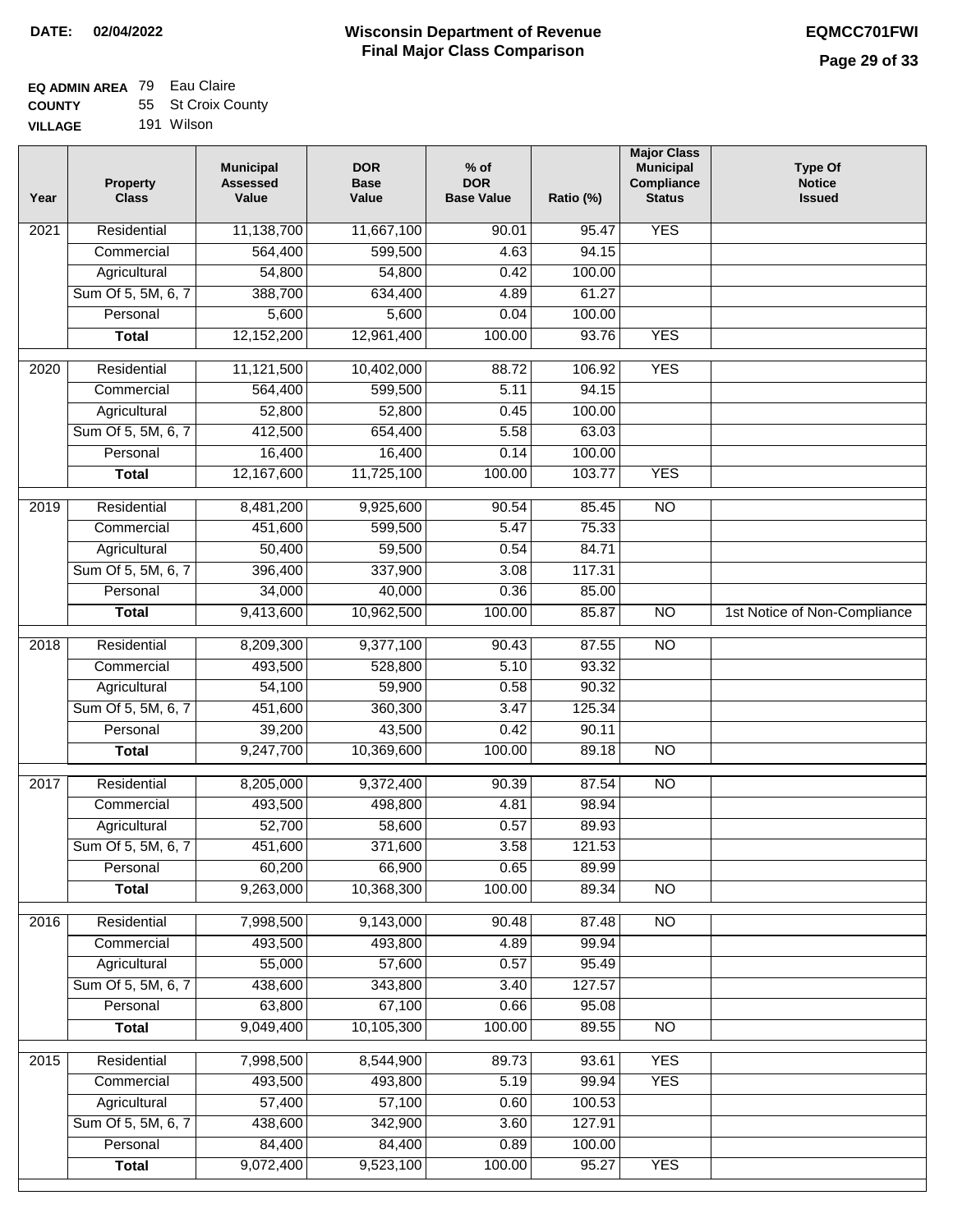#### **Wisconsin Department of Revenue Final Major Class Comparison DATE: 02/04/2022 EQMCC701FWI**

| <b>VILLAGE</b> | 192 Woodville |  |
|----------------|---------------|--|
|                |               |  |

| Year              | <b>Property</b><br><b>Class</b> | <b>Municipal</b><br><b>Assessed</b><br>Value | <b>DOR</b><br><b>Base</b><br>Value | $%$ of<br><b>DOR</b><br><b>Base Value</b> | Ratio (%)      | <b>Major Class</b><br><b>Municipal</b><br>Compliance<br><b>Status</b> | <b>Type Of</b><br><b>Notice</b><br><b>Issued</b> |
|-------------------|---------------------------------|----------------------------------------------|------------------------------------|-------------------------------------------|----------------|-----------------------------------------------------------------------|--------------------------------------------------|
| 2021              | Residential                     | 68,237,900                                   | 71,972,700                         | 78.23                                     | 94.81          | <b>YES</b>                                                            |                                                  |
|                   | Commercial                      | 19,115,300                                   | 18,728,600                         | 20.36                                     | 102.06         | <b>YES</b>                                                            |                                                  |
|                   | Agricultural                    | 22,100                                       | 22,100                             | 0.02                                      | 100.00         |                                                                       |                                                  |
|                   | Sum Of 5, 5M, 6, 7              | 449,200                                      | 333,600                            | 0.36                                      | 134.65         |                                                                       |                                                  |
|                   | Personal                        | 948,900                                      | 948,900                            | 1.03                                      | 100.00         |                                                                       |                                                  |
|                   | <b>Total</b>                    | 88,773,400                                   | 92,005,900                         | 100.00                                    | 96.49          | <b>YES</b>                                                            |                                                  |
| 2020              | Residential                     | 64,938,600                                   | 65,403,300                         | 78.23                                     | 99.29          | <b>YES</b>                                                            |                                                  |
|                   | Commercial                      | 17,629,300                                   | 17,242,600                         | 20.63                                     | 102.24         | <b>YES</b>                                                            |                                                  |
|                   | Agricultural                    | 21,500                                       | 21,200                             | 0.03                                      | 101.42         |                                                                       |                                                  |
|                   | Sum Of 5, 5M, 6, 7              | 449,200                                      | 323,100                            | 0.39                                      | 139.03         |                                                                       |                                                  |
|                   | Personal                        | 609,100                                      | 609,100                            | 0.73                                      | 100.00         |                                                                       |                                                  |
|                   | <b>Total</b>                    | 83,647,700                                   | 83,599,300                         | 100.00                                    | 100.06         | <b>YES</b>                                                            |                                                  |
|                   |                                 |                                              |                                    |                                           |                |                                                                       |                                                  |
| 2019              | Residential                     | 41,454,000                                   | 63,329,700                         | 78.54                                     | 65.46          | $\overline{NO}$                                                       |                                                  |
|                   | Commercial                      | 15,303,500                                   | 16,492,400                         | 20.45                                     | 92.79          | <b>YES</b>                                                            |                                                  |
|                   | Agricultural                    | 20,100                                       | 20,400                             | 0.03                                      | 98.53          |                                                                       |                                                  |
|                   | Sum Of 5, 5M, 6, 7              | 412,700                                      | 336,400                            | 0.42                                      | 122.68         |                                                                       |                                                  |
|                   | Personal                        | 343,200                                      | 457,600                            | 0.57                                      | 75.00          |                                                                       |                                                  |
|                   | <b>Total</b>                    | 57,533,500                                   | 80,636,500                         | 100.00                                    | 71.35          | $\overline{NO}$                                                       | 2nd Notice of Non-Compliance                     |
| $\overline{2018}$ | Residential                     | 40,777,100                                   | 55,248,000                         | 75.64                                     | 73.81          | $\overline{NO}$                                                       |                                                  |
|                   | Commercial                      | 15,101,500                                   | 16,932,500                         | 23.18                                     | 89.19          | $\overline{NO}$                                                       |                                                  |
|                   | Agricultural                    | 20,100                                       | 19,800                             | 0.03                                      | 101.52         |                                                                       |                                                  |
|                   | Sum Of 5, 5M, 6, 7              | 408,400                                      | 343,800                            | 0.47                                      | 118.79         |                                                                       |                                                  |
|                   | Personal                        | 396,100                                      | 495,100                            | 0.68                                      | 80.00          |                                                                       |                                                  |
|                   | <b>Total</b>                    | 56,703,200                                   | 73,039,200                         | 100.00                                    | 77.63          | $\overline{NO}$                                                       | 1st Notice of Non-Compliance                     |
| 2017              | Residential                     | 40,318,400                                   | 51,048,000                         | 75.04                                     | 78.98          | $\overline{NO}$                                                       |                                                  |
|                   | Commercial                      | 15,046,900                                   | 15,908,100                         | 23.39                                     | 94.59          | <b>YES</b>                                                            |                                                  |
|                   | Agricultural                    | 19,950                                       | 19,300                             | 0.03                                      | 103.37         |                                                                       |                                                  |
|                   | Sum Of 5, 5M, 6, 7              | 404,700                                      | 341,200                            | 0.50                                      | 118.61         |                                                                       |                                                  |
|                   | Personal                        | 581,100                                      | 708,700                            | 1.04                                      | 82.00          |                                                                       |                                                  |
|                   | <b>Total</b>                    | 56,371,050                                   | 68,025,300                         | 100.00                                    | 82.87          | $\overline{NO}$                                                       |                                                  |
| 2016              | Residential                     | 40,405,400                                   | 50,160,800                         | 74.89                                     | 80.55          | N <sub>O</sub>                                                        |                                                  |
|                   | Commercial                      | 15,046,700                                   | 15,719,400                         | 23.47                                     | 95.72          | <b>YES</b>                                                            |                                                  |
|                   | Agricultural                    | 19,500                                       | 18,600                             | 0.03                                      | 104.84         |                                                                       |                                                  |
|                   | Sum Of 5, 5M, 6, 7              | 401,600                                      | 336,000                            | 0.50                                      | 119.52         |                                                                       |                                                  |
|                   | Personal                        | 633,200                                      | 745,000                            | 1.11                                      | 84.99          |                                                                       |                                                  |
|                   | <b>Total</b>                    | 56,506,400                                   | 66,979,800                         | 100.00                                    | 84.36          | $\overline{NO}$                                                       |                                                  |
|                   |                                 |                                              |                                    | 73.79                                     |                |                                                                       |                                                  |
| 2015              | Residential<br>Commercial       | 40,385,100<br>15,030,100                     | 47,299,000<br>15,688,500           | 24.48                                     | 85.38<br>95.80 | NO<br><b>YES</b>                                                      |                                                  |
|                   | Agricultural                    | 18,700                                       | 17,900                             | 0.03                                      | 104.47         |                                                                       |                                                  |
|                   | Sum Of 5, 5M, 6, 7              | 438,600                                      | 387,300                            | 0.60                                      | 113.25         |                                                                       |                                                  |
|                   | Personal                        | 667,900                                      | 703,100                            | 1.10                                      | 94.99          |                                                                       |                                                  |
|                   | <b>Total</b>                    | 56,540,400                                   | 64,095,800                         | 100.00                                    | 88.21          | $\overline{NO}$                                                       |                                                  |
|                   |                                 |                                              |                                    |                                           |                |                                                                       |                                                  |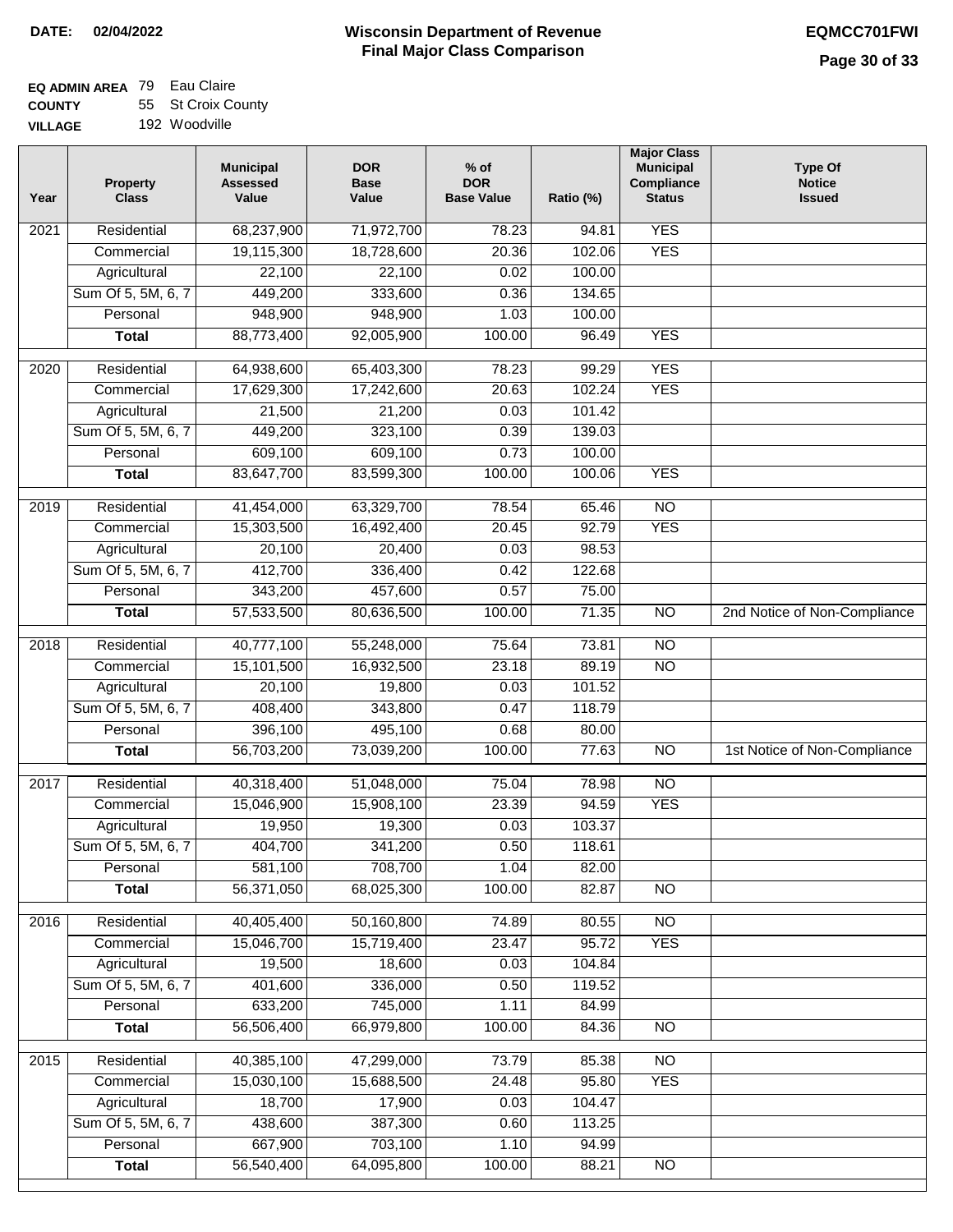#### **EQ ADMIN AREA** 79 Eau Claire **COUNTY** 55 St Croix County

**CITY** 231 Glenwood City

| Year | <b>Property</b><br><b>Class</b>    | <b>Municipal</b><br><b>Assessed</b><br>Value | <b>DOR</b><br><b>Base</b><br>Value | $%$ of<br><b>DOR</b><br><b>Base Value</b> | Ratio (%) | <b>Major Class</b><br><b>Municipal</b><br>Compliance<br><b>Status</b> | <b>Type Of</b><br><b>Notice</b><br><b>Issued</b> |
|------|------------------------------------|----------------------------------------------|------------------------------------|-------------------------------------------|-----------|-----------------------------------------------------------------------|--------------------------------------------------|
| 2021 | Residential                        | 46,248,000                                   | 63,795,300                         | 82.96                                     | 72.49     | $\overline{NO}$                                                       |                                                  |
|      | Commercial                         | 10,626,400                                   | 11,629,300                         | 15.12                                     | 91.38     | <b>YES</b>                                                            |                                                  |
|      | Agricultural                       | 97,300                                       | 96,900                             | 0.13                                      | 100.41    |                                                                       |                                                  |
|      | Sum Of 5, 5M, 6, 7                 | 742,900                                      | 968,700                            | 1.26                                      | 76.69     |                                                                       |                                                  |
|      | Personal                           | 347,300                                      | 408,600                            | 0.53                                      | 85.00     |                                                                       |                                                  |
|      | <b>Total</b>                       | 58,061,900                                   | 76,898,800                         | 100.00                                    | 75.50     | $\overline{NO}$                                                       | 1st Notice of Non-Compliance                     |
| 2020 | Residential                        | 45,675,200                                   | 58,966,000                         | 81.86                                     | 77.46     | $\overline{NO}$                                                       |                                                  |
|      | Commercial                         | 10,763,800                                   | 11,646,100                         | 16.17                                     | 92.42     | <b>YES</b>                                                            |                                                  |
|      | Agricultural                       | 93,200                                       | 93,300                             | 0.13                                      | 99.89     |                                                                       |                                                  |
|      | Sum Of 5, 5M, 6, 7                 | 742,900                                      | 932,400                            | 1.29                                      | 79.68     |                                                                       |                                                  |
|      | Personal                           | 398,400                                      | 398,400                            | 0.55                                      | 100.00    |                                                                       |                                                  |
|      | <b>Total</b>                       | 57,673,500                                   | 72,036,200                         | 100.00                                    | 80.06     | $\overline{NO}$                                                       |                                                  |
| 2019 | Residential                        | 44,815,100                                   | 54,324,000                         | 80.92                                     | 82.50     | $\overline{NO}$                                                       |                                                  |
|      | Commercial                         | 10,622,000                                   | 11,504,300                         | 17.14                                     | 92.33     | <b>YES</b>                                                            |                                                  |
|      | Agricultural                       | 87,200                                       | 89,400                             | 0.13                                      | 97.54     |                                                                       |                                                  |
|      | Sum Of 5, 5M, 6, 7                 | 744,800                                      | 864,600                            | 1.29                                      | 86.14     |                                                                       |                                                  |
|      | Personal                           | 346,900                                      | 346,900                            | 0.52                                      | 100.00    |                                                                       |                                                  |
|      | <b>Total</b>                       | 56,616,000                                   | 67,129,200                         | 100.00                                    | 84.34     | $\overline{NO}$                                                       |                                                  |
| 2018 | Residential                        | 44,709,400                                   | 49,987,500                         | 79.57                                     | 89.44     | $\overline{NO}$                                                       |                                                  |
|      | Commercial                         | 9,975,000                                    | 11,518,400                         | 18.33                                     | 86.60     | $\overline{NO}$                                                       |                                                  |
|      | Agricultural                       | 87,200                                       | 87,100                             | 0.14                                      | 100.11    |                                                                       |                                                  |
|      | Sum Of 5, 5M, 6, 7                 | 744,800                                      | 864,600                            | 1.38                                      | 86.14     |                                                                       |                                                  |
|      | Personal                           | 366,300                                      | 366,300                            | 0.58                                      | 100.00    |                                                                       |                                                  |
|      | <b>Total</b>                       | 55,882,700                                   | 62,823,900                         | 100.00                                    | 88.95     | $\overline{NO}$                                                       |                                                  |
| 2017 | Residential                        |                                              |                                    | 79.17                                     | 94.77     | <b>YES</b>                                                            |                                                  |
|      | Commercial                         | 44,554,600                                   | 47,012,300                         | 18.09                                     | 91.85     | <b>YES</b>                                                            |                                                  |
|      |                                    | 9,864,000<br>83,700                          | 10,739,700<br>85,000               | 0.14                                      | 98.47     |                                                                       |                                                  |
|      | Agricultural<br>Sum Of 5, 5M, 6, 7 | 744,800                                      | 868,600                            | 1.46                                      | 85.75     |                                                                       |                                                  |
|      | Personal                           | 674,500                                      | 674,500                            | 1.14                                      | 100.00    |                                                                       |                                                  |
|      | <b>Total</b>                       | 55,921,600                                   | 59,380,100                         | 100.00                                    | 94.18     | <b>YES</b>                                                            |                                                  |
|      |                                    |                                              |                                    |                                           |           |                                                                       |                                                  |
| 2016 | Residential                        | 44,611,800                                   | 44,832,000                         | 78.13                                     | 99.51     | <b>YES</b>                                                            |                                                  |
|      | Commercial                         | 9,896,700                                    | 10,797,700                         | 18.82                                     | 91.66     | <b>YES</b>                                                            |                                                  |
|      | Agricultural                       | 84,300                                       | 84,700                             | 0.15                                      | 99.53     |                                                                       |                                                  |
|      | Sum Of 5, 5M, 6, 7                 | 632,100                                      | 850,600                            | 1.48                                      | 74.31     |                                                                       |                                                  |
|      | Personal                           | 818,900                                      | 818,900                            | 1.43                                      | 100.00    |                                                                       |                                                  |
|      | <b>Total</b>                       | 56,043,800                                   | 57,383,900                         | 100.00                                    | 97.66     | <b>YES</b>                                                            |                                                  |
| 2015 | Residential                        | 44,573,200                                   | 41,863,000                         | 76.51                                     | 106.47    | <b>YES</b>                                                            |                                                  |
|      | Commercial                         | 9,875,300                                    | 10,776,300                         | 19.70                                     | 91.64     | <b>YES</b>                                                            |                                                  |
|      | Agricultural                       | 83,600                                       | 83,800                             | 0.15                                      | 99.76     |                                                                       |                                                  |
|      | Sum Of 5, 5M, 6, 7                 | 706,800                                      | 814,900                            | 1.49                                      | 86.73     |                                                                       |                                                  |
|      | Personal                           | 1,175,700                                    | 1,175,700                          | 2.15                                      | 100.00    |                                                                       |                                                  |
|      | <b>Total</b>                       | 56,414,600                                   | 54,713,700                         | 100.00                                    | 103.11    | <b>YES</b>                                                            |                                                  |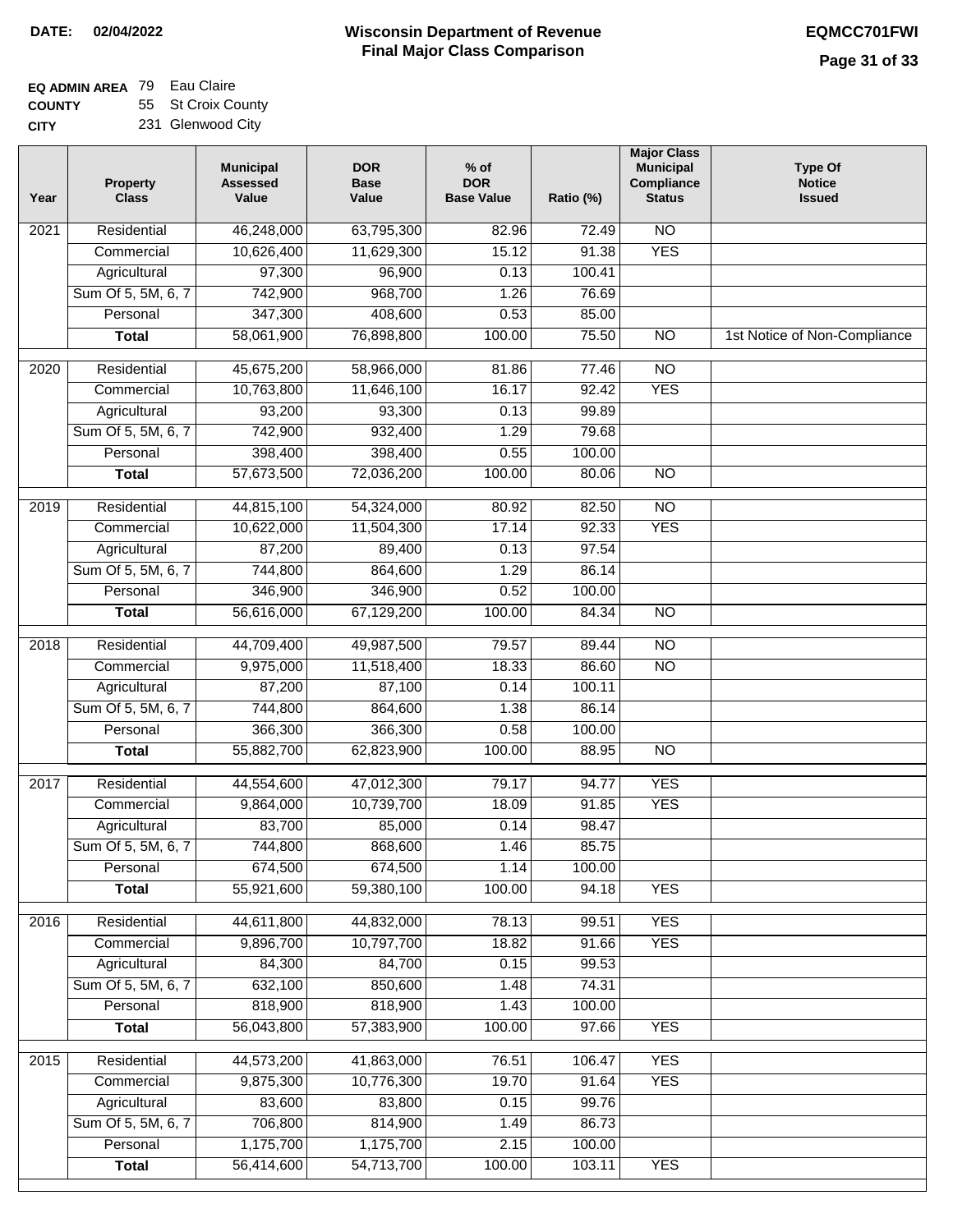## **EQ ADMIN AREA** 79 Eau Claire **COUNTY**

| <b>COUNTY</b> | 55 St Croix County |
|---------------|--------------------|
| <b>CITY</b>   | 236 Hudson         |

| Year              | <b>Property</b><br><b>Class</b> | <b>Municipal</b><br><b>Assessed</b><br>Value | <b>DOR</b><br><b>Base</b><br>Value | $%$ of<br><b>DOR</b><br><b>Base Value</b> | Ratio (%) | <b>Major Class</b><br><b>Municipal</b><br>Compliance<br><b>Status</b> | <b>Type Of</b><br><b>Notice</b><br><b>Issued</b> |
|-------------------|---------------------------------|----------------------------------------------|------------------------------------|-------------------------------------------|-----------|-----------------------------------------------------------------------|--------------------------------------------------|
| $\overline{202}1$ | Residential                     | 1,512,247,300                                | 1,577,840,700                      | 67.42                                     | 95.84     | <b>YES</b>                                                            |                                                  |
|                   | Commercial                      | 700,427,100                                  | 730,590,100                        | 31.22                                     | 95.87     | <b>YES</b>                                                            |                                                  |
|                   | Agricultural                    | 0                                            | 4,200                              | 0.00                                      | 0.00      |                                                                       |                                                  |
|                   | Sum Of 5, 5M, 6, 7              | $\Omega$                                     | 42,300                             | 0.00                                      | 0.00      |                                                                       |                                                  |
|                   | Personal                        | 30,398,800                                   | 31,998,700                         | 1.37                                      | 95.00     |                                                                       |                                                  |
|                   | <b>Total</b>                    | 2,243,073,200                                | 2,340,476,000                      | 100.00                                    | 95.84     | <b>YES</b>                                                            |                                                  |
| $\overline{2020}$ | Residential                     | 1,474,728,300                                | 1,493,409,900                      | 68.27                                     | 98.75     | <b>YES</b>                                                            |                                                  |
|                   | Commercial                      | 678,659,500                                  | 659,775,600                        | 30.16                                     | 102.86    | <b>YES</b>                                                            |                                                  |
|                   | Agricultural                    | 0                                            | 0                                  | 0.00                                      | 0.00      |                                                                       |                                                  |
|                   | Sum Of 5, 5M, 6, 7              | 0                                            | $\Omega$                           | 0.00                                      | 0.00      |                                                                       |                                                  |
|                   | Personal                        | 34,179,100                                   | 34,179,100                         | 1.56                                      | 100.00    |                                                                       |                                                  |
|                   | <b>Total</b>                    | 2,187,566,900                                | 2,187,364,600                      | 100.00                                    | 100.01    | <b>YES</b>                                                            |                                                  |
| 2019              | Residential                     | 1,072,848,800                                | 1,413,025,500                      | 67.97                                     | 75.93     | $\overline{10}$                                                       |                                                  |
|                   | Commercial                      | 551,835,900                                  | 636,106,800                        | 30.60                                     | 86.75     | $\overline{NO}$                                                       |                                                  |
|                   | Agricultural                    | 5,600                                        | 5,700                              | 0.00                                      | 98.25     |                                                                       |                                                  |
|                   | Sum Of 5, 5M, 6, 7              | 42,300                                       | 42,300                             | 0.00                                      | 100.00    |                                                                       |                                                  |
|                   | Personal                        | 23,224,000                                   | 29,774,400                         | 1.43                                      | 78.00     |                                                                       |                                                  |
|                   | <b>Total</b>                    | 1,647,956,600                                | 2,078,954,700                      | 100.00                                    | 79.27     | $\overline{NO}$                                                       |                                                  |
| 2018              | Residential                     | 1,044,997,200                                | 1,260,206,600                      | 67.66                                     | 82.92     | $\overline{NO}$                                                       |                                                  |
|                   | Commercial                      | 530, 327, 200                                | 572,407,200                        | 30.73                                     | 92.65     | <b>YES</b>                                                            |                                                  |
|                   | Agricultural                    | 0                                            | 0                                  | 0.00                                      | 0.00      |                                                                       |                                                  |
|                   | Sum Of 5, 5M, 6, 7              | $\Omega$                                     | 0                                  | 0.00                                      | 0.00      |                                                                       |                                                  |
|                   | Personal                        | 27,030,800                                   | 30,034,200                         | 1.61                                      | 90.00     |                                                                       |                                                  |
|                   | <b>Total</b>                    | 1,602,355,200                                | 1,862,648,000                      | 100.00                                    | 86.03     | $\overline{NO}$                                                       |                                                  |
| 2017              | Residential                     | 1,008,857,700                                | 1,174,501,600                      | 65.70                                     | 85.90     | $\overline{NO}$                                                       |                                                  |
|                   | Commercial                      | 526,113,500                                  | 567,087,500                        | 31.72                                     | 92.77     | <b>YES</b>                                                            |                                                  |
|                   | Agricultural                    | 0                                            | 0                                  | 0.00                                      | 0.00      |                                                                       |                                                  |
|                   | Sum Of 5, 5M, 6, 7              | 0                                            | 0                                  | 0.00                                      | 0.00      |                                                                       |                                                  |
|                   | Personal                        | 41,527,300                                   | 46, 141, 400                       | 2.58                                      | 90.00     |                                                                       |                                                  |
|                   | <b>Total</b>                    | 1,576,498,500                                | 1,787,730,500                      | 100.00                                    | 88.18     | $\overline{NO}$                                                       |                                                  |
| 2016              | Residential                     | 989,855,400                                  | 1,098,088,600                      | 64.62                                     | 90.14     | <b>YES</b>                                                            |                                                  |
|                   | Commercial                      | 525,627,500                                  | 555,445,300                        | 32.69                                     | 94.63     | <b>YES</b>                                                            |                                                  |
|                   | Agricultural                    | 0                                            | 0                                  | 0.00                                      | 0.00      |                                                                       |                                                  |
|                   | Sum Of 5, 5M, 6, 7              | $\Omega$                                     | $\Omega$                           | 0.00                                      | 0.00      |                                                                       |                                                  |
|                   | Personal                        | 41,989,520                                   | 45,640,800                         | 2.69                                      | 92.00     |                                                                       |                                                  |
|                   | <b>Total</b>                    | 1,557,472,420                                | 1,699,174,700                      | 100.00                                    | 91.66     | <b>YES</b>                                                            |                                                  |
| 2015              | Residential                     | 972,156,800                                  | 1,038,945,500                      | 63.92                                     | 93.57     | <b>YES</b>                                                            |                                                  |
|                   | Commercial                      | 514,260,600                                  | 541,720,800                        | 33.33                                     | 94.93     | <b>YES</b>                                                            |                                                  |
|                   | Agricultural                    | 0                                            | 0                                  | 0.00                                      | 0.00      |                                                                       |                                                  |
|                   | Sum Of 5, 5M, 6, 7              | 0                                            | 0                                  | 0.00                                      | 0.00      |                                                                       |                                                  |
|                   | Personal                        | 42,566,620                                   | 44,806,900                         | 2.76                                      | 95.00     |                                                                       |                                                  |
|                   | <b>Total</b>                    | 1,528,984,020                                | 1,625,473,200                      | 100.00                                    | 94.06     | <b>YES</b>                                                            |                                                  |